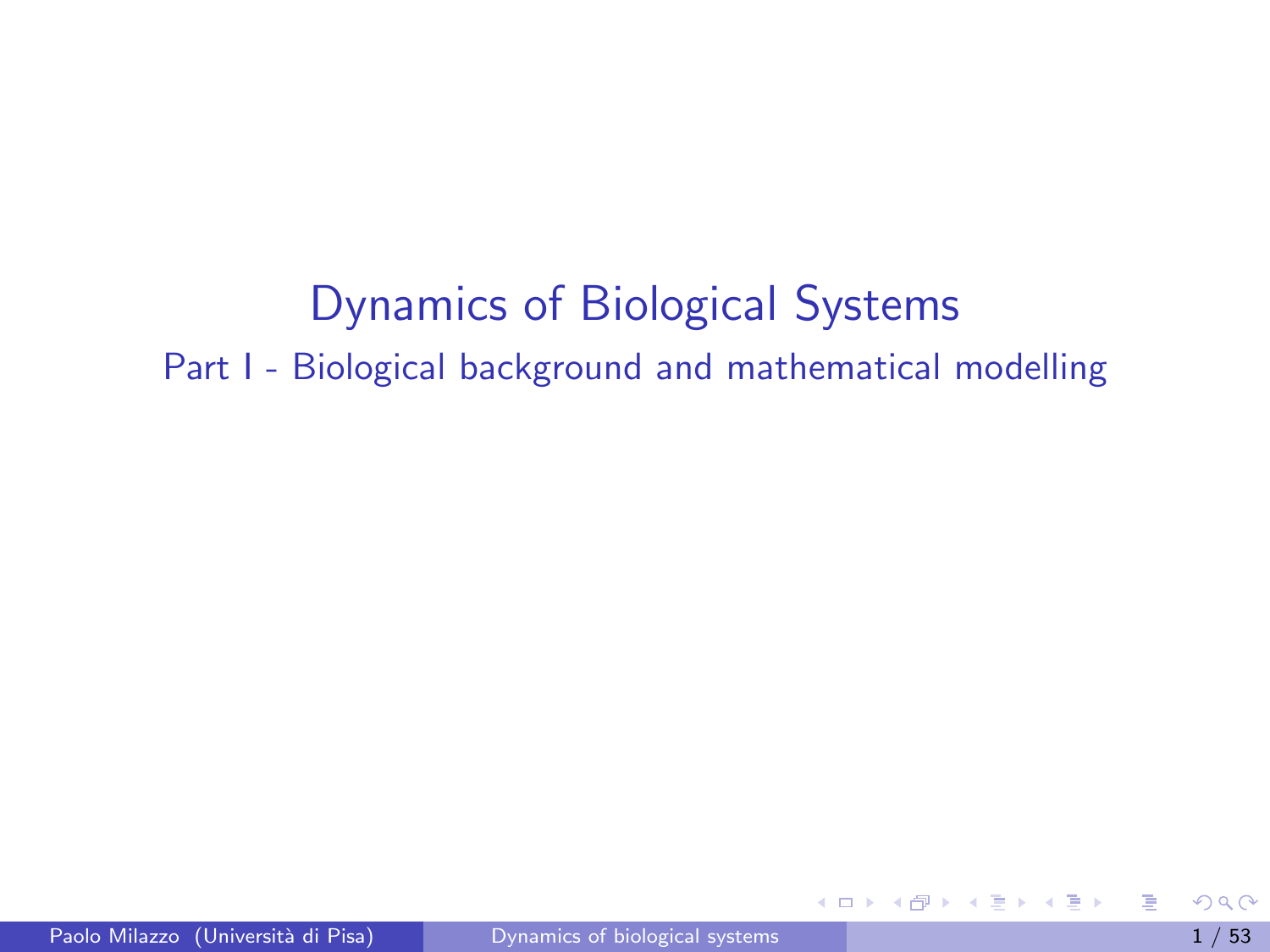### Introduction

The recent developments in biology have produced a huge amount of data about the structure of living matter;

**•** consider as an example the success of the Human Genome Project

Less is known about the versatile functions that cells and their components show.

In the last few years the scientific interest has started to move from structures to functionalities

The complexity of the cellular processes has stimulated the growth of a new paradigm, that moves from the classical reductionist approach to a system level understending of life

• Such a paradigm is called systems biology

<span id="page-1-0"></span>イロト イ押 トイヨ トイヨト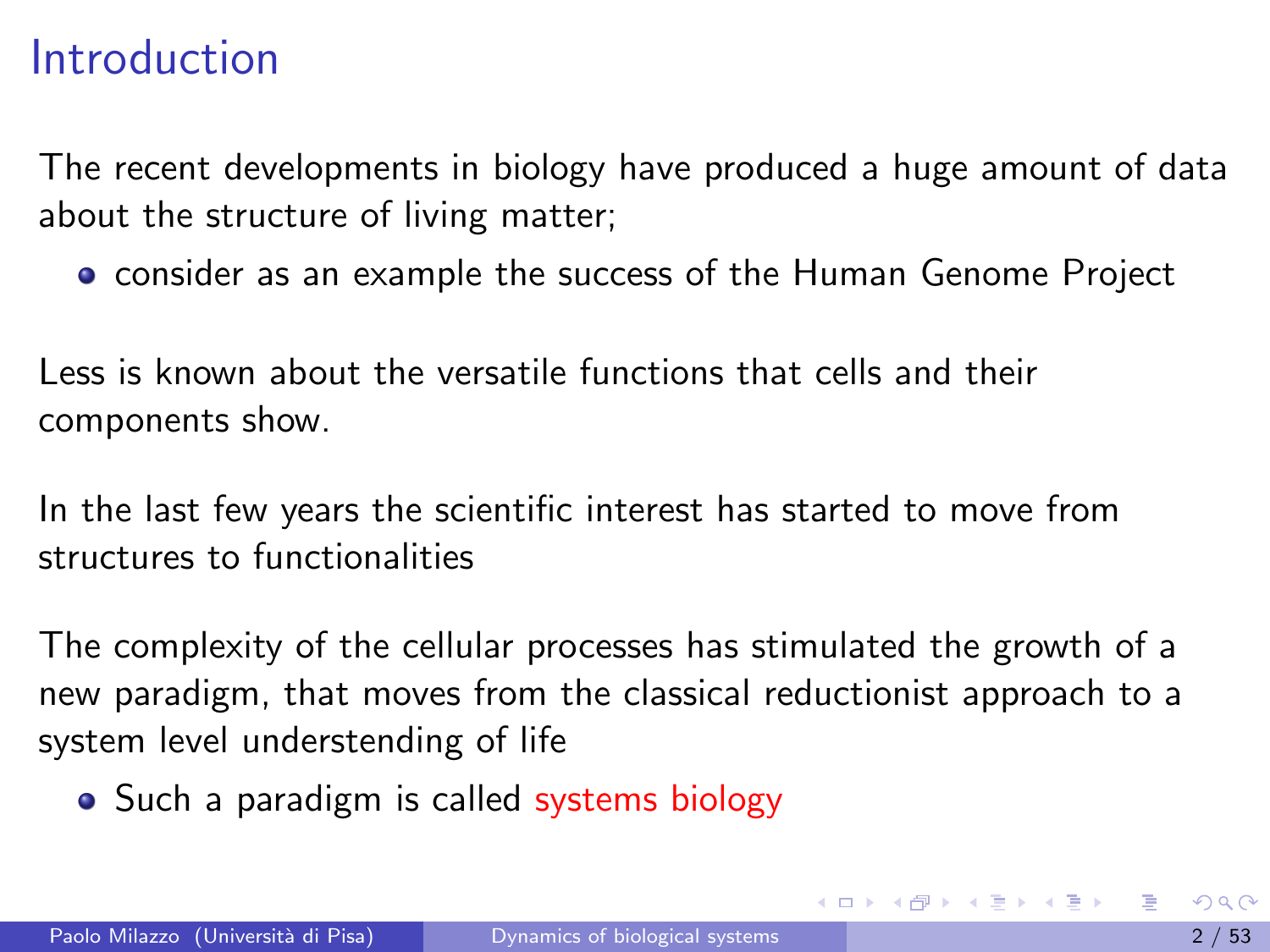## Introduction

A better understanding of the funcitoning of cellular processes may allow:

- a better undertanding of diseases
- the development of more effective drugs
- the development of preventive and early diagnosis techniques

Mathematical and computational modelling may contribute to the study of cellular processes with simulation tools that, based on data from laboratory experiments, could be used to:

- validate hypotheses
- suggest further experiments
- **•** predict the effect of some treatments

In the future, treatment of diseases will be based on patient-specific therapies

**•** simulation tools capable to predict the effect of some therapy on a specific patient will be essential **K ロ ▶ | K 母 ▶ | K ヨ ▶ | K ヨ ▶ |** 

Paolo Milazzo (Università di Pisa) [Dynamics of biological systems](#page-0-0) 3 / 53 / 53 / 53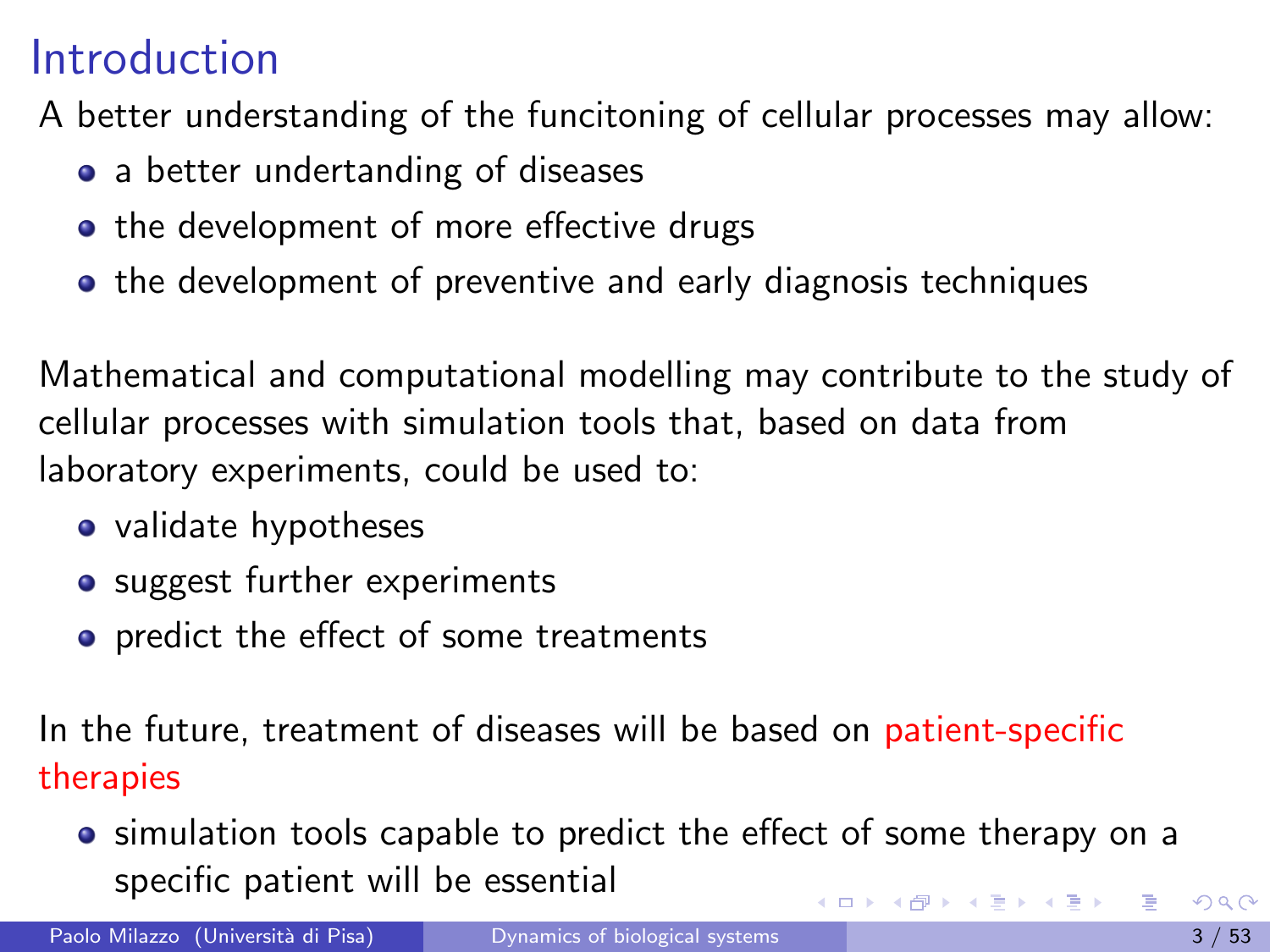# Outline of the talk

#### **[Introduction](#page-1-0)**

#### 2 [Biological Background](#page-3-0)

- [Elements of cell biology](#page-3-0)
- **•** [Examples of cellular processes](#page-10-0)

#### [Mathematical modelling](#page-22-0)

- **[The mass action kinetics of chemical reactions](#page-25-0)**
- [The Michealis-Menten kinetics](#page-39-0) ò.
- [The logistic function](#page-45-0)
- [Advantages and disadvantages of ODE modelling of biological](#page-50-0) [systems](#page-50-0)

4 **D** F

<span id="page-3-0"></span>K 로 베 K 로 로 베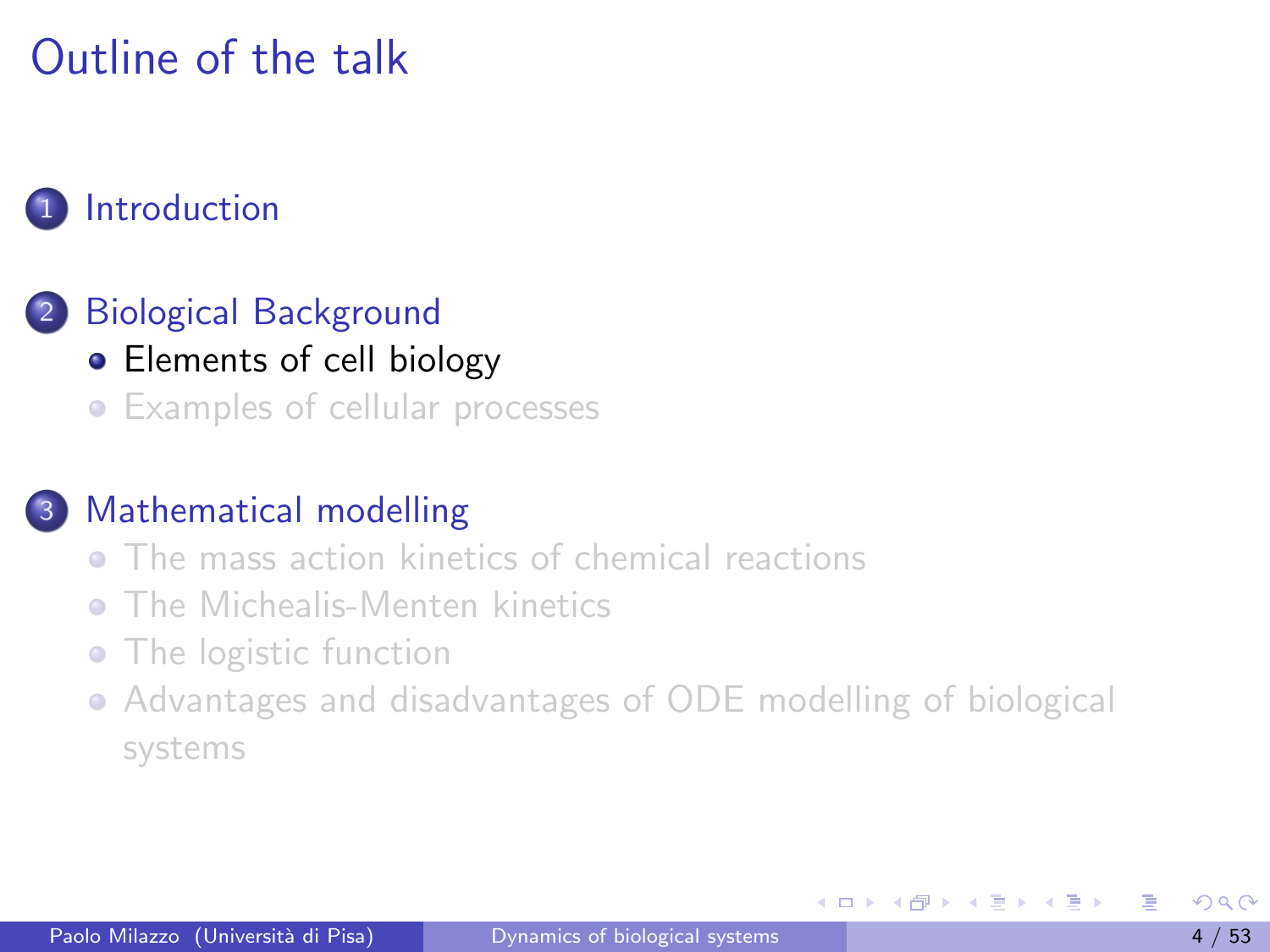### Cells: complex systems of interactive components



- **Two classifications of cell:** 
	- $\blacktriangleright$  prokaryotic
	- $\blacktriangleright$  eukaryotic
- **Main actors:**

4 0 8

- membranes
- proteins
- DNA/RNA
- ions, macromolecules, ...
- **o** Interaction networks:
	- $\blacktriangleright$  metabolic pathways
	- $\blacktriangleright$  signaling pathways
	- gene regulatory networks

 $\mathbf{A} \oplus \mathbf{B}$   $\mathbf{A} \oplus \mathbf{B}$   $\mathbf{A} \oplus \mathbf{B}$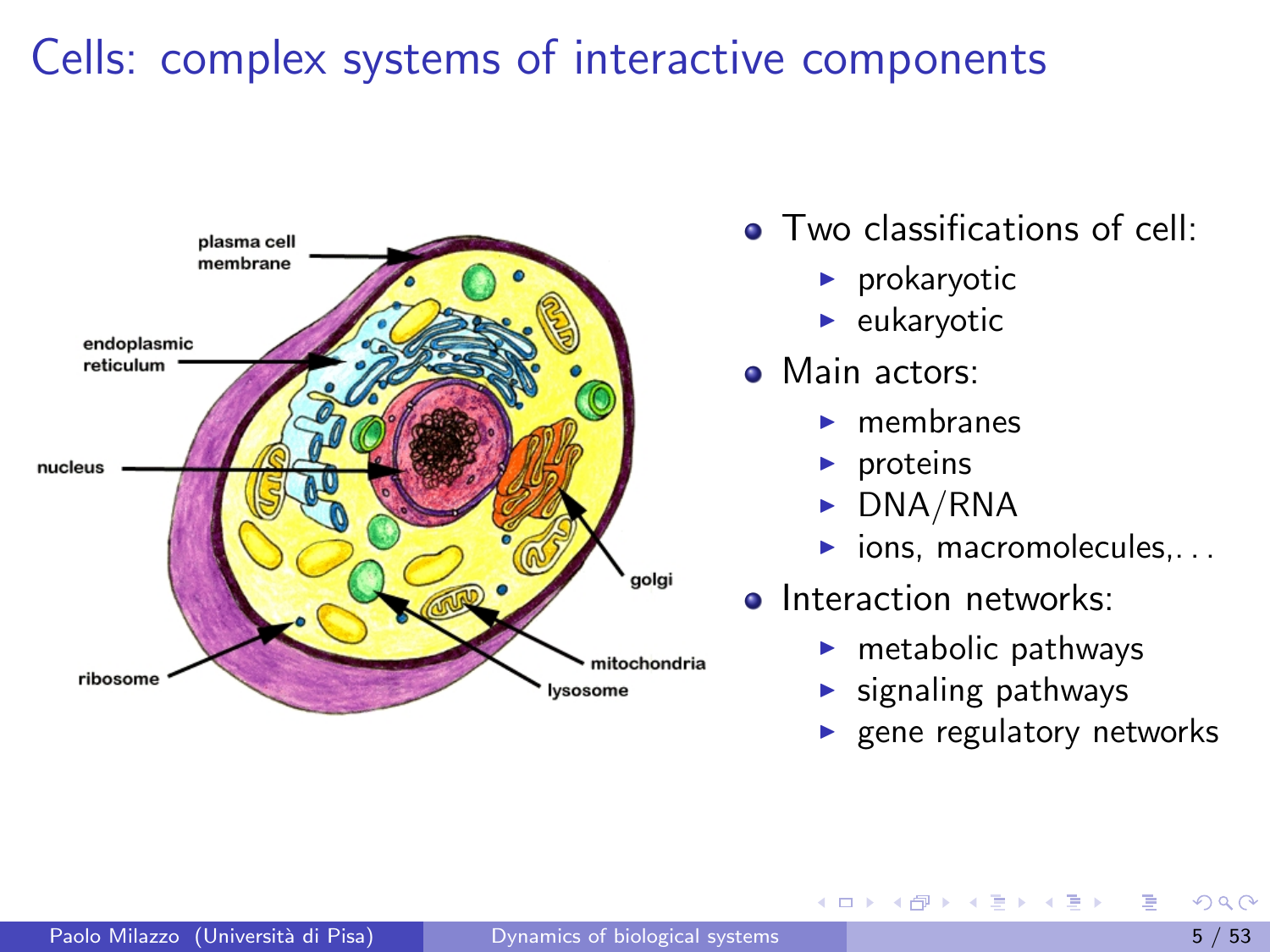# The DNA

### The DNA is:

- a molecule
- **o** structured as a string
- o over an alphabet of four elements (nucleic acids, bases) denoted A,T,C,G

### DNA forms double-stranded helices:

- Base pairing: A-T, C-G
- The complement of a string is obtained by replacing A with T and C with G, and viceversa
- Two complementary strings form a helic



- ④ インス ミン スコン

4 D F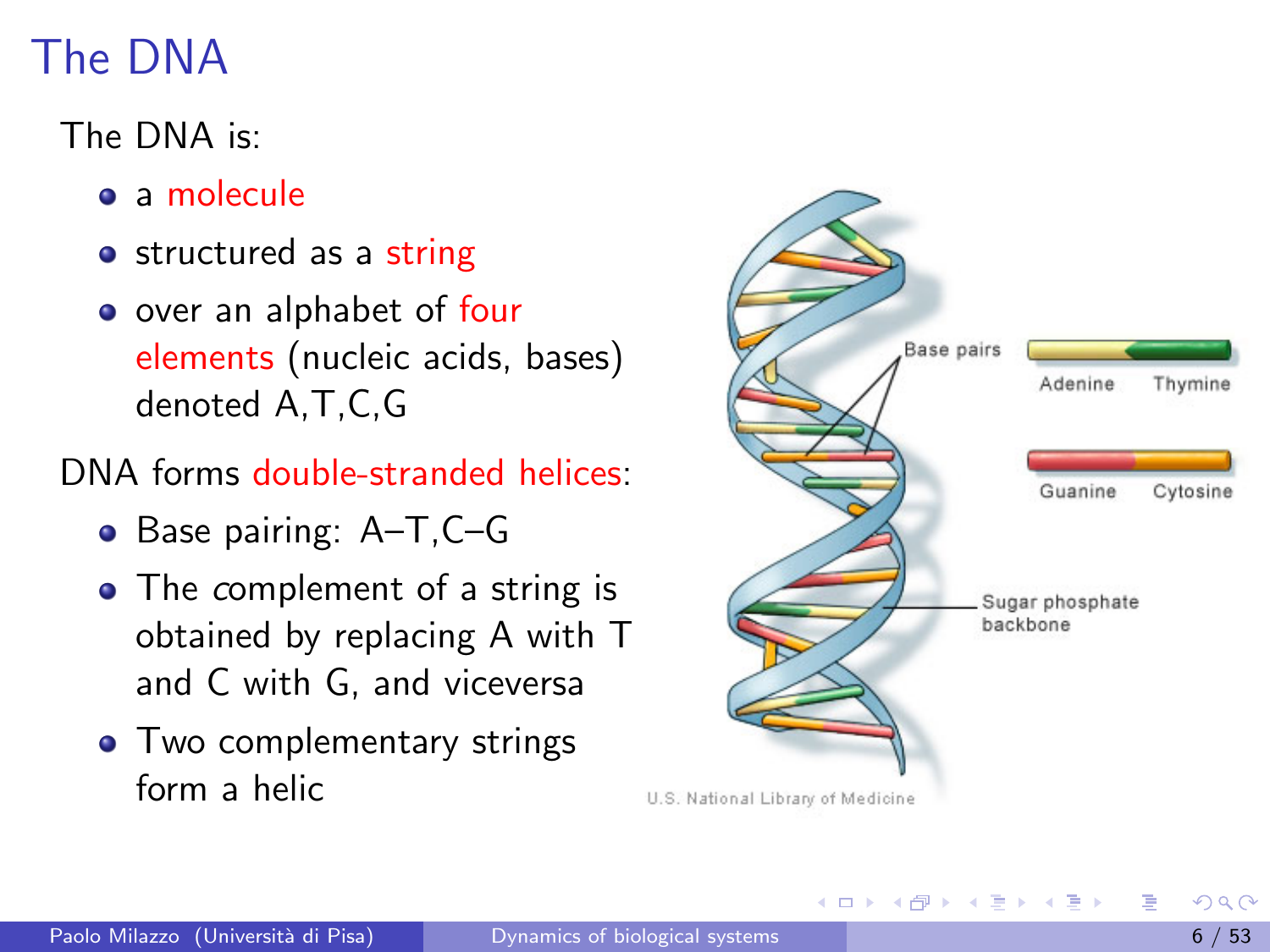### **Proteins**

A gene is a substring of the DNA

**•** some genes are the "source code" of proteins

A protein is:

- a molecule
- o structured as a string
- o over an alphabet of twenty elements (amino acids)

Proteins have complex 3D structures related with their functions:

- Catalysis of chemical reactions (enzymes)
- **•** Transport
- **•** Structure

 $\bullet$  .....



**∢ ⊡**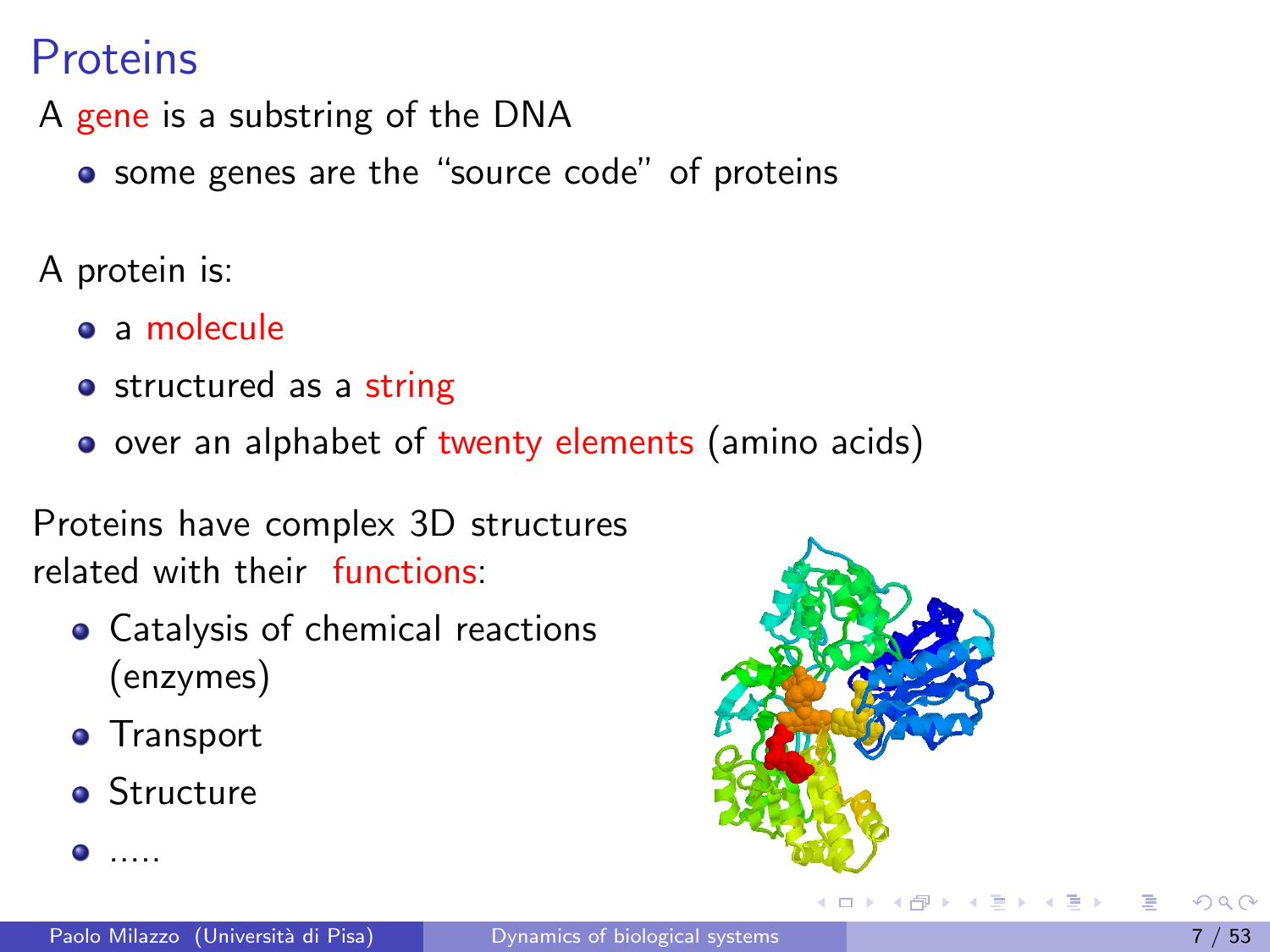The central dogma of Molecular Biology

Schematically, in cells we have this flux of information:

$$
DNA \xrightarrow{transcription} RNA \xrightarrow{translation} Protein
$$

Where the RNA is a molecule structured as a string over the alphabet A,U,C,G (similar to that of DNA)

• It is essentially a copy of the DNA (this motivates the terminology of transcription)

Both transcription and translation can be regulated in order to synthesize proteins only when necessary

K ロ ▶ K 優 ▶ K 둘 ▶ K 둘 ▶ ...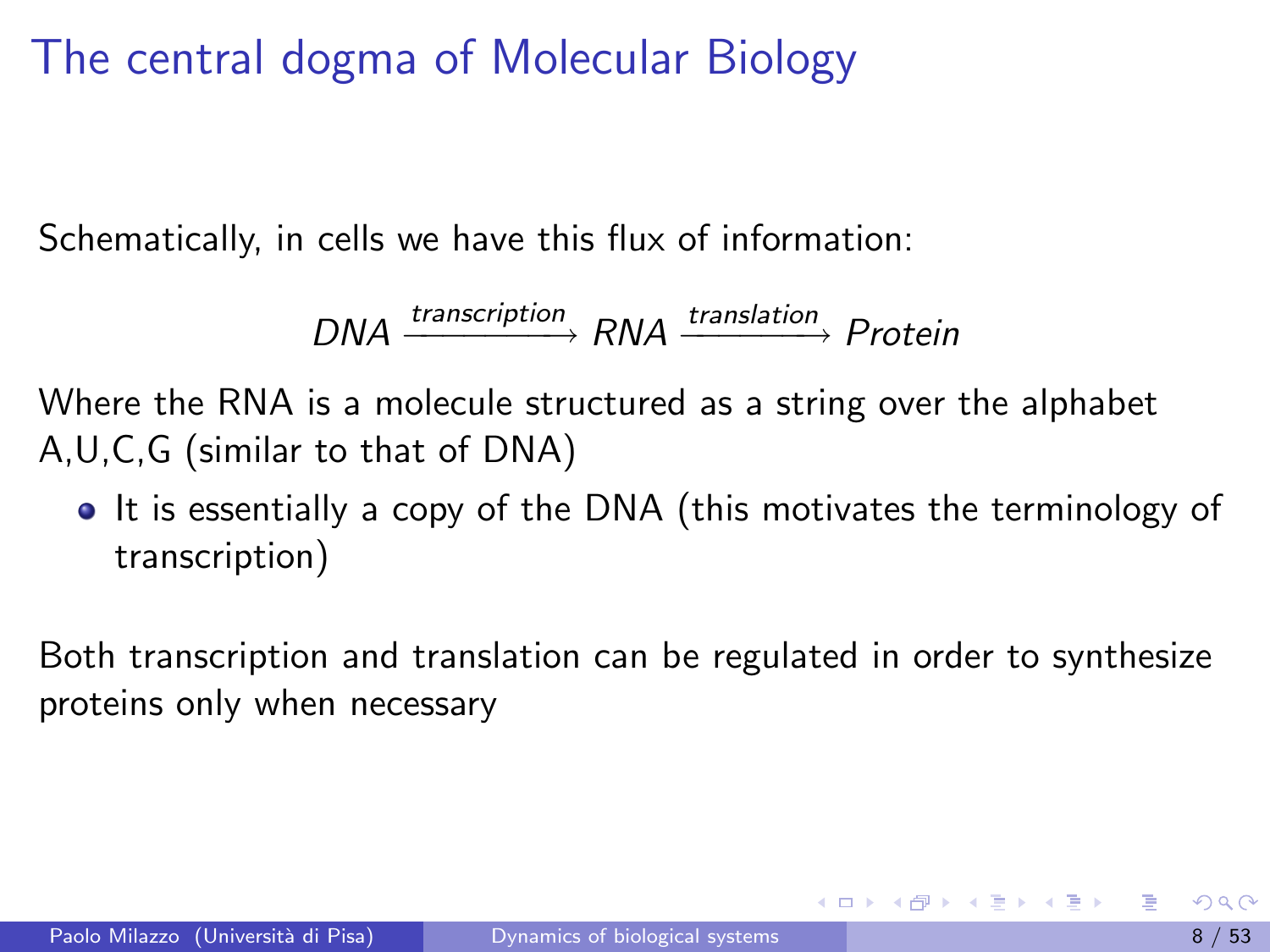# On the importance of membranes

Eukariotic cells have a large number of compartments separated by membranes

**•** this allows a more efficient cell management (based on "divide et impera")

Membranes have (at least) two fundamental functions:

- as separators of compartments
- as channels of communication between compartments

→ 何 ▶ → ヨ ▶ → ヨ ▶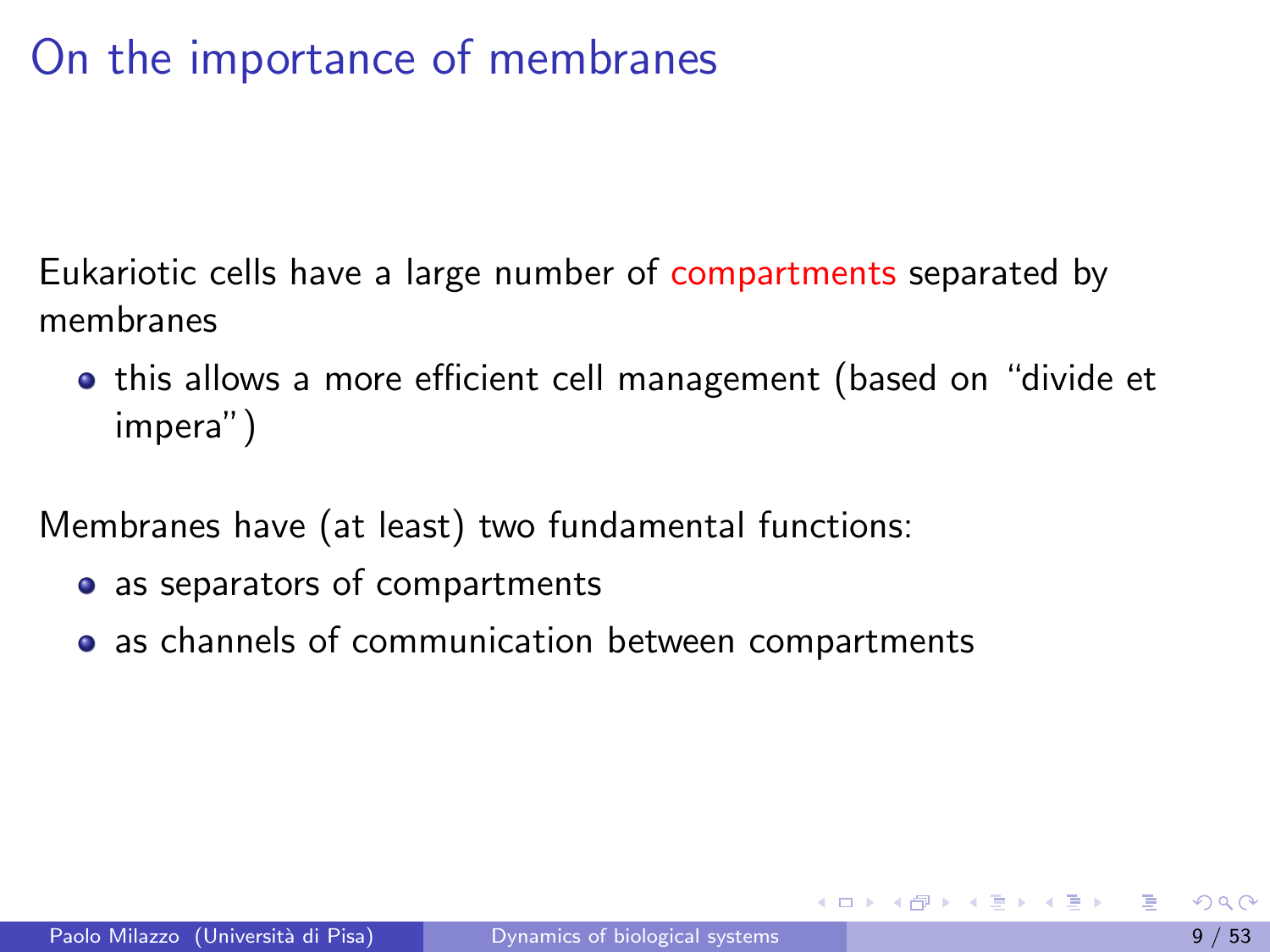## The main classes of cellular processes

- Gene regulation networks: are collection of genes in a cell which interact with each other (indirectly through their RNA and protein expression products) and with other substances in the cell, thereby governing the rates at which genes in the network are transcribed into RNA.
- Metabolic pathways: are series of chemical reactions occurring within a cell aimed at transforming some initial molecule into another product.
- Cell signalling pathways: (or signal transduction pathways) are series of chemical reactions occurring within a cell aimed at converting some chemical stimulus into a specific cellular response. Signal transduction starts with a signal to a receptor, and ends with a change in cell behavior.

イロト イ押 トイヨ トイヨ トー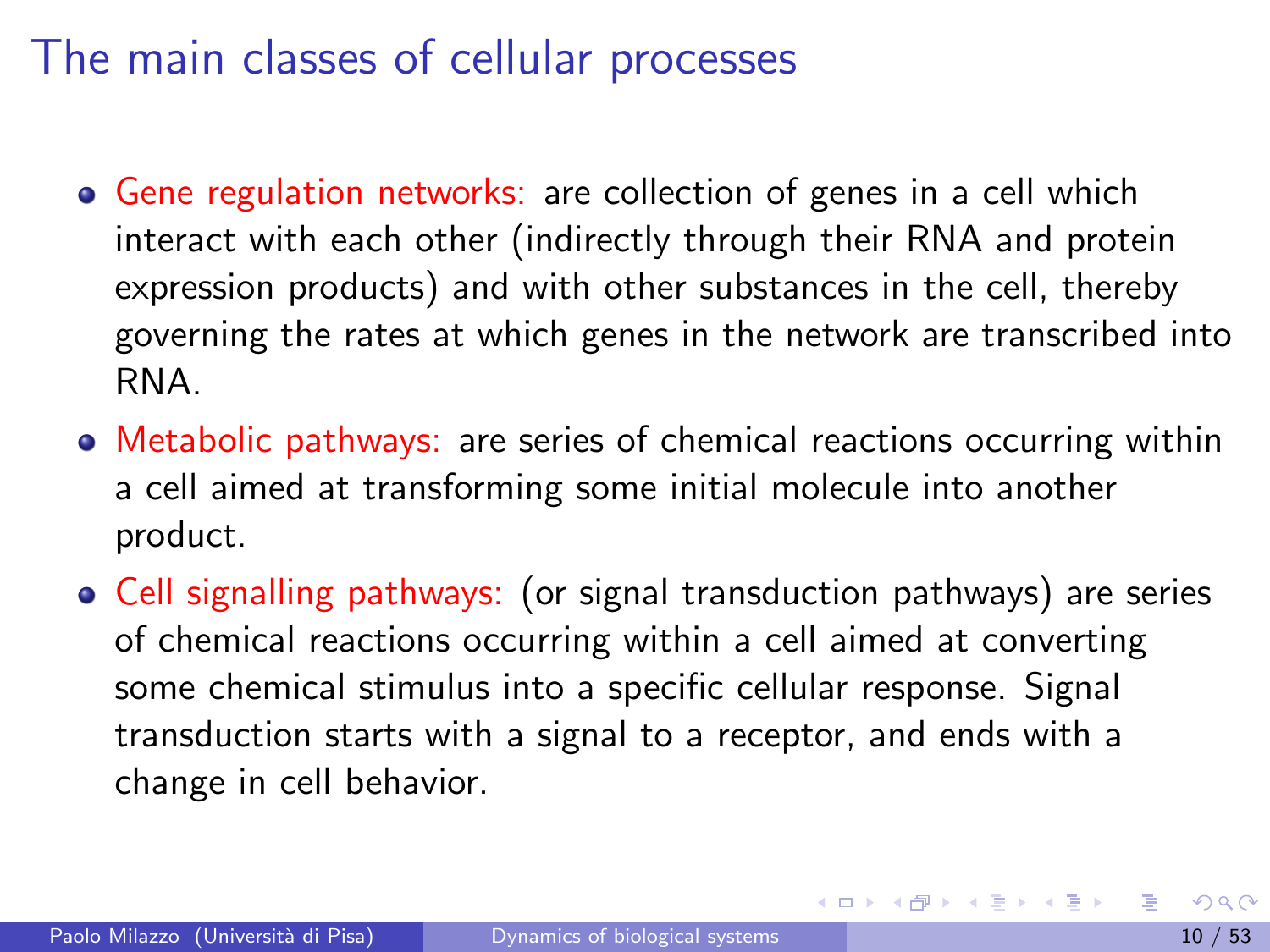# Outline of the talk

#### **[Introduction](#page-1-0)**

#### [Biological Background](#page-3-0)

- [Elements of cell biology](#page-3-0)
- [Examples of cellular processes](#page-10-0)

#### [Mathematical modelling](#page-22-0)

- **[The mass action kinetics of chemical reactions](#page-25-0)**
- [The Michealis-Menten kinetics](#page-39-0) ò.
- [The logistic function](#page-45-0)
- [Advantages and disadvantages of ODE modelling of biological](#page-50-0) [systems](#page-50-0)

<span id="page-10-0"></span>化重新润滑脂

4 **D** F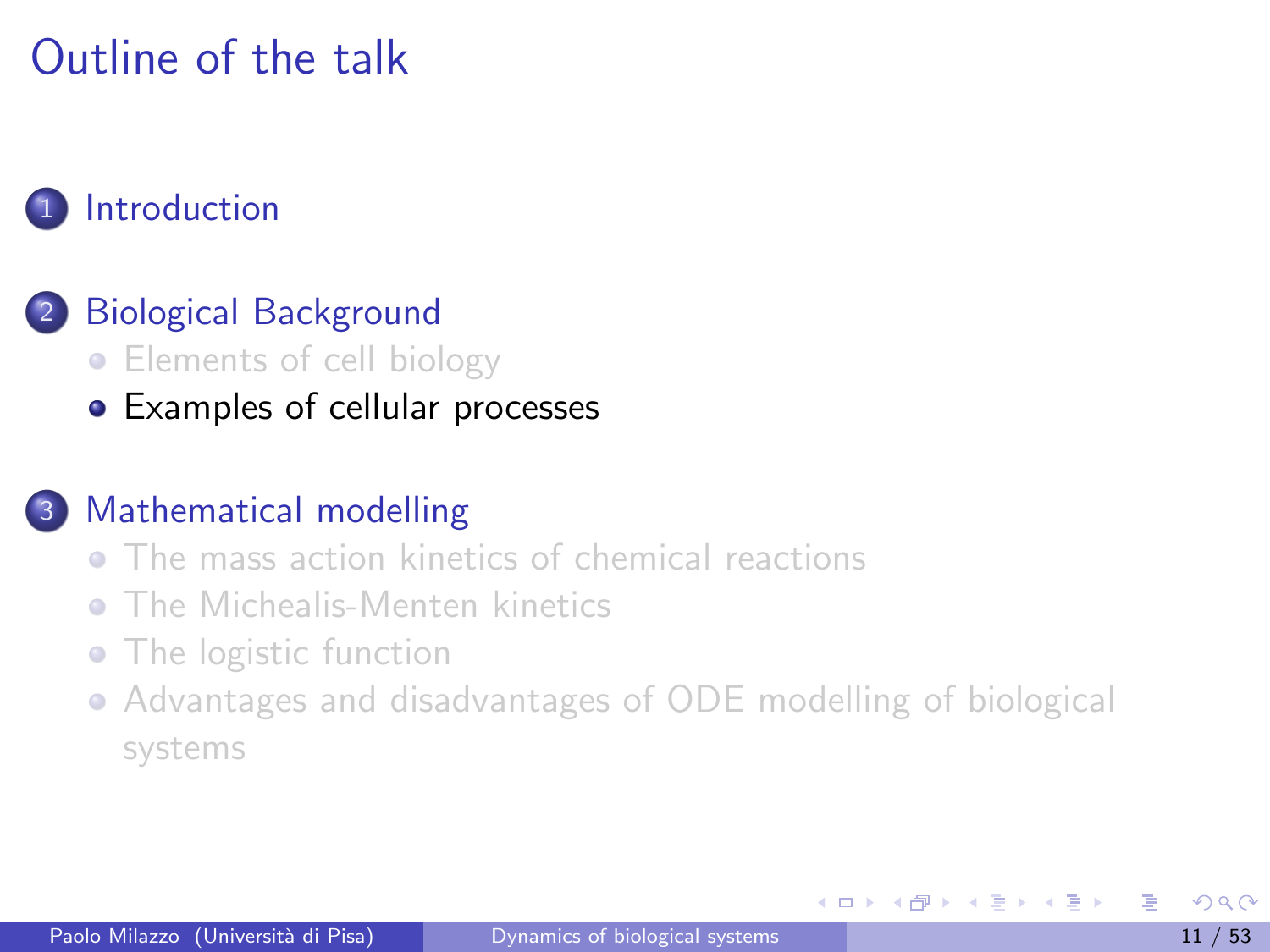E. coli is a bacterium often present in the intestine of many animals. It is one of the most completely studied of all living things.

As most bacteria, E.coli is often exposed to a constantly changing physical and chemical environment, and reacts to changes in its environment through changes in the kinds of enzymes it produces.

In order to save energy, bacteria do not synthesize degradative enzymes unless the substrates (e.g. lactose) for these enzymes are present in the environment.

This result is obtained by controlling the transcription of some genes into the corresponding enzymes.

K ロ ▶ K 個 ▶ K 결 ▶ K 결 ▶ ○ 결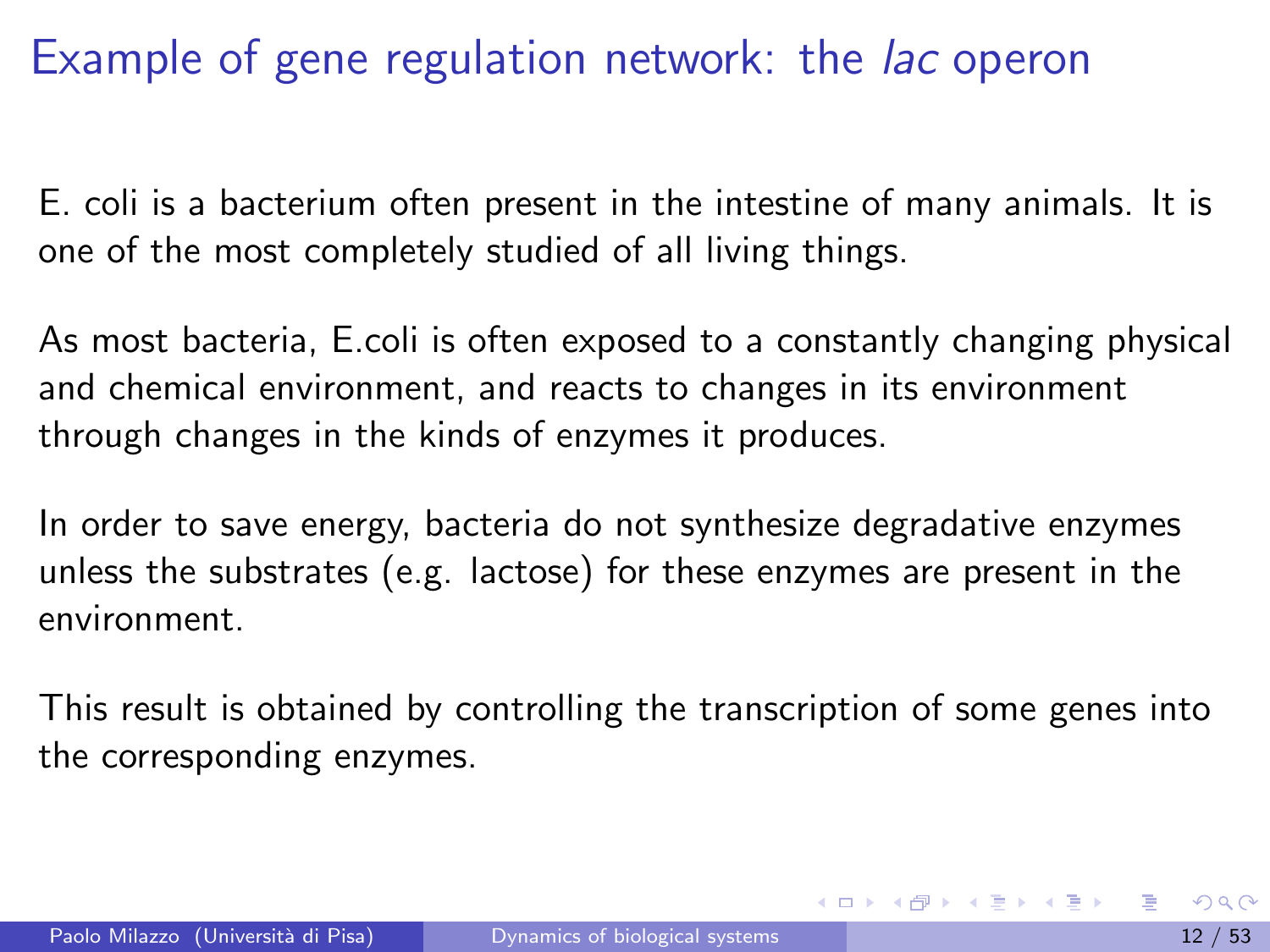Two enzymes are mainly involved in lactose degradation:

- **•** the *lactose permease*, which is incorporated in the membrane of the bacterium and actively transports the sugar into the cell,
- and the *beta galactosidase*, which splits lactose into glucose and galactose.

The bacterium produces also the *transacetylase* enzyme, whose role in the lactose degradation is marginal.

The sequence of genes in the DNA of E. coli which produces the described enzymes, is known as the lactose operon.

The lactose operon consists of six genes:

- The first three genes of the operon (i, p and o) regulate the production of the enzymes,
- the last three (z, y and a), called *structural genes*, are transcribed (when allowed) into the mRNA for beta galactosidase, lactose permease and transacetylase, respectively. 医单侧 医骨下的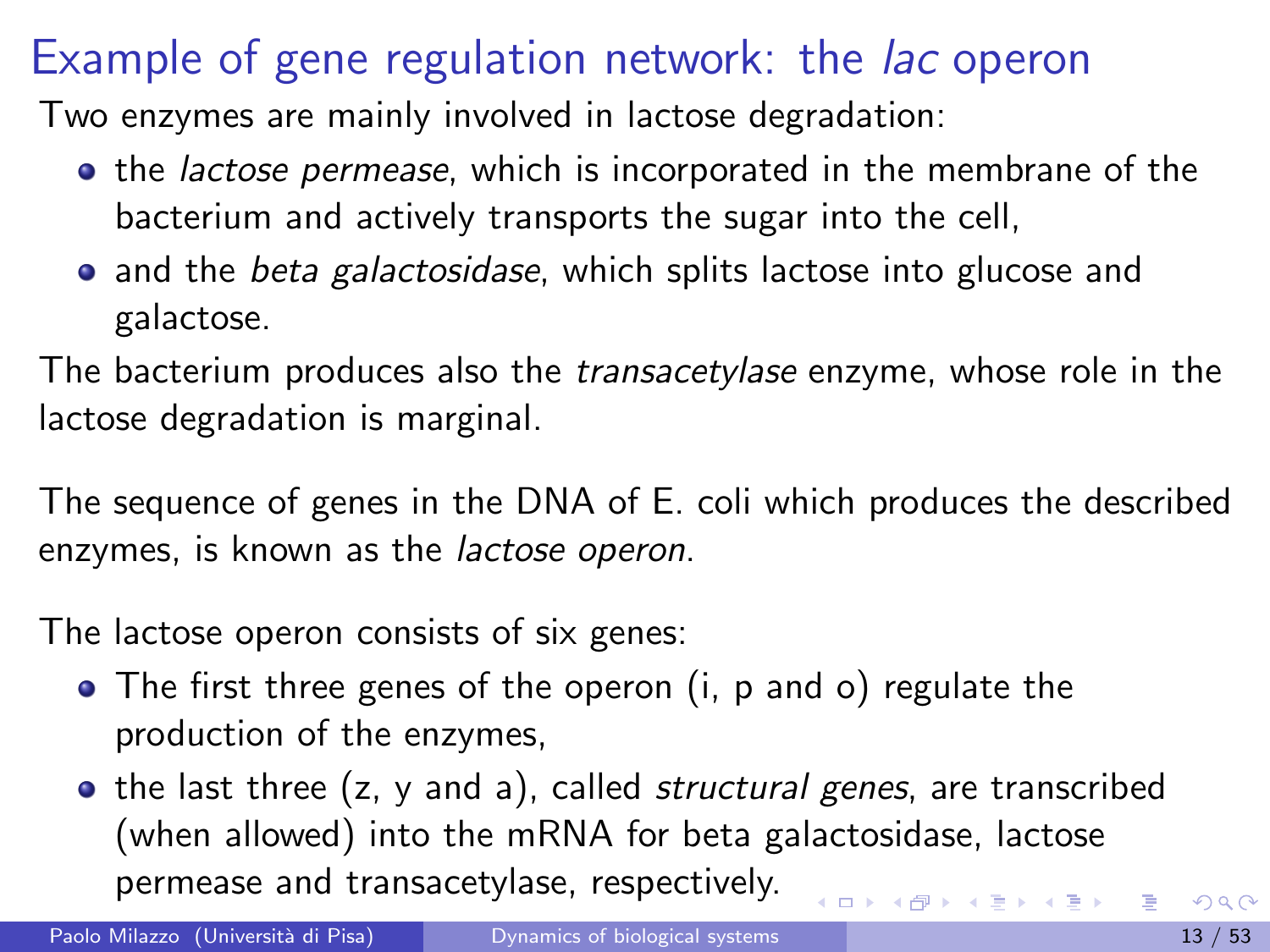The regulation process is as follows:

- **Gene i encodes the lac Repressor**, which, in the absence of lactose, binds to gene o (the operator).
- Transcription of structural genes into mRNA is performed by the RNA polymerase enzyme, which usually binds to gene p (the *promoter*) and scans the operon from left to right by transcribing the three structural genes z, y and a into a single mRNA fragment.
- When the lac Repressor is bound to gene o, it becomes an obstacle for the RNA polymerase, and the transcription of the structural genes is not performed.
- On the other hand, when lactose is present inside the bacterium, it binds to the Repressor and this cannot stop anymore the activity of the RNA polymerase. In this case the transcription is performed and the three enzymes for lactose degradation are synthesized.

イロト イ母 トイヨ トイヨ トー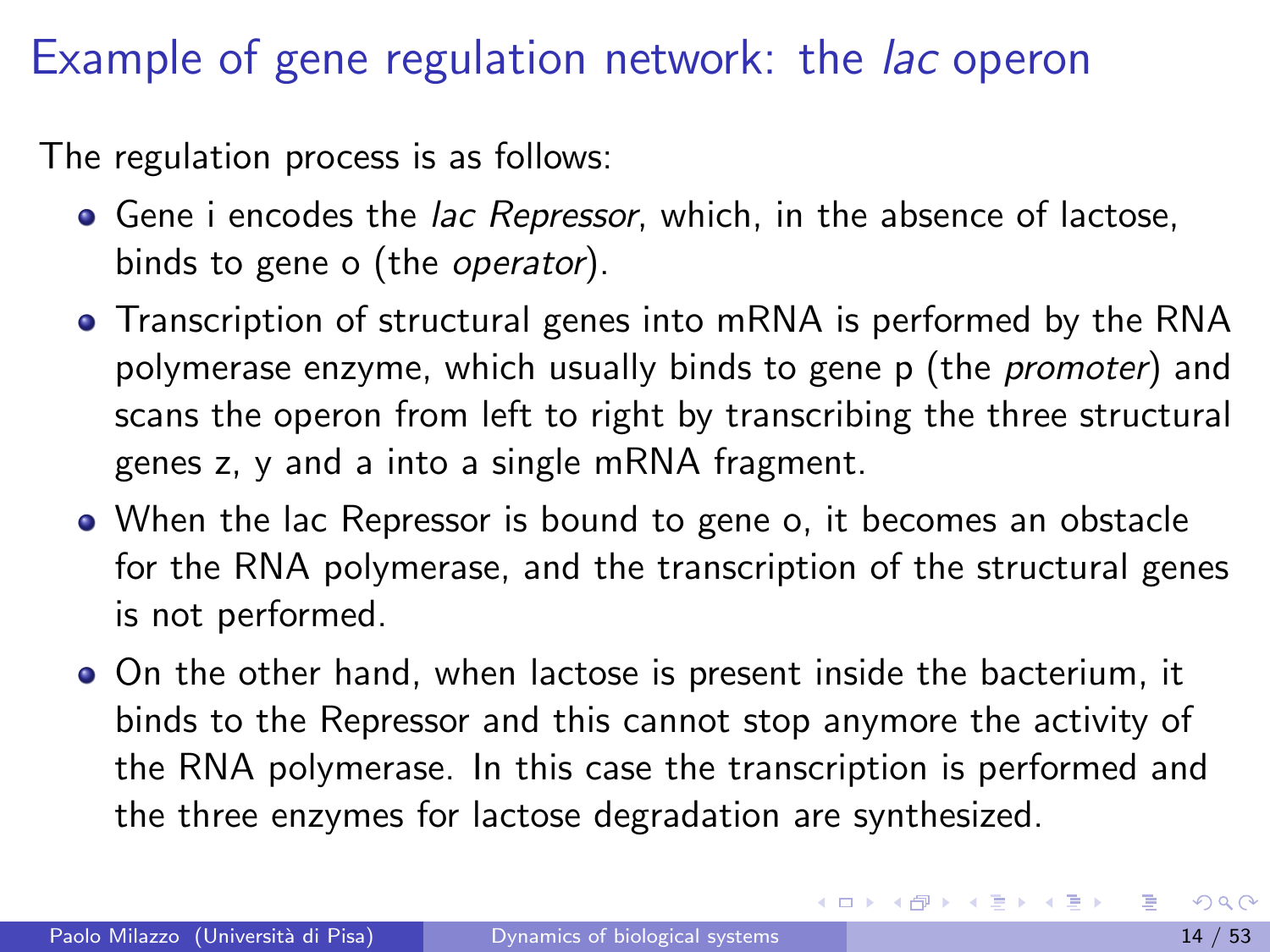

4 日下

 $\mathcal{A} \cap \mathbb{P} \rightarrow \mathcal{A} \supseteq \mathcal{A} \rightarrow \mathcal{A} \supseteq \mathcal{A}$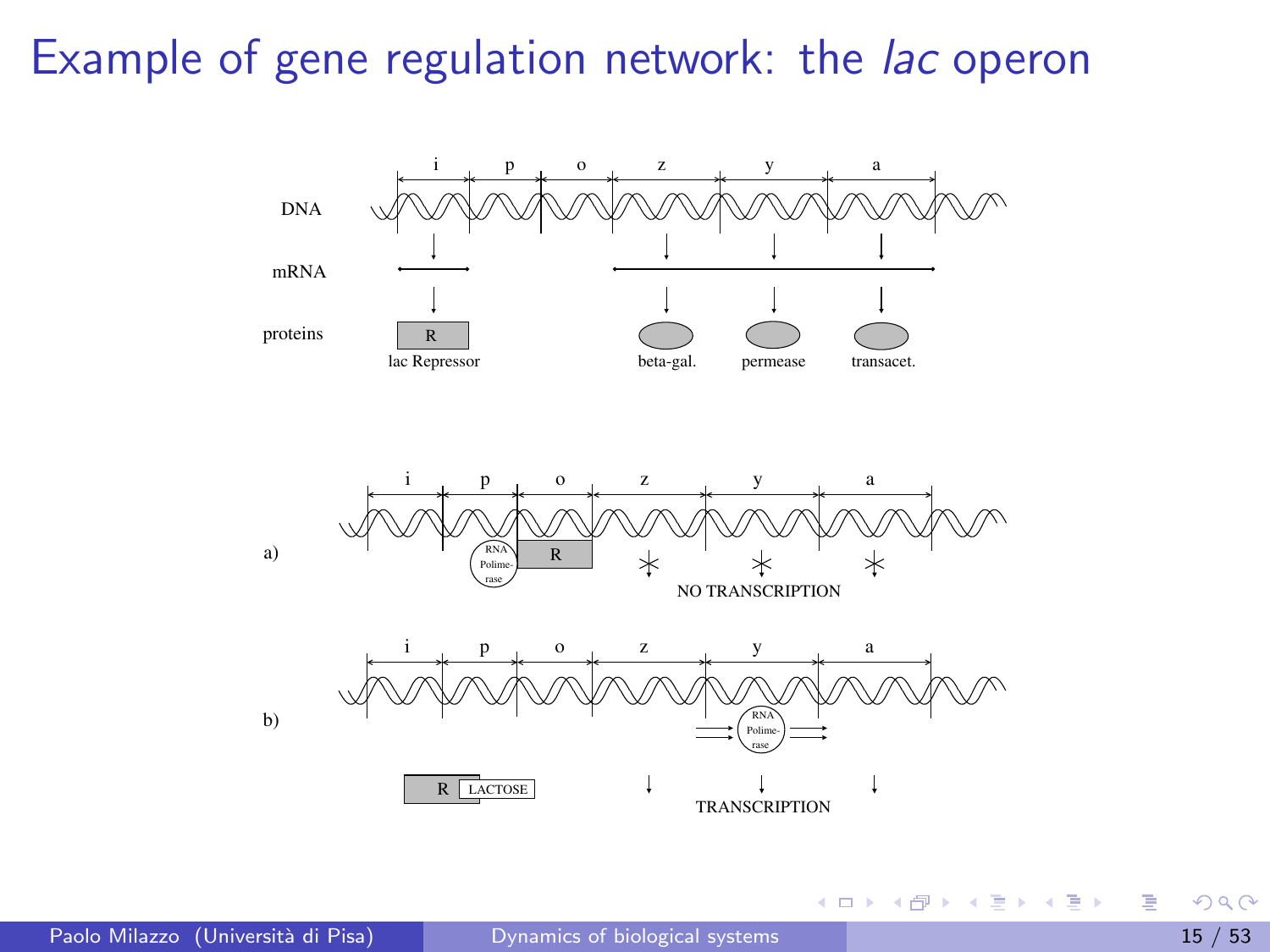# Example of metabolic pathway: the glycolysis pathway

Glycolysis is the metabolic pathway that converts glucose, C6H12O6, into pyruvate, CH3COCOO- and H+.

The free energy released in this process is used to form the high energy compounds, ATP (adenosine triphosphate) and NADH (reduced nicotinamide adenine dinucleotide).

Glycolysis is a definite sequence of ten reactions involving intermediate compounds.

The intermediates provide entry points to glycolysis. For example, most monosaccharides, such as fructose, glucose, and galactose, can be converted to one of these intermediates.

The intermediates may also be directly useful. For example, the intermediate dihydroxyacetone phosphate is a source of the glycerol that combines with fatty acids to form fat.

イロメ イ部メ イ君メ イ君メー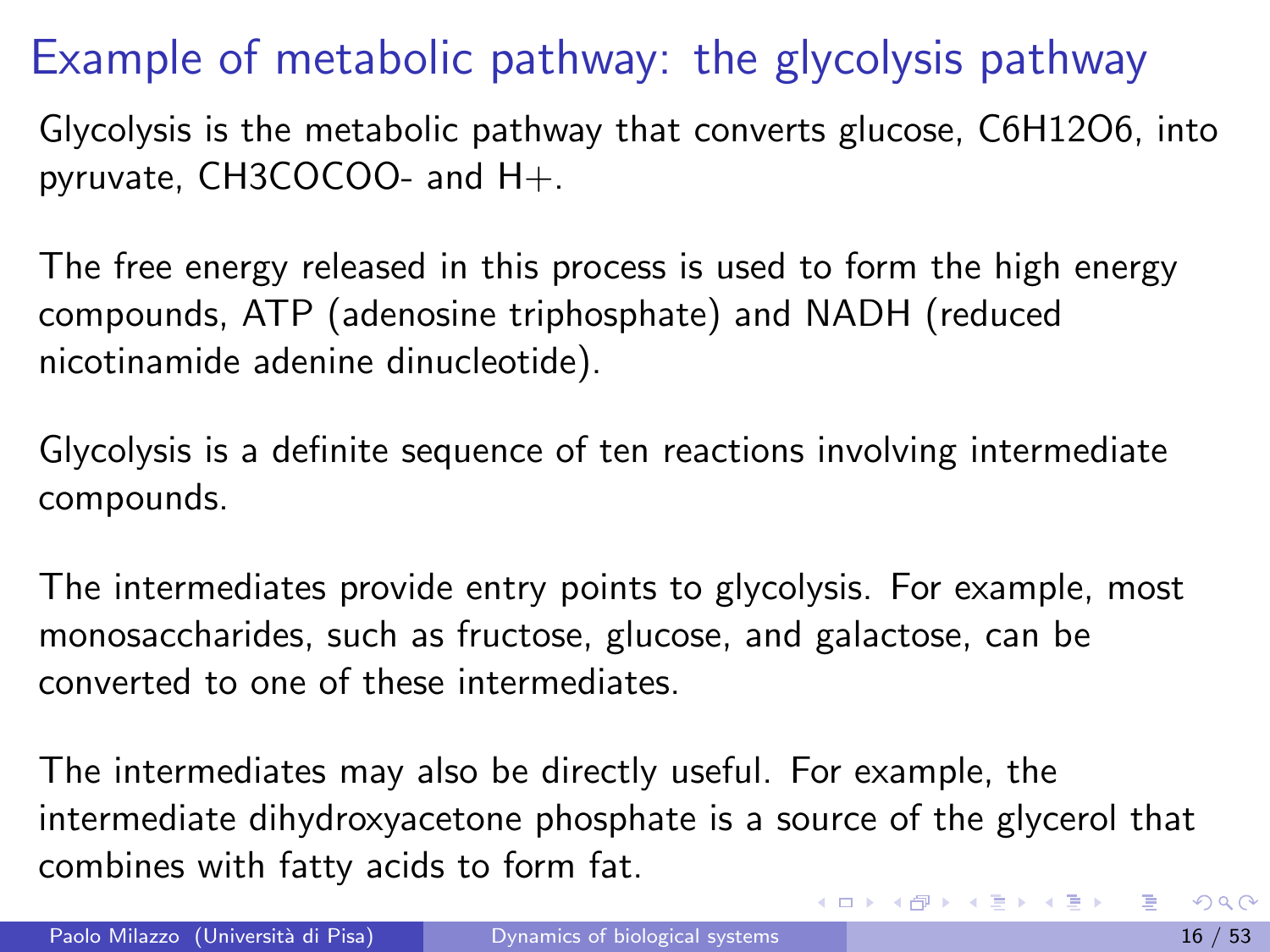### Example of metabolic pathway: the glycolysis pathway



Paolo Milazzo (Università di Pisa) [Dynamics of biological systems](#page-0-0) 17 / 53

 $\Omega$ 

 $\mathcal{A}$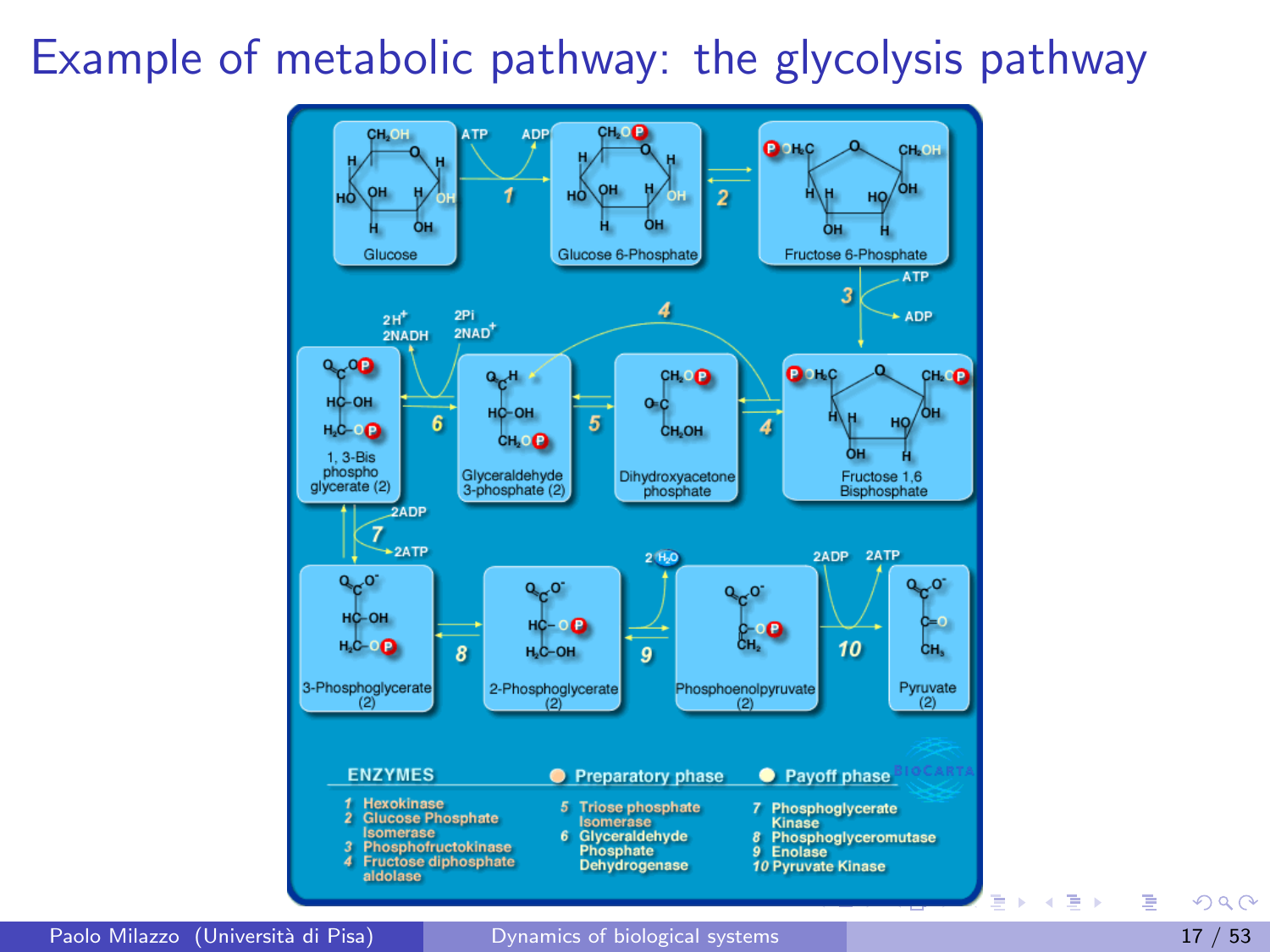# Example of signalling pathway: the EGF pathway

A classical example of biological system is the EGF signal transduction pathway.

If EGF proteins are present in the environment of a cell, they must be interpreted as a signal from the environment meaning that new cells are needed.

A cell recognizes the EGF signal from the environment because it has on its membrane some EGF receptor proteins (EGFR), which are transmembrane proteins (they have some intra–cellular and some extra–cellular domains).

イロト イ母 トイヨ トイヨ トー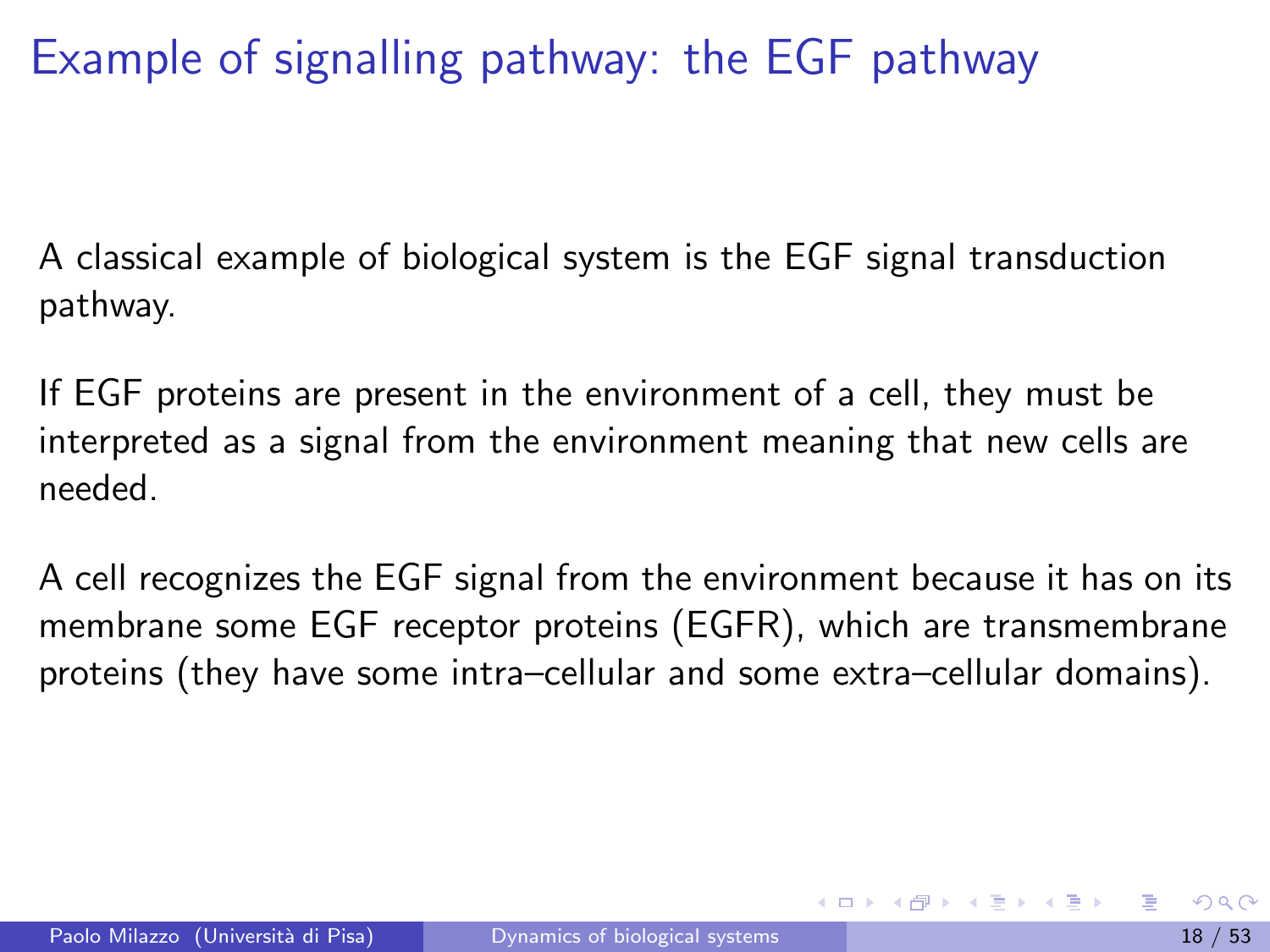# Example of signalling pathway: the EGF pathway

The signalling pathway is as follows:

- One of the extra–cellular domains binds to one EGF protein in the environment, forming a signal–receptor complex on the membrane.
- This causes a conformational change on the receptor protein that enables it to bind to another one signal–receptor complex.
- The formation of the binding of the two signal–receptor complexes (called dimerization) causes the phosphorylation (addition of some phosphate groups  $PO_4$ ) of some intra–cellular domains of the dimer.
- This causes the internal domains of the dimer to be recognized by proteins that are in the cytoplasm, which bind to the dimer, enabling a chain of protein–protein interactions inside the cell.
- This chain of interactions finally activate some proteins which bind to the DNA and stimulate synthesis of proteins for cell proliferation.

メロメ メ都 メメ きょくきょ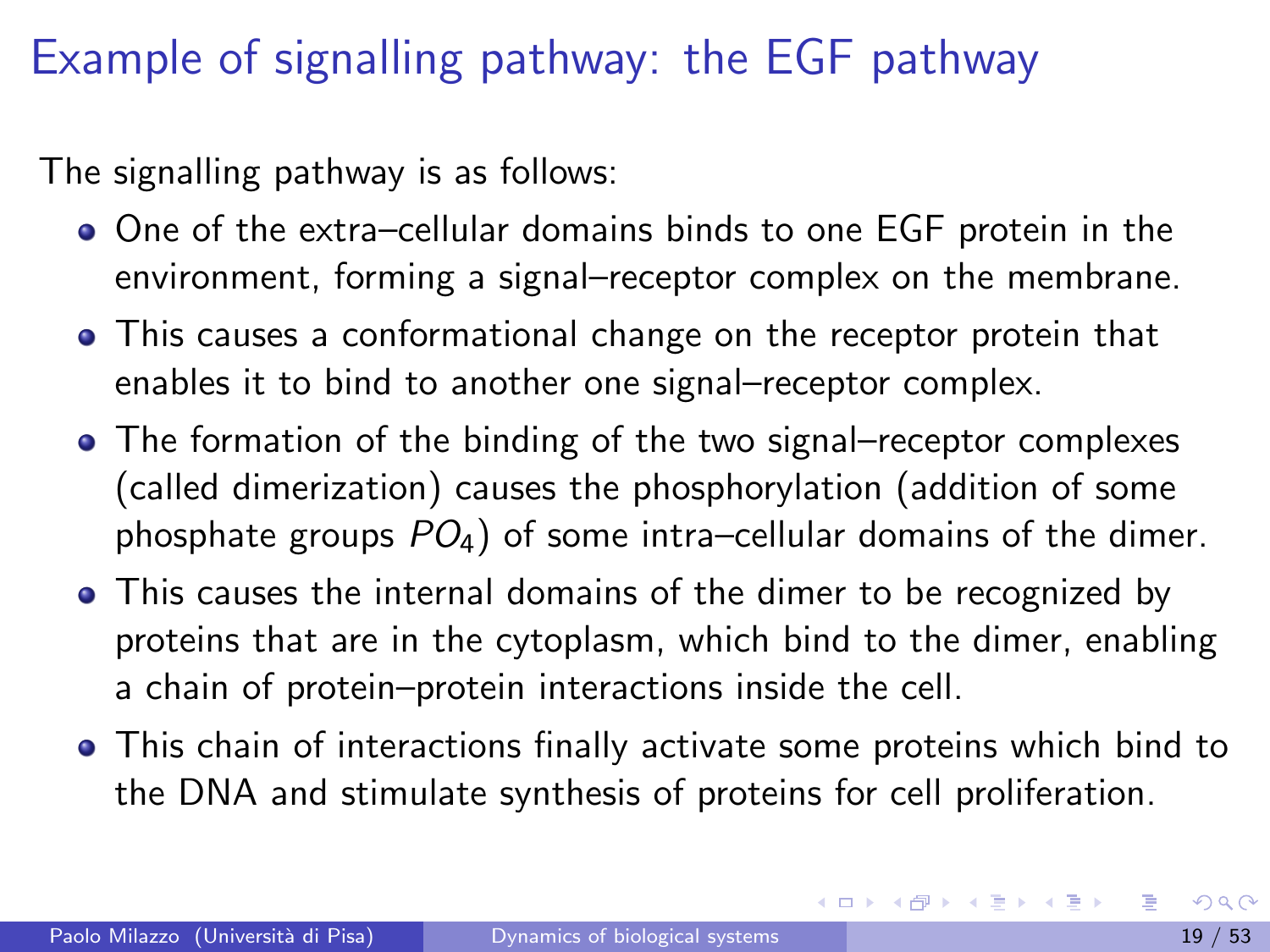# Example of signalling pathway: the EGF pathway



イロト イ押ト イヨト イヨト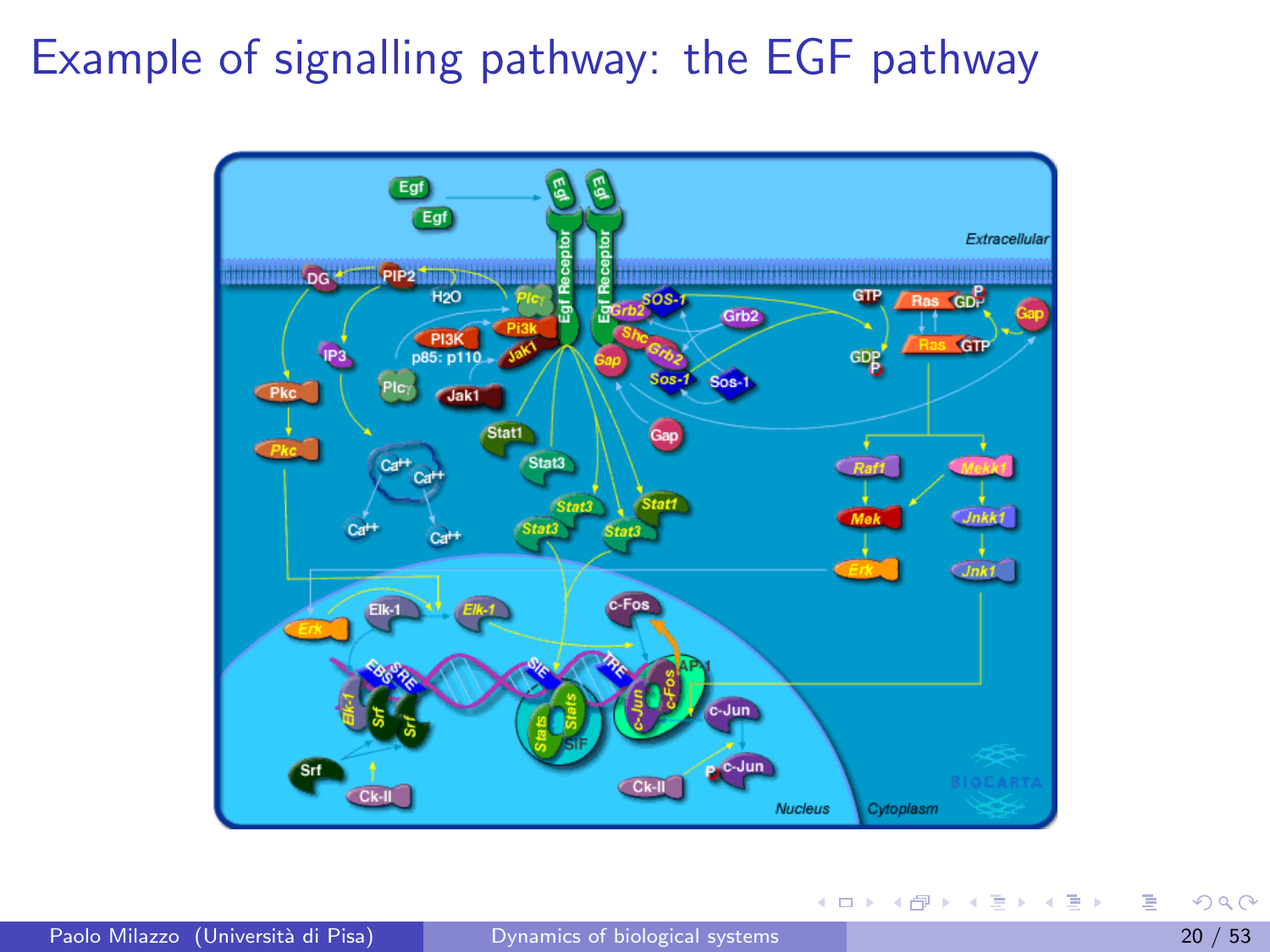# The cell cycle

The cell cycle is a series of sequential events leading to cell replication via cell division.

It consists of four phases:  $G_1$ , S,  $G_2$  and M.

- $\bullet$   $G_1$  and  $G_2$  are gap phases in which the cell prepares itself to enter phases  $S$  and  $M$ , respectively
- $\bullet$  S is a synthesis phase, in which DNA is replicated
- $\bullet$  *M* is a mitosis phase, in which the cell segregates the duplicated sets of chromosomes between daughter cells and then divides.

The duration of the cell cycle depends on the type of cell (e.g a human normal cell takes approximately 24 hours to perform a cycle).

イロト イ押ト イヨト イヨトー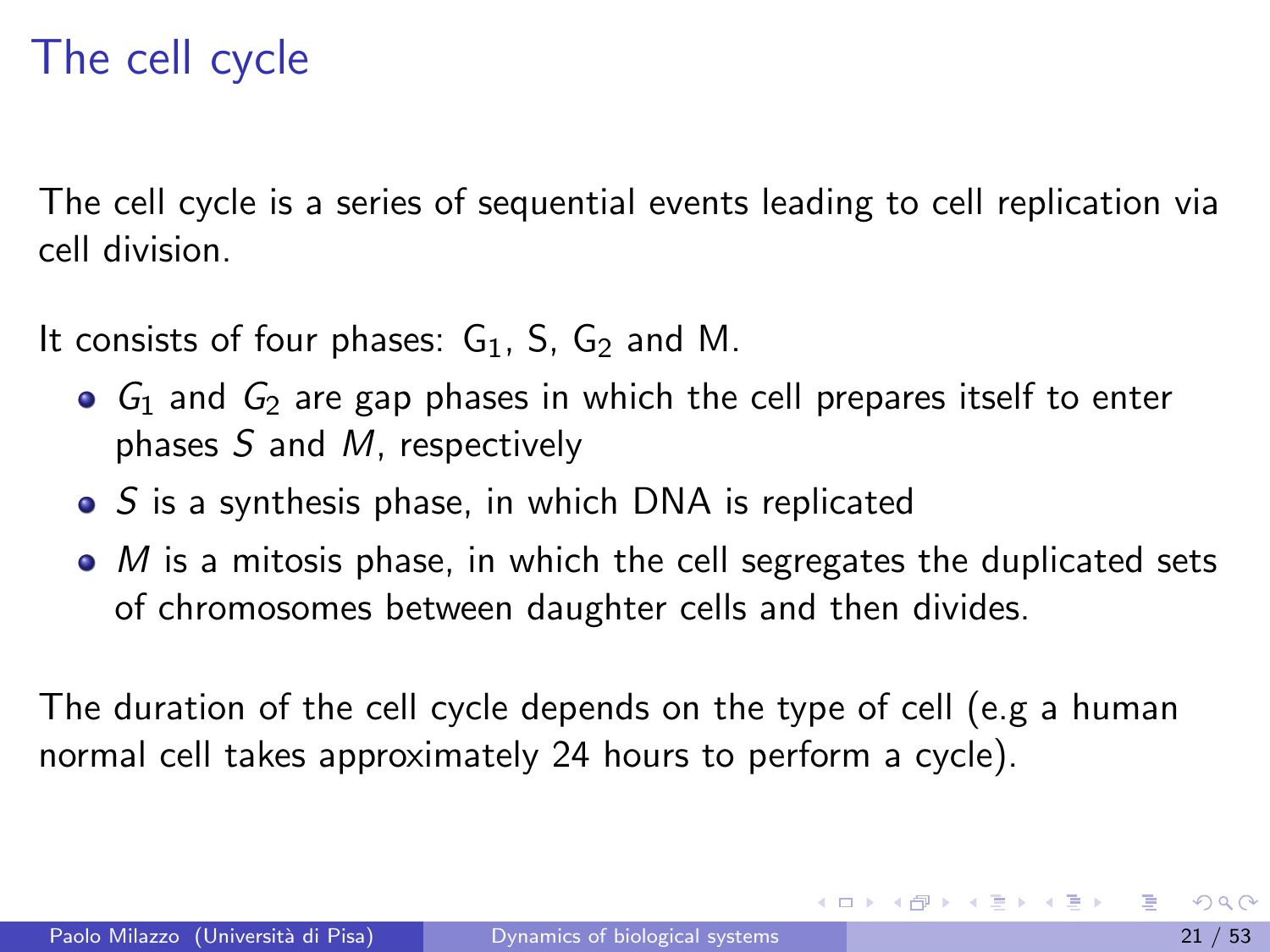### The cell cycle



<span id="page-21-0"></span>重

イロト イ部 トイヨ トイヨト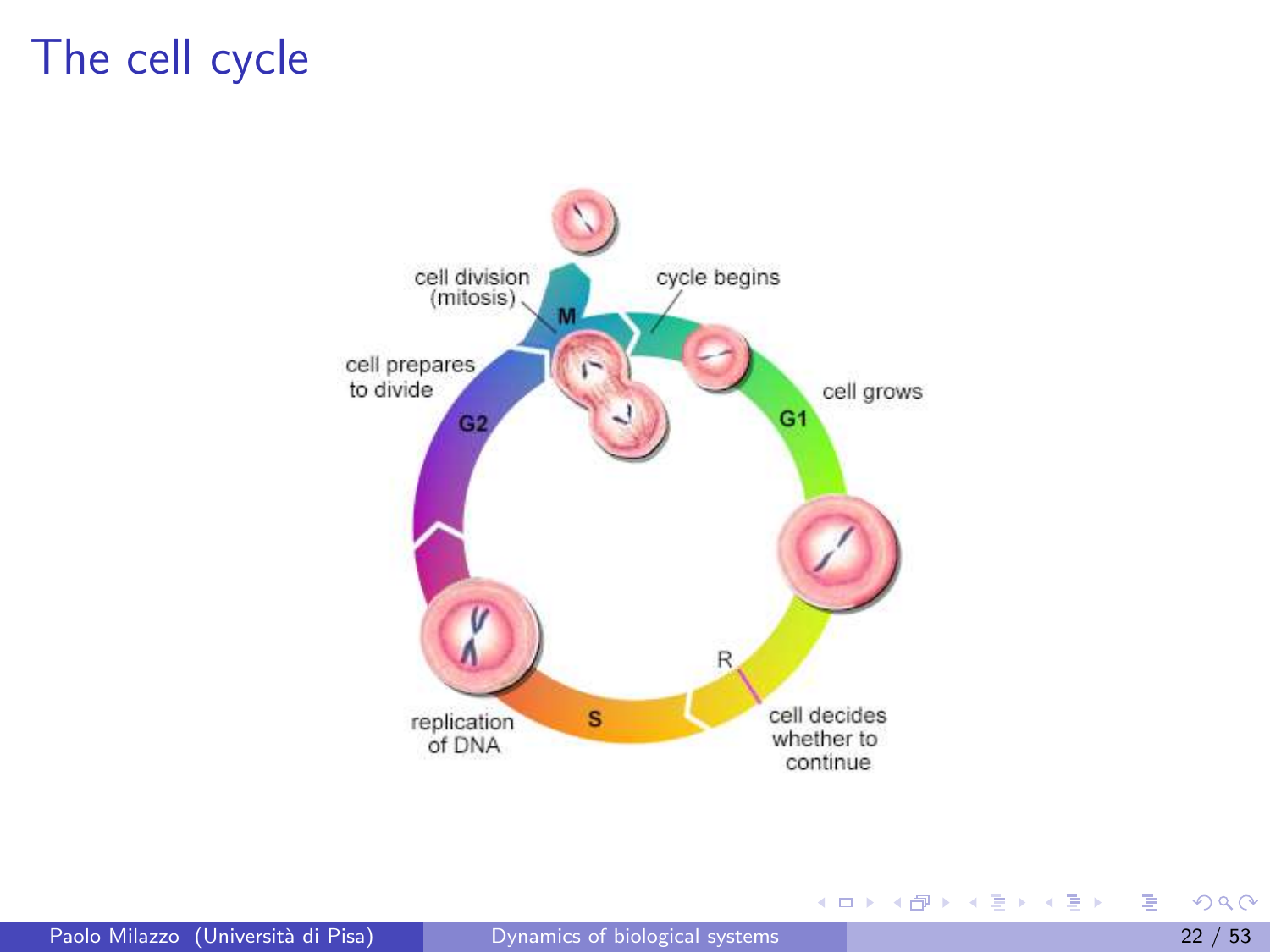# Outline of the talk

#### **[Introduction](#page-1-0)**

#### **[Biological Background](#page-3-0)**

- [Elements of cell biology](#page-3-0)
- **•** [Examples of cellular processes](#page-10-0)

#### [Mathematical modelling](#page-22-0)

- **[The mass action kinetics of chemical reactions](#page-25-0)**
- **o** [The Michealis-Menten kinetics](#page-39-0)
- [The logistic function](#page-45-0)
- <span id="page-22-0"></span>[Advantages and disadvantages of ODE modelling of biological](#page-50-0) [systems](#page-50-0)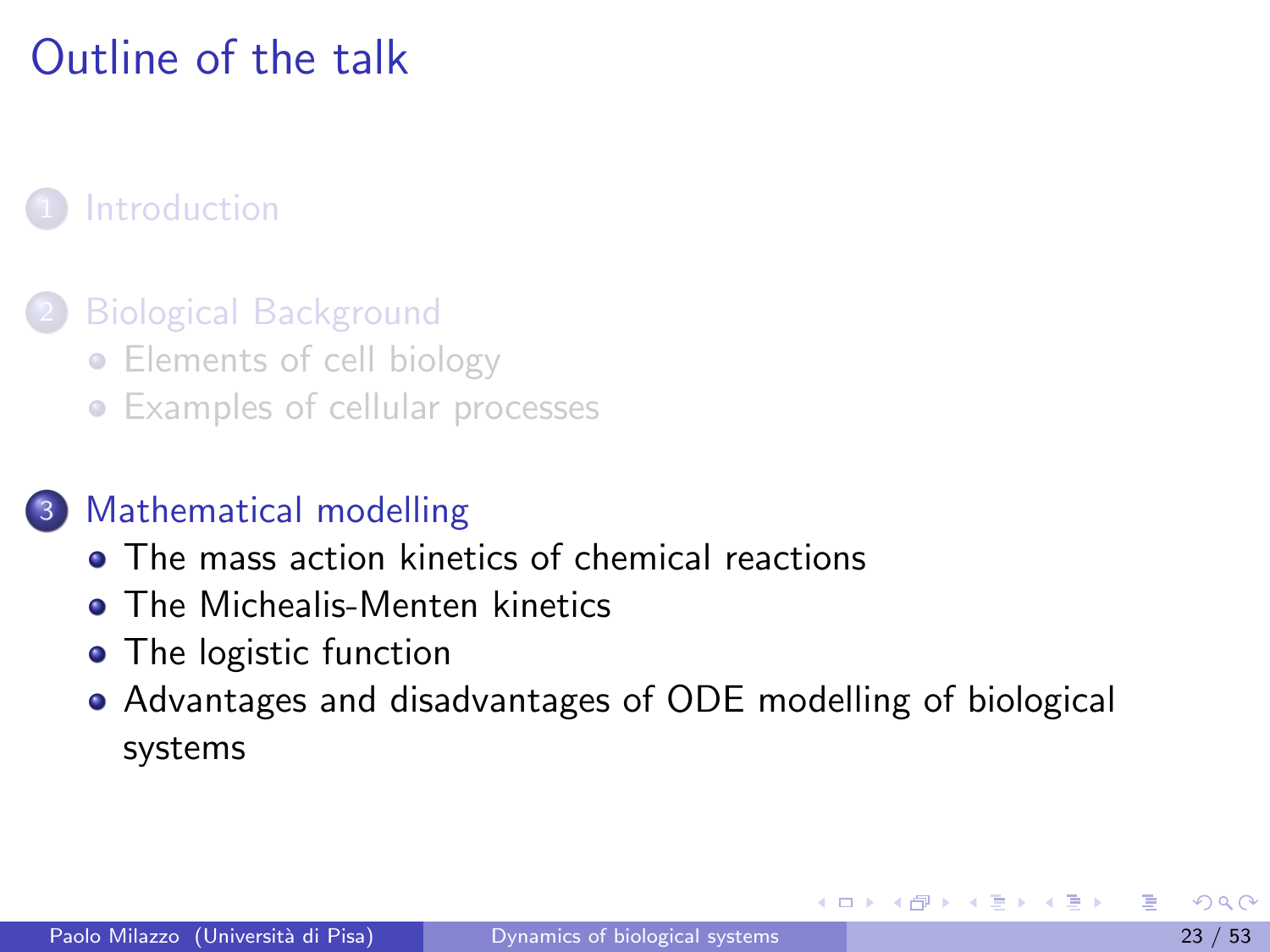# **Background**

- The modelling of the dynamics of biological systems is essentially based on the modelling of the dynamics (kinetics) of some (bio)chemical reactions
- The modelling of chemical reactions using deterministic rate laws has proven extremely successful in both chemistry and biochemistry for many years
- This deterministic approach has its core the law of mass action, an emprirical law giving a simple relation between reaction rates and molecular component concentrations
- **•** Given knowledge of inital concentrations, the law of mass action provides a complete picture of the component concentrations at all future time points

イロメ イ部メ イヨメ イヨメー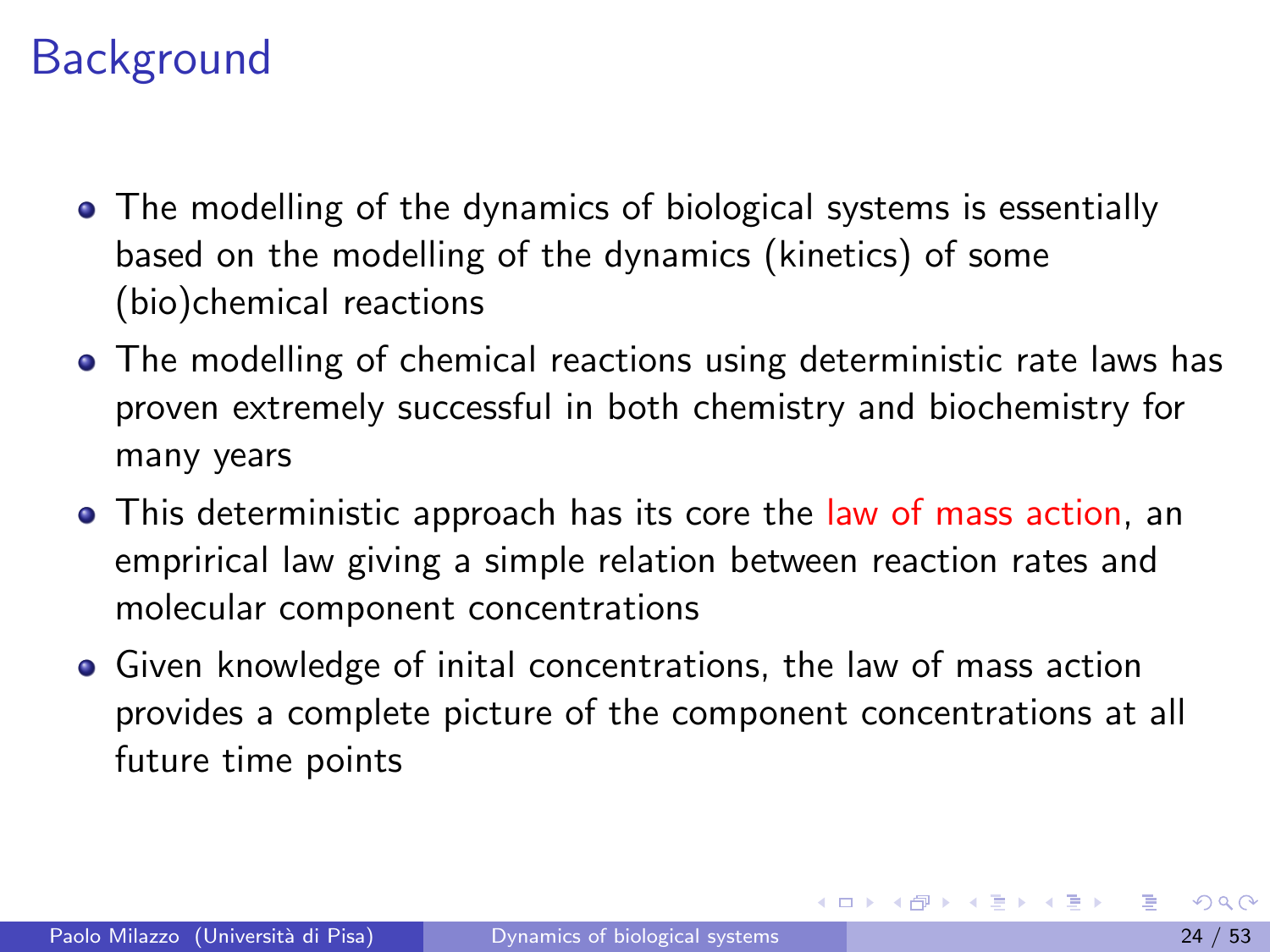# Keywords

Some definitions (mostly from Wikipedia...)

- chemical solution: a homogeneous mixture composed of two or more substances (molecules)
- **·** biochemical solution: chemical solution in which substances have an organic nature (proteins, DNA, etc...)
- chemical reactions: a process that leads to the transformation of one set of chemical substances to another
- biochemical reactions: chemical reactions in which substances have an organic nature (proteins, DNA, etc...)
- kinetics: the study of (bio)chemical reaction rates (which govern the dynamics of (bio)chemical solutions)
- rate: frequency of an event (e.g. a reaction) over time
- concentration: average quantity of molecules of a solution in a volume unit
- **o** deterministic model: model which exhibit a single (usually average) behaviour (dynamics)
- <span id="page-24-0"></span>**•** stochastic model: model which takes probabilistic/stochastic behaviour (dynamics) into account バタト メミト メミトリ 毛

Paolo Milazzo (Università di Pisa) [Dynamics of biological systems](#page-0-0) 25 / 53 / 53 / 53 / 53 / 53 / 753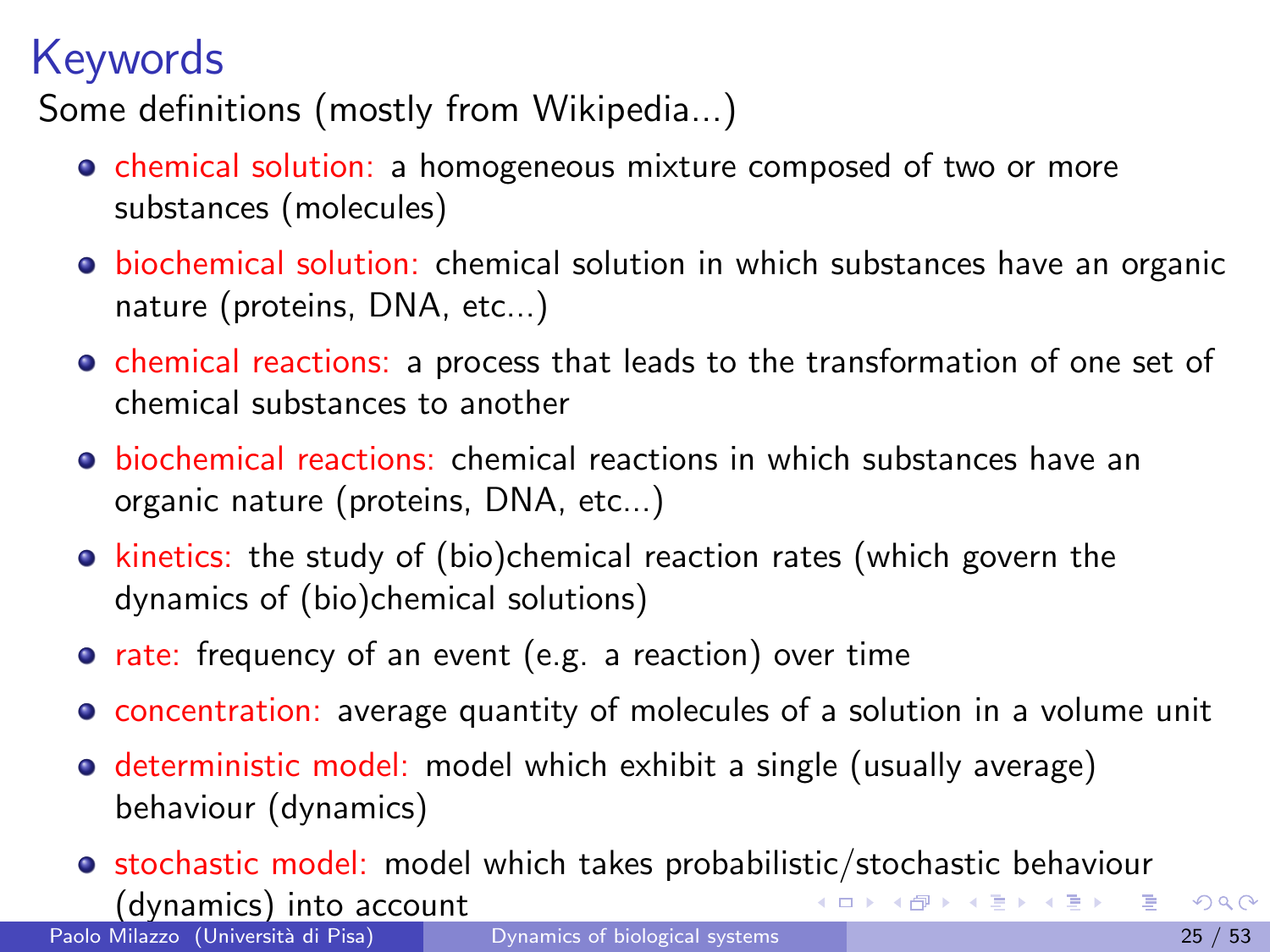Usual notation for chemical reactions:

$$
\ell_1 S_1 + \ldots + \ell_\rho S_\rho \underset{k_{-1}}{\overset{k}{\rightleftharpoons}} \ell'_1 P_1 + \ldots + \ell'_\gamma P_\gamma
$$

where:

- $S_i, P_i$  are molecules (reactants)
- $\ell_i, \ell'_i$  are stoichiometric coefficients
- $k, k_{-1}$  are the kinetic constants

Examples of chemical reactions:

<span id="page-25-0"></span>
$$
2H_2 + O_2 \underset{k_{-1}}{\overset{k}{\rightleftharpoons}} 2H_2O
$$
  

$$
E + S \underset{k_{-1}}{\overset{k_1}{\rightleftharpoons}} ES \underset{k_{-2}}{\overset{k_2}{\rightleftharpoons}} E + P
$$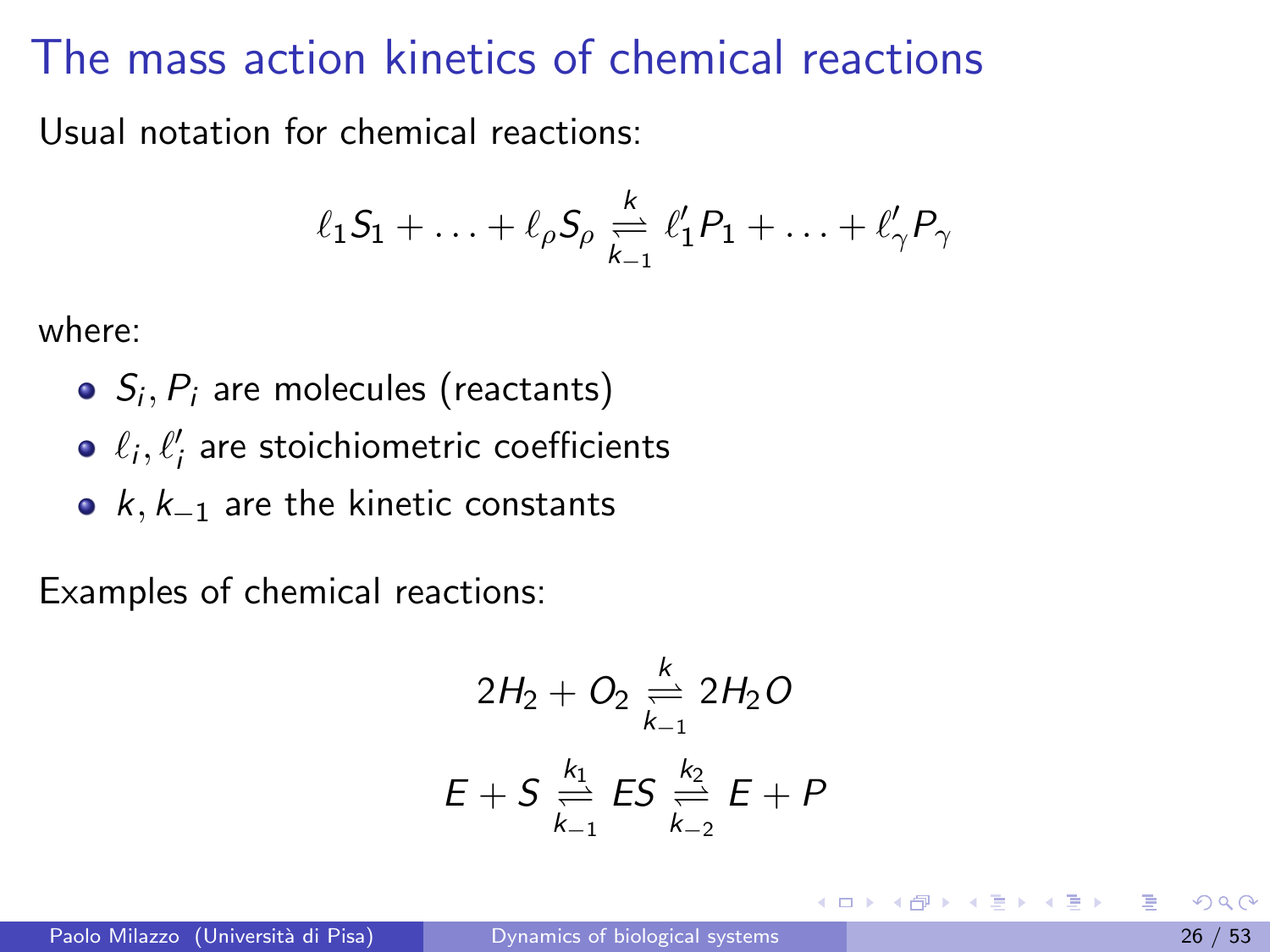The mass action kinetics of chemical reactions Usual notation for chemical reactions:

$$
\ell_1 S_1 + \ldots + \ell_\rho S_\rho \underset{k_{-1}}{\overset{k}{\rightleftharpoons}} \ell'_1 P_1 + \ldots + \ell'_\gamma P_\gamma
$$

The kinetics is described by the *law of mass action*:

The rate of a reaction is proportional to the products of the concentrations of the participating molecules.

The rate of a reaction (the left-to-right direction of the reversible reaction above) is defined as follows:

$$
k[S_1]^{\ell_1}\cdots[S_\rho]^{\ell_\rho}
$$

similarly, the rate of the opposite reaction (the right-to-left direction) is

<span id="page-26-0"></span>
$$
k_{-1}[P_1]^{\ell'_1}\cdots[P_\gamma]^{\ell'_\gamma}
$$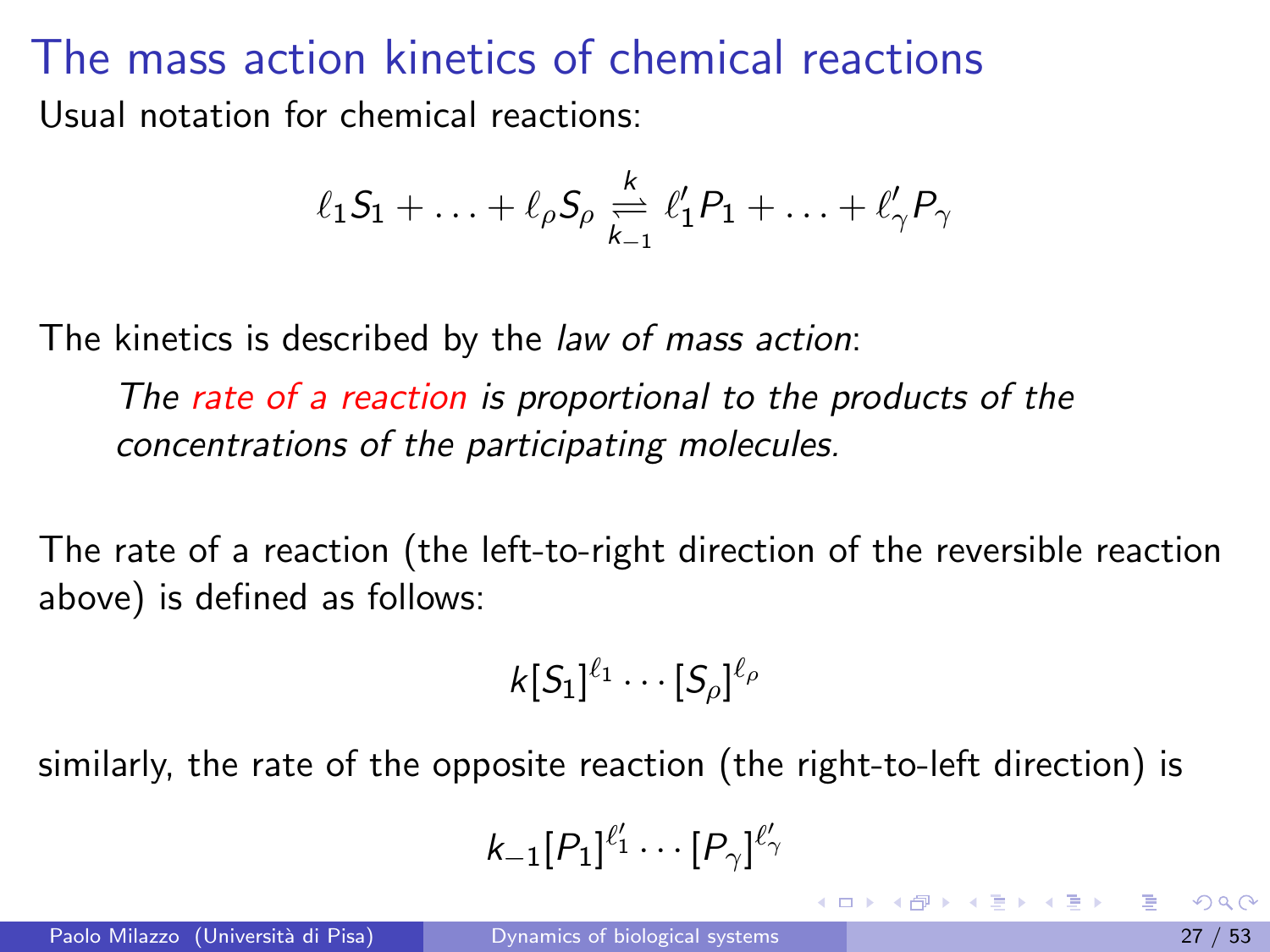### The mass action kinetics of chemical reactions For example, the rates of

$$
2H_2 + O_2 \underset{0.5}{\overset{5}{\rightleftharpoons}} 2H_2O
$$

are

- 5 $[H_2]^2[O_2]$  for the left-to-right direction
- $0.5 [H_2 O]^2$  for the right-to-left direction

Similarly, the rates of

<span id="page-27-0"></span>
$$
E + S \underset{1000}{\overset{0.1}{\rightleftharpoons}} ES \underset{0.01}{\overset{0.3}{\rightleftharpoons}} E + P
$$

are

- $\bullet$  0.1[E][S] for the formation of the complex ES from E and S
- $\bullet$  1000[ES] for the unbinding of ES into E and S
- $\bullet$  0.3[ES] for the unbinding of ES into E and P
- $\bullet$  0.01[[E](#page-25-0)][P] for the formation of the complex E[S](#page-28-0) [f](#page-26-0)[ro](#page-27-0)[m](#page-28-0) E [a](#page-39-0)[n](#page-21-0)[d](#page-22-0) [P](#page-52-0)

Paolo Milazzo (Università di Pisa) [Dynamics of biological systems](#page-0-0) 28 / 53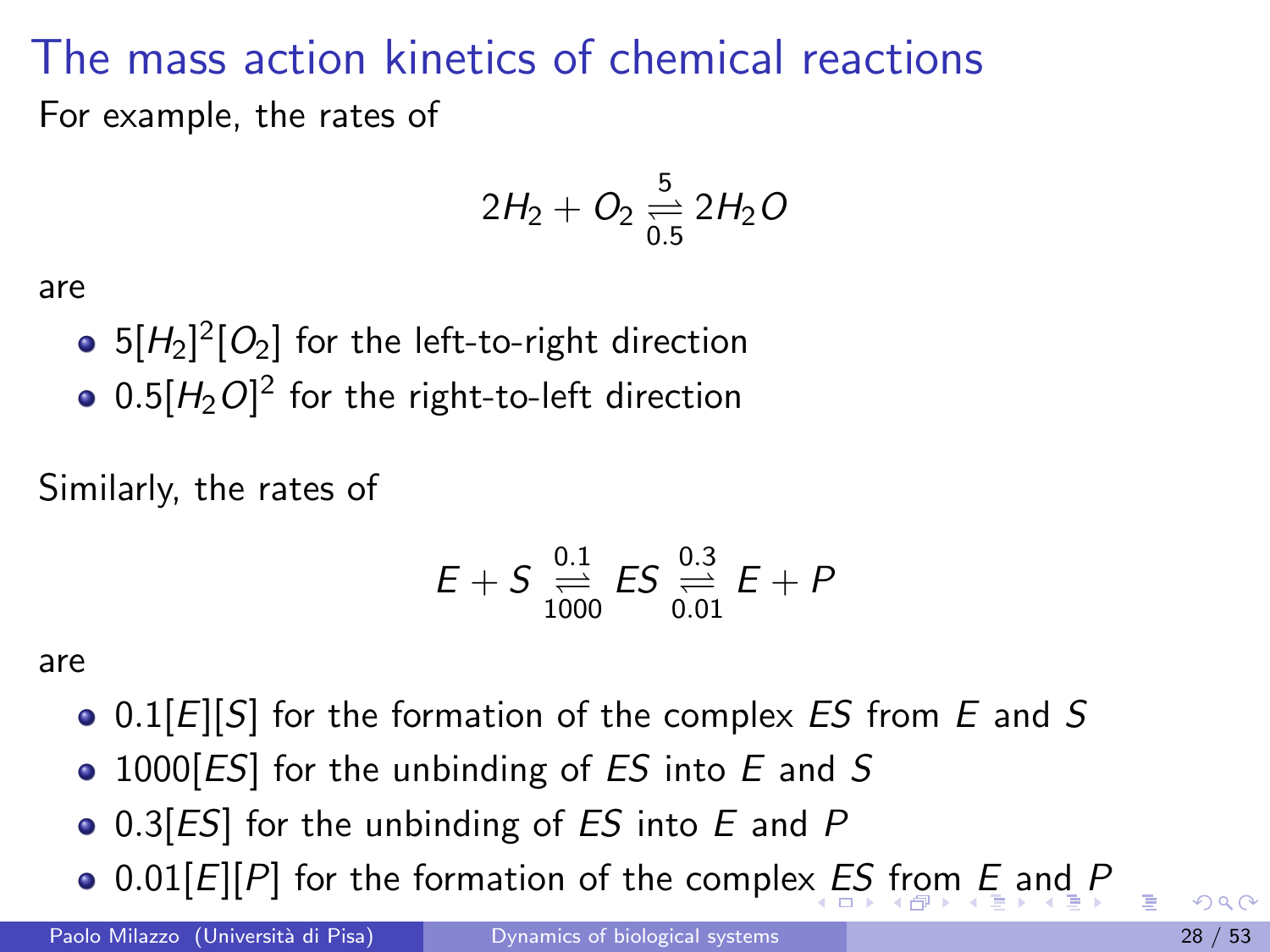### The mass action kinetics of chemical reactions Usual notation for chemical reactions:

$$
\ell_1 S_1 + \ldots + \ell_\rho S_\rho \underset{k_{-1}}{\overset{k}{\rightleftharpoons}} \ell'_1 P_1 + \ldots + \ell'_\gamma P_\gamma
$$

A reversible reaction is said to be in dynamic equilibrium when the rates of its two directions are the same, namely:

$$
k[S_1]^{\ell_1} \cdots [S_\rho]^{\ell_\rho} = k_{-1}[P_1]^{\ell'_1} \cdots [P_\gamma]^{\ell'_\gamma}
$$

When the dynamic equilibrium is reached, often the chemical solution seems stable (it seems that nothing is happening inside it). Instead, reactions happen continuously, compensating each other.

It is easy to see that at the equilibrium we have:

<span id="page-28-0"></span>
$$
\frac{k}{k_{-1}}=\frac{[P_1]^{\ell_1'}\cdots[P_{\gamma}]}{[S_1]^{\ell_1}\cdots[S_{\rho}]^{\ell_{\rho}}}
$$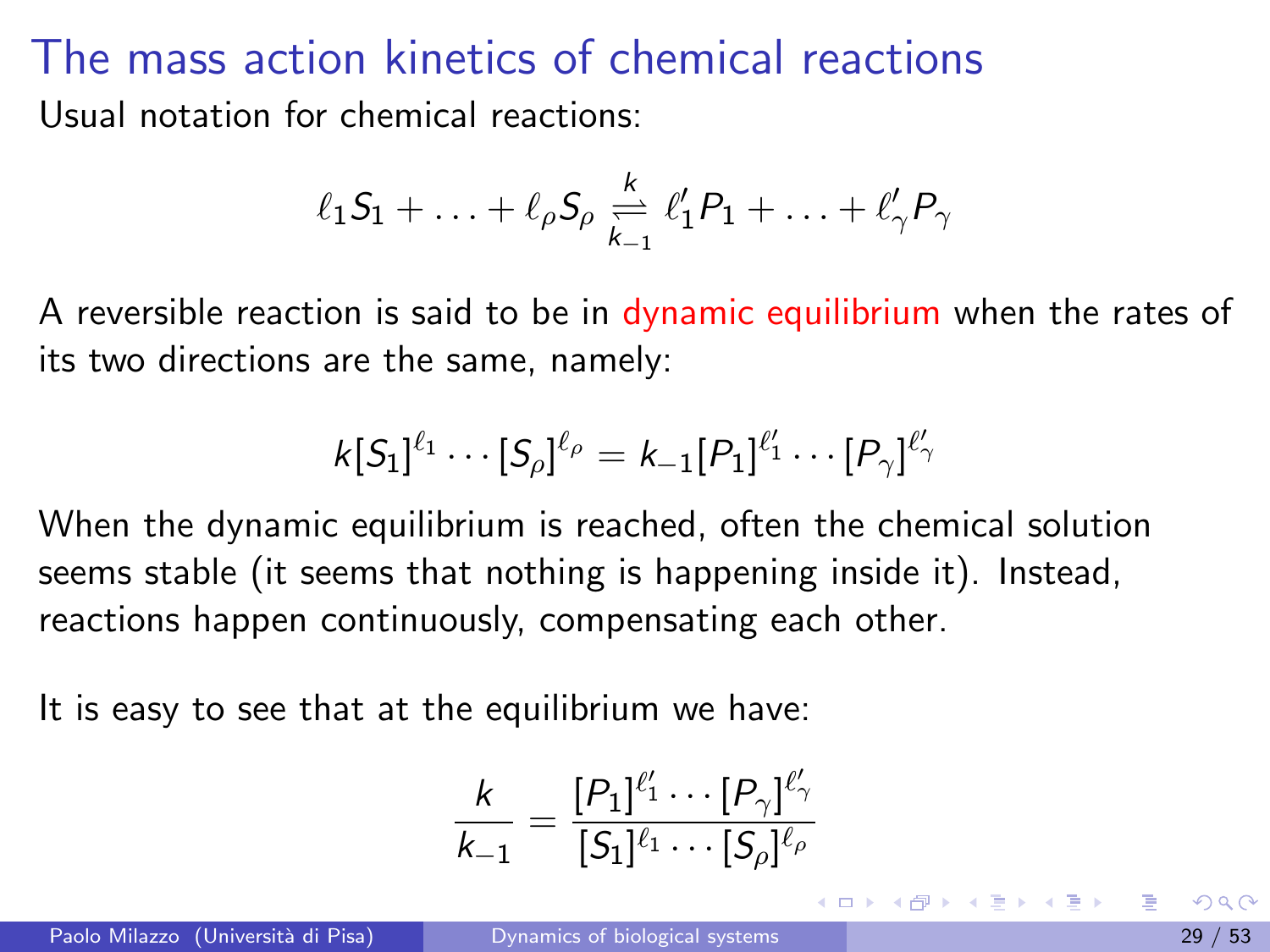Reaction rates can be used to construct a mathematical model (based on ordinary differential equations - ODEs) of the dynamics of a set of chemical reactions

Ordinary differential equations (ODEs) are mathematical equations for un unkonwn function of one or of several variables that relates the values of the function itself and its derivatives.

In other words, an ODE describes (by means of derivatives) how a variable of an unknown function changes over time

The unknown function could be obtained by integrating the corresponding ODEs (often not feasible)

イロメ イ部メ イヨメ イヨメー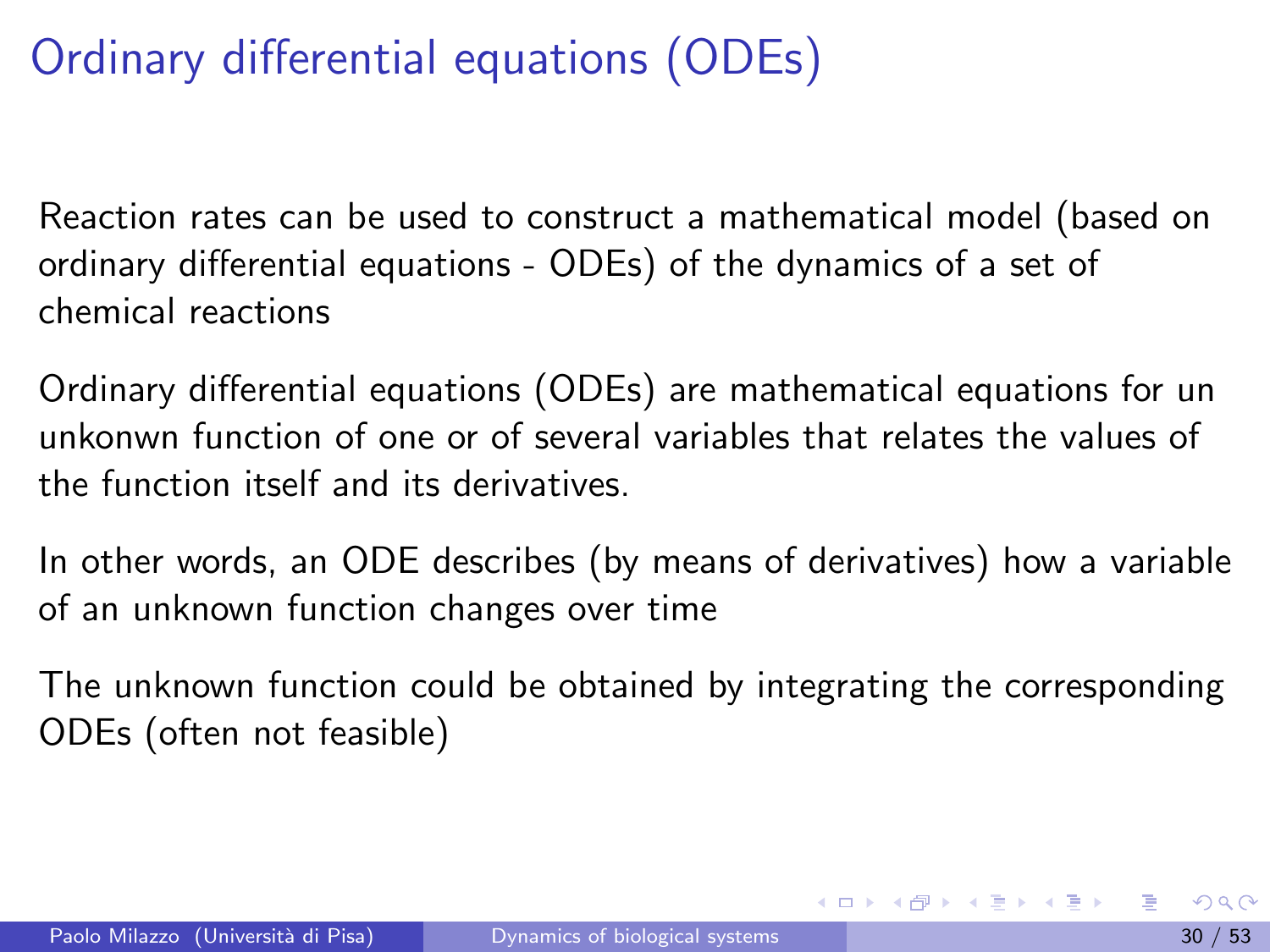Some examples:

$$
\frac{dx}{dt}=2
$$



4.0.3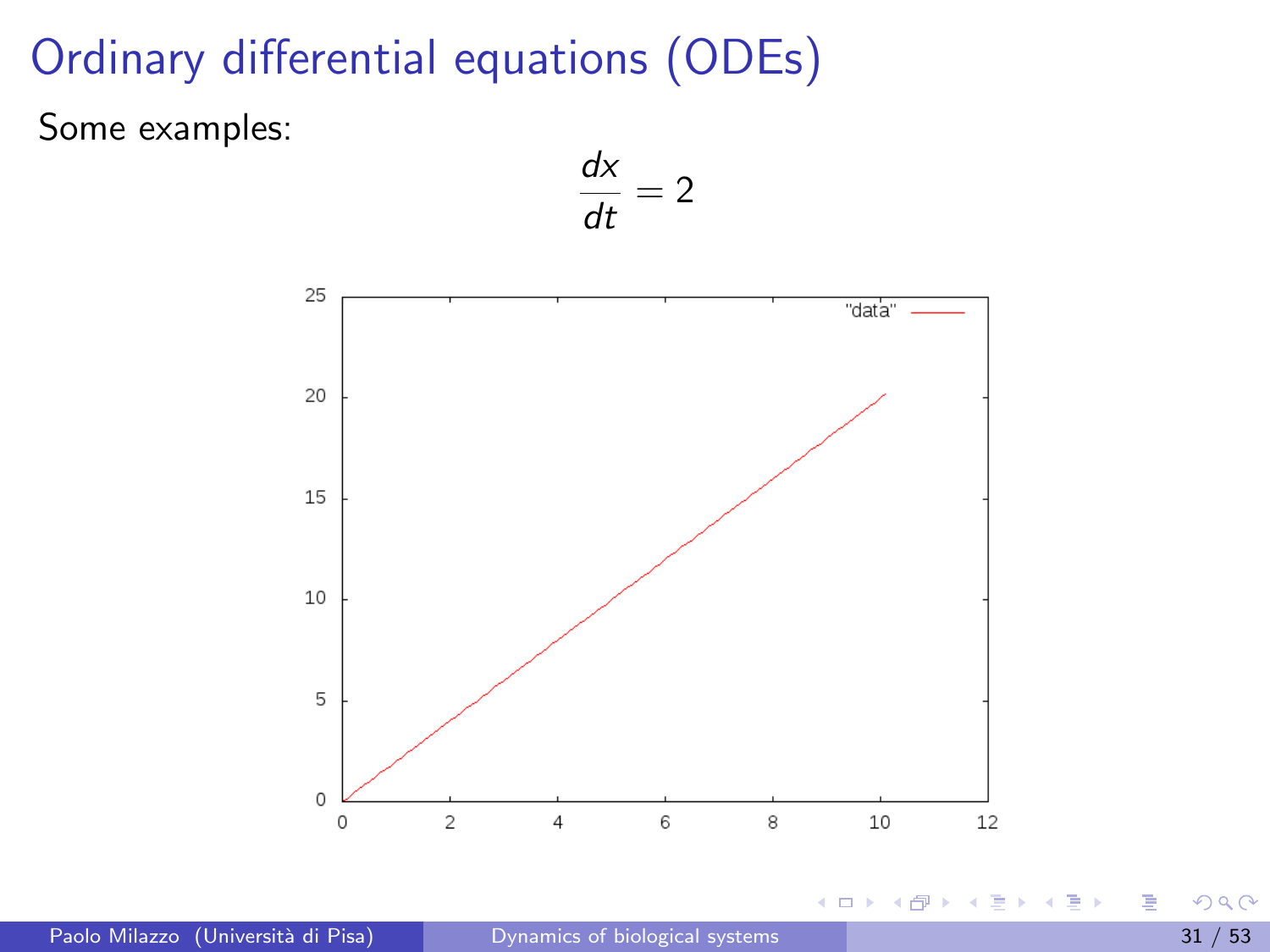Some examples:

$$
\frac{dx}{dt} = -2
$$



4.0.3

 $\sim$ 

 $\sim$ ÷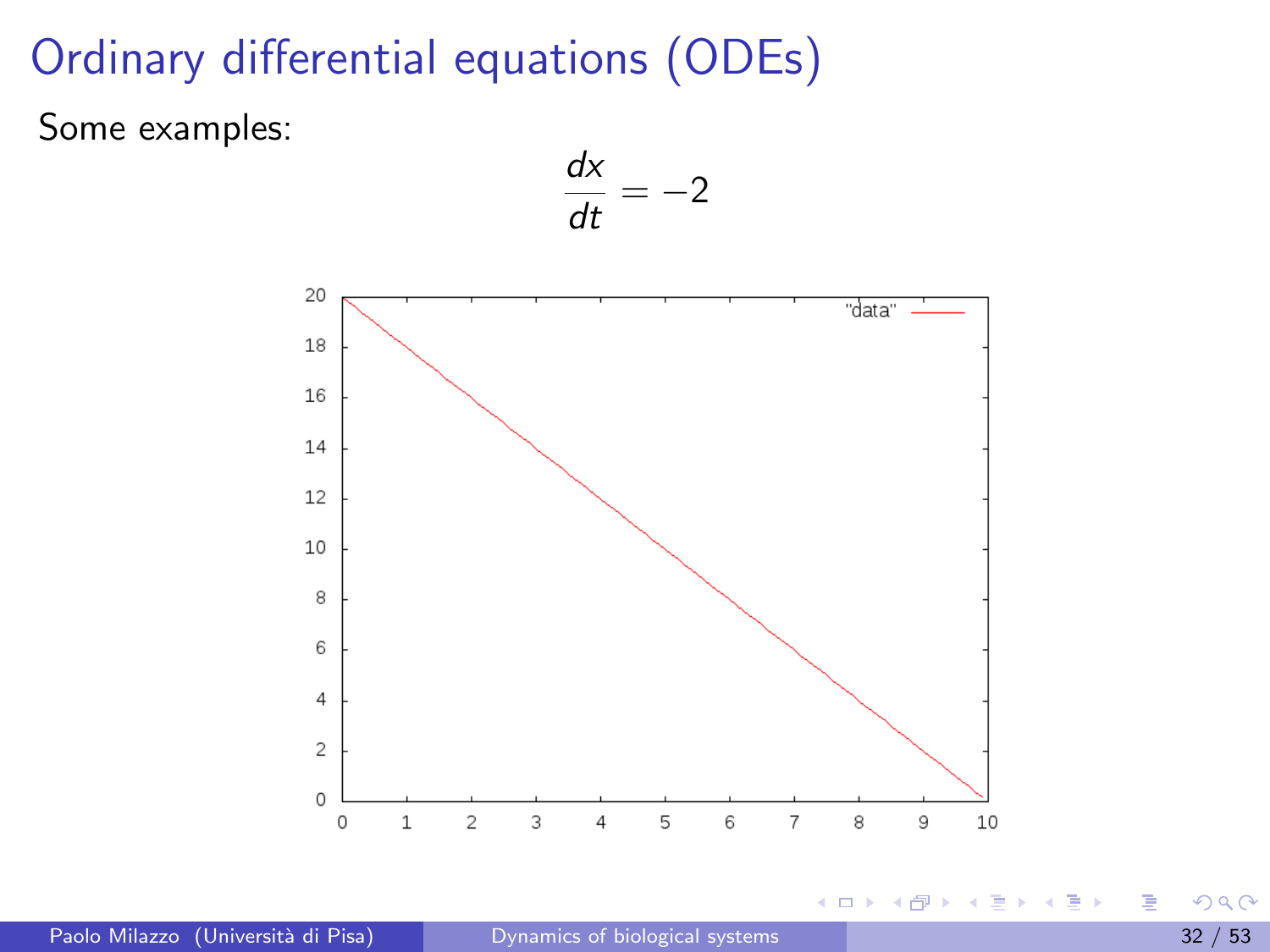Some examples:

$$
\frac{dx}{dt} = 2x + 1
$$



4.0.3

 $\sim$ 

 $\sim$ ∍∍ э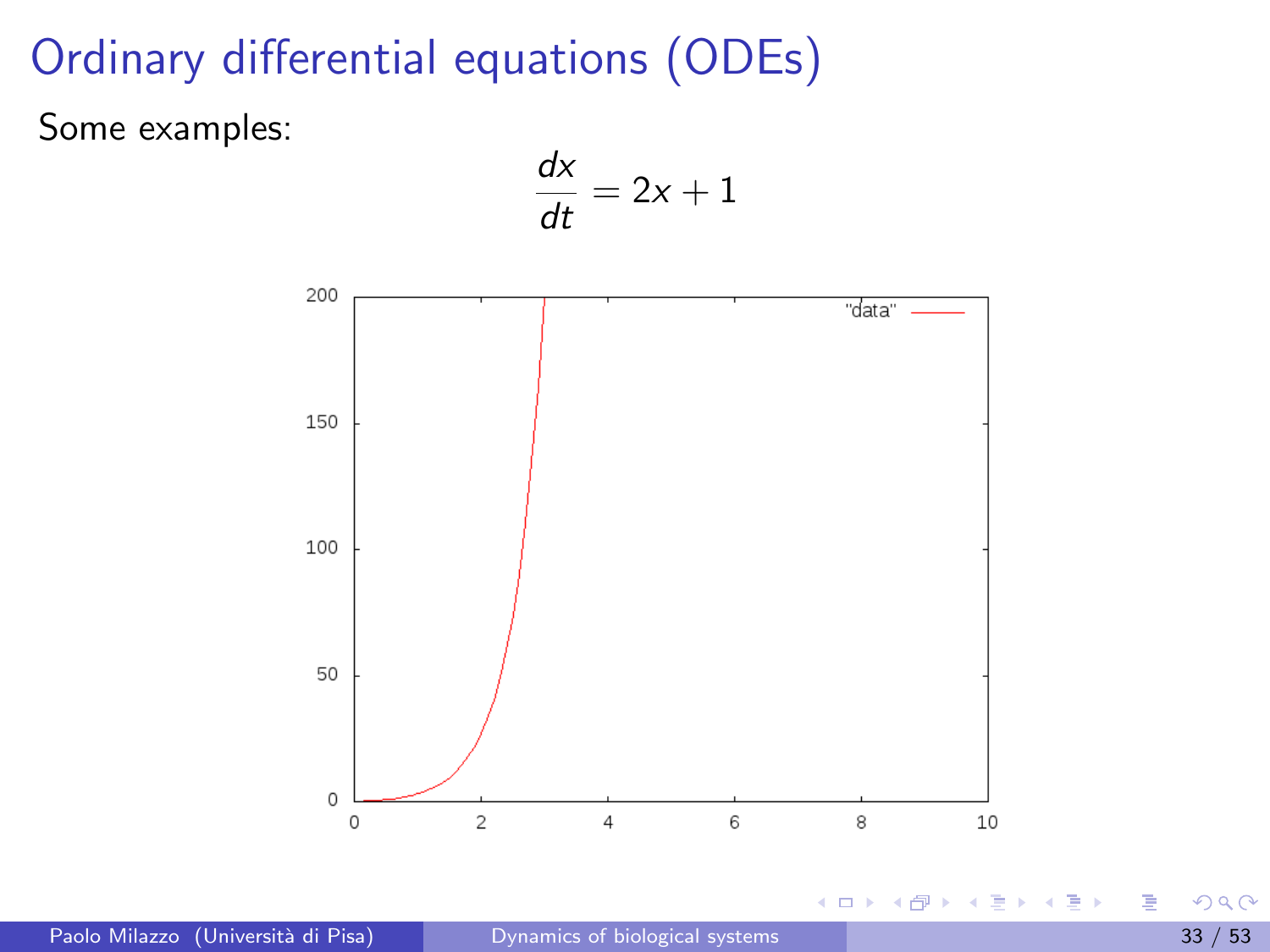### Ordinary differential equations (ODEs) Some examples:

$$
\begin{cases}\n\frac{dx_1}{dt} = -0.04x_1\\ \n\frac{dx_2}{dt} = 0.04x_1 - 0.03x_2\\ \n\frac{dx_3}{dt} = 0.03x_2\n\end{cases}
$$



Paolo Milazzo (Università di Pisa) [Dynamics of biological systems](#page-0-0) 34 / 53 / 53 / 54 / 53

<span id="page-33-0"></span> $299$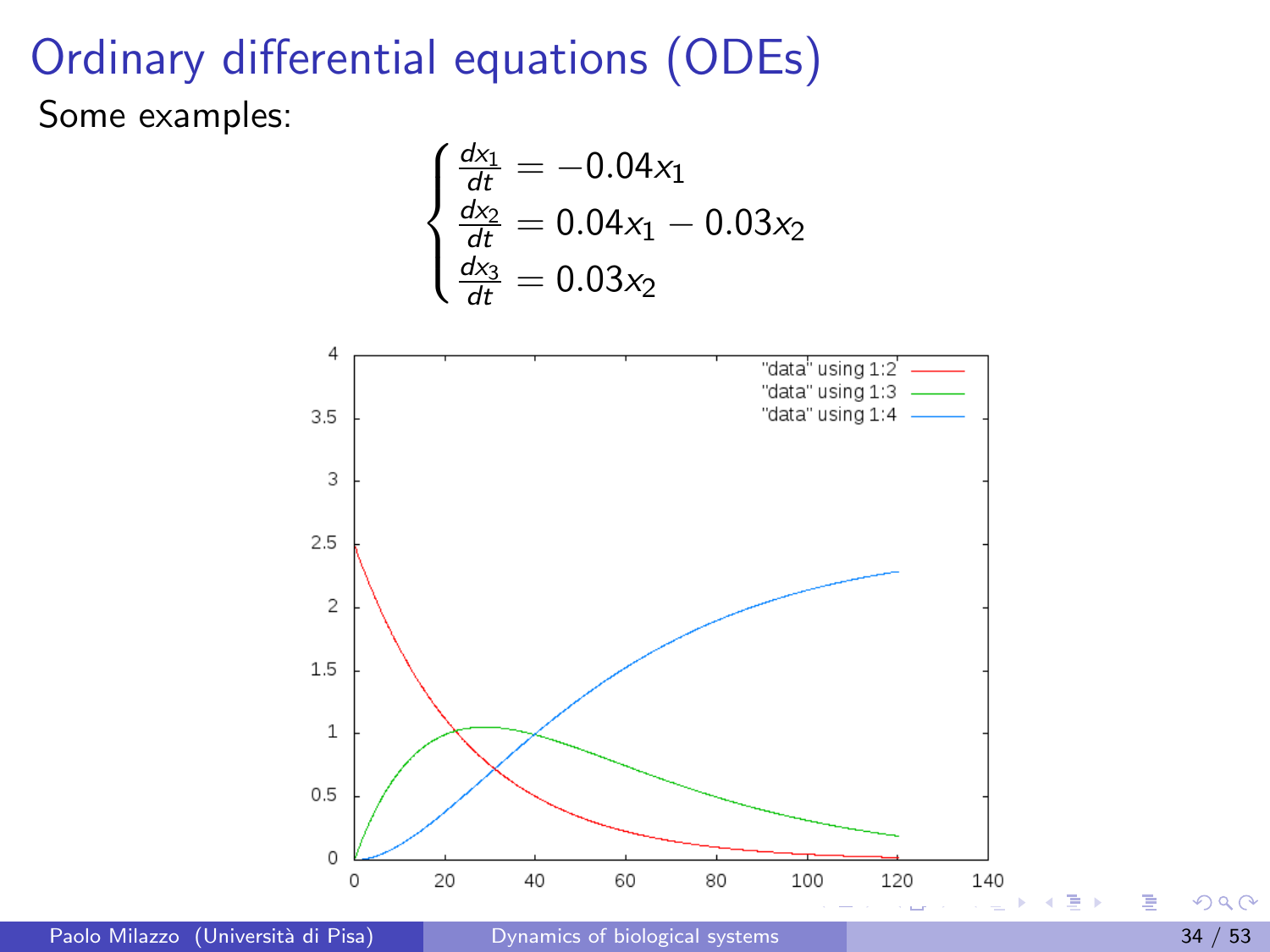## Numerical solution of ODEs

Since ODEs often cannot be solved analytically, numerical integration (or simulation) techniques are usually applied to find approximate solutions.

The simplest numerical integration algorithm is Euler's method.

Euler's method approximates a continuous function  $x = f(t)$  on  $0 \le t \le L$ (where L is a constant representing the simulation time) which is a solution of the differential equation  $\frac{dx}{dt} = F(x, t)$  with initial condition  $x_0 = \alpha$  (where  $\alpha$  is a given constant).

The interval  $0 \le t \le L$  is then divided into *n* equal parts, each of length *h*, with  $h$  very small (the smaller it is, the more precise the approximation will be). We obtain the points  $t_i = ih$  with  $i = 0, 1, \ldots, n$ .

Euler's method consist in computing values  $x_i$  with  $i = 0, 1, \ldots, n$ obtained by the following recurrence relation:

<span id="page-34-0"></span>
$$
x_0 = \alpha
$$
  
 
$$
x_i + 1 = y_i + hF(x_i, t_i) \quad \text{with } i = 0, 1, \dots, n-1
$$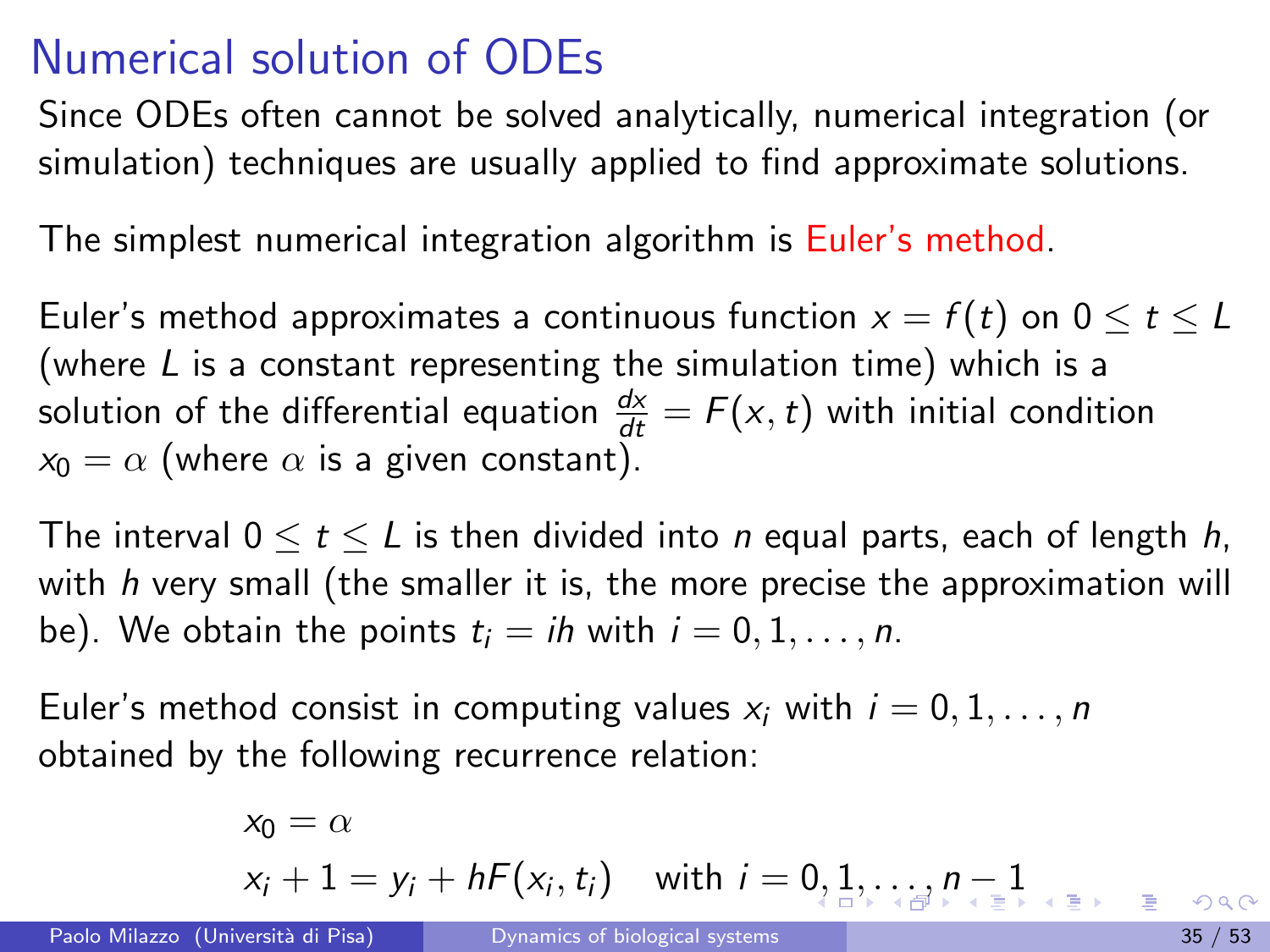The ODE model of a set of chemical reactions contains one differential equation for each molecular species

From these two reactions:  $\ell_1 S_1 + \ldots + \ell_\rho S_\rho \overset{k}{\underset{k=1}{\rightleftharpoons}} \ell'_1 P_1 + \ldots + \ell'_\gamma P_\gamma$ we obtain the following mathematical model:

<span id="page-35-0"></span>
$$
\begin{cases}\n\frac{d[S_1]}{dt} = \ell_1 k_{-1} [P_1]^{\ell'_1} \cdots [P_{\gamma}]^{\ell'_{\gamma}} - \ell_1 k [S_1]^{\ell_1} \cdots [S_{\rho}]^{\ell_{\rho}} \\
\vdots \\
\frac{d[S_{\rho}]}{dt} = \cdots \\
\frac{d[P_1]}{dt} = \ell'_1 k [S_1]^{\ell_1} \cdots [S_{\rho}]^{\ell_{\rho}} - \ell'_1 k_{-1} [P_1]^{\ell'_1} \cdots [P_{\gamma}]^{\ell'_{\gamma}} \\
\vdots \\
\frac{d[P_{\gamma}]}{dt} = \cdots\n\end{cases}
$$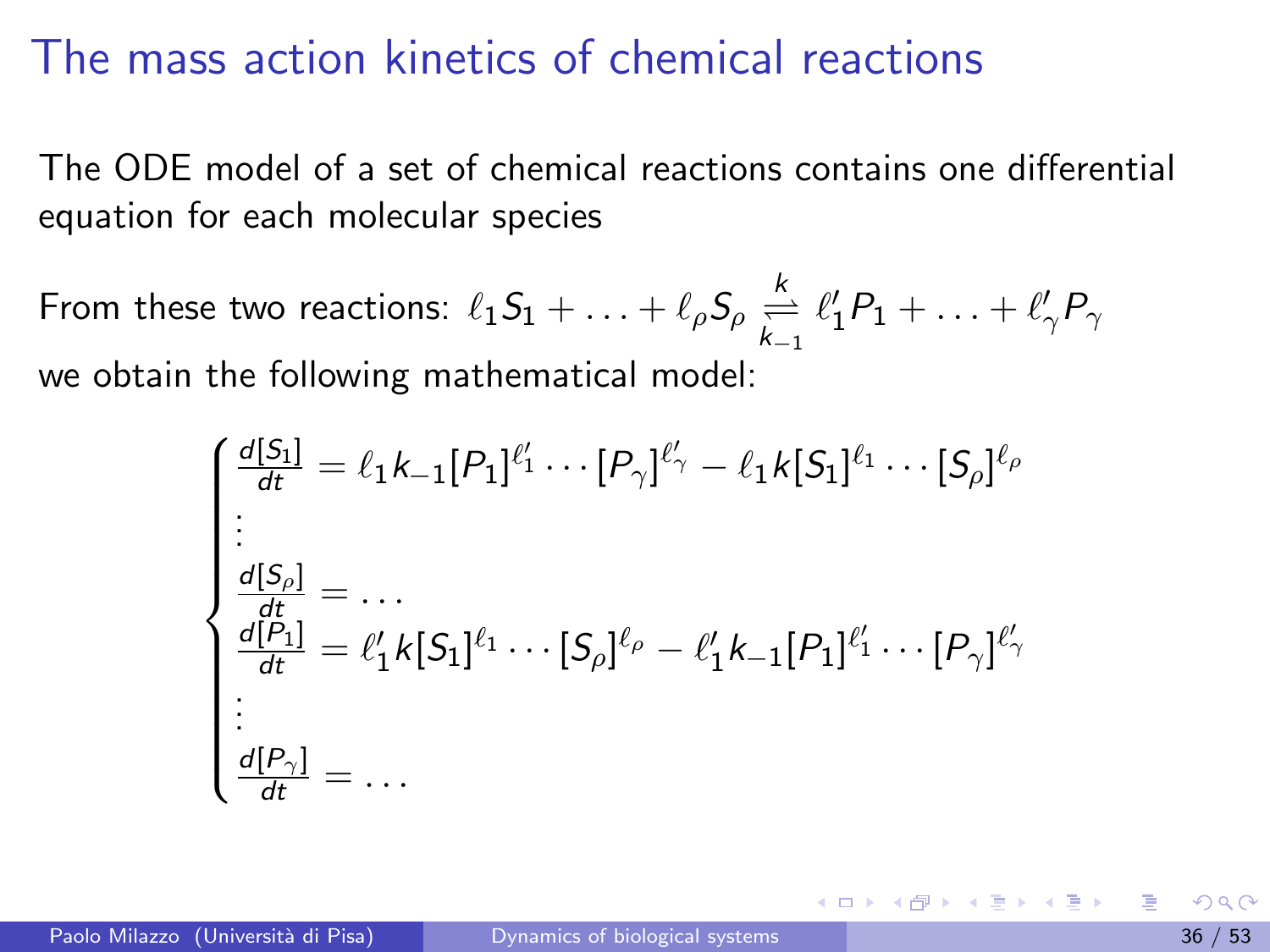$$
2H_2+O_2\underset{0.5}{\overset{5}{\rightleftharpoons}}2H_2O
$$

ODEs obtained from mass action kinetics:

$$
\begin{cases}\n\frac{d[H_2]}{dt} = 2 \cdot 0.5[H_2O]^2 - 2 \cdot 5[H_2]^2[O_2] \\
\frac{d[O_2]}{dt} = 0.5[H_2O]^2 - 5[H_2]^2[O_2] \\
\frac{d[H_2O]}{dt} = 2 \cdot 5[H_2]^2[O_2] - 2 \cdot 0.5[H_2O]^2\n\end{cases}
$$

$$
E + S \underset{1000}{\overset{0.1}{\rightleftharpoons}} ES \underset{0.01}{\overset{0.3}{\rightleftharpoons}} E + P
$$

ODEs obtained from mass action kinetics:

$$
\begin{cases}\n\frac{d[E]}{dt} = 1000[ES] + 0.3[ES] - 0.1[E][S] \\
\frac{d[ES]}{dt} = 0.1[E][S] + 0.01[E][P] - 1000[ES] - 0.3[ES] \\
\frac{d[S]}{dt} = 1000[ES] - 0.1[E][S] \\
\frac{d[P]}{dt} = 0.3[ES] - 0.01[E][P]\n\end{cases}
$$

医毛囊 医牙骨下的

4 0 3 4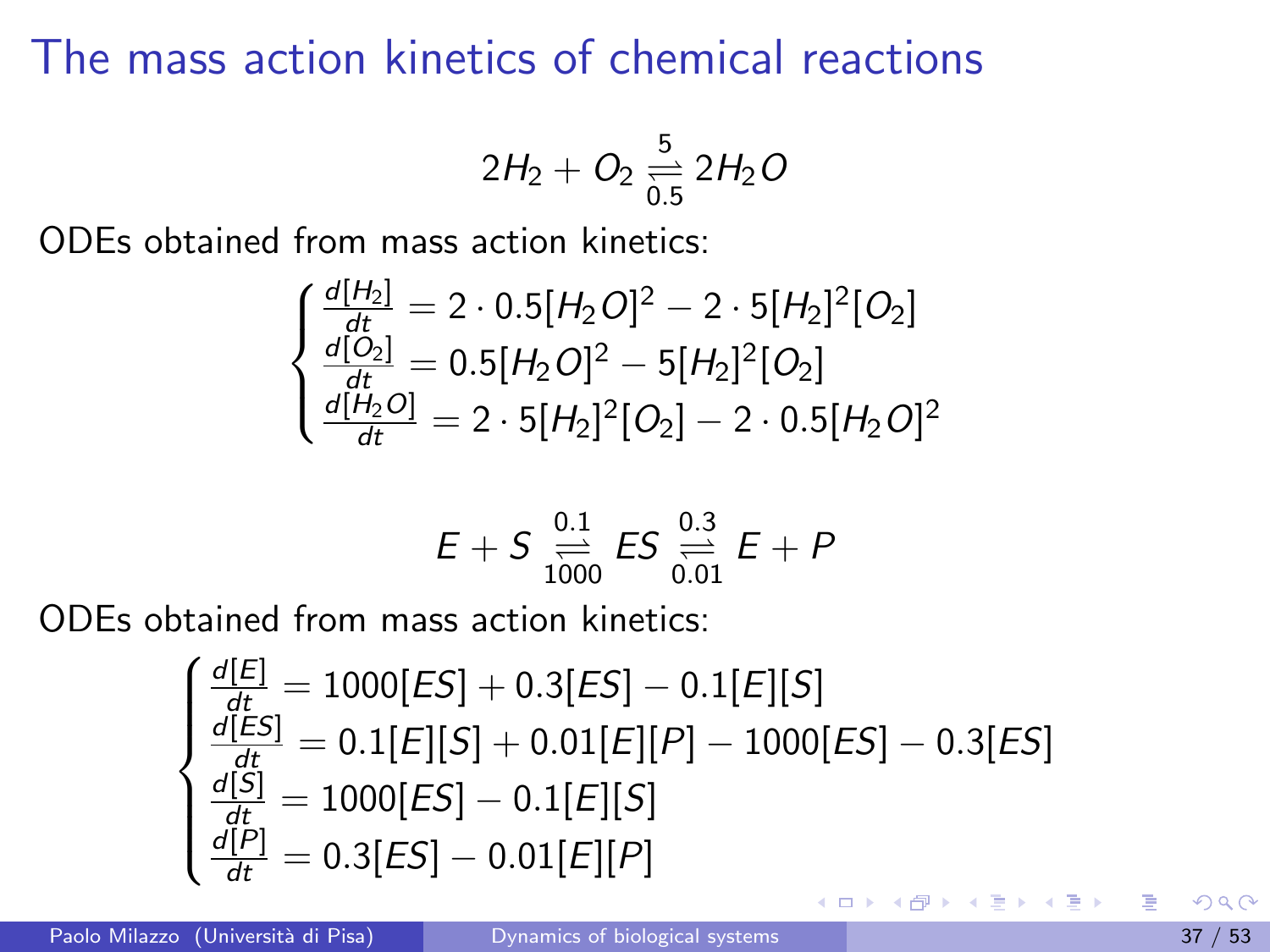We can now simulate the dynamics of the reactions (from given initial concentrations) by using numerical integration

$$
2H_2 + O_2 \underset{0.5}{\overset{5}{\rightleftharpoons}} 2H_2O \quad \begin{cases} \frac{d[H_2]}{dt} = 2 \cdot 0.5[H_2O]^2 - 2 \cdot 5[H_2]^2[O_2] \\ \frac{d[O_2]}{dt} = 0.5[H_2O]^2 - 5[H_2]^2[O_2] \\ \frac{d[H_2O]}{dt} = 2 \cdot 5[H_2]^2[O_2] - 2 \cdot 0.5[H_2O]^2 \end{cases}
$$

with initial concentrations  $[H_2]_0 = [O_2]_0 = 100$  and  $[H_2O]_0 = 0$ .



Paolo Milazzo (Università di Pisa) [Dynamics of biological systems](#page-0-0) 38 / 53 / 53 / 53 / 53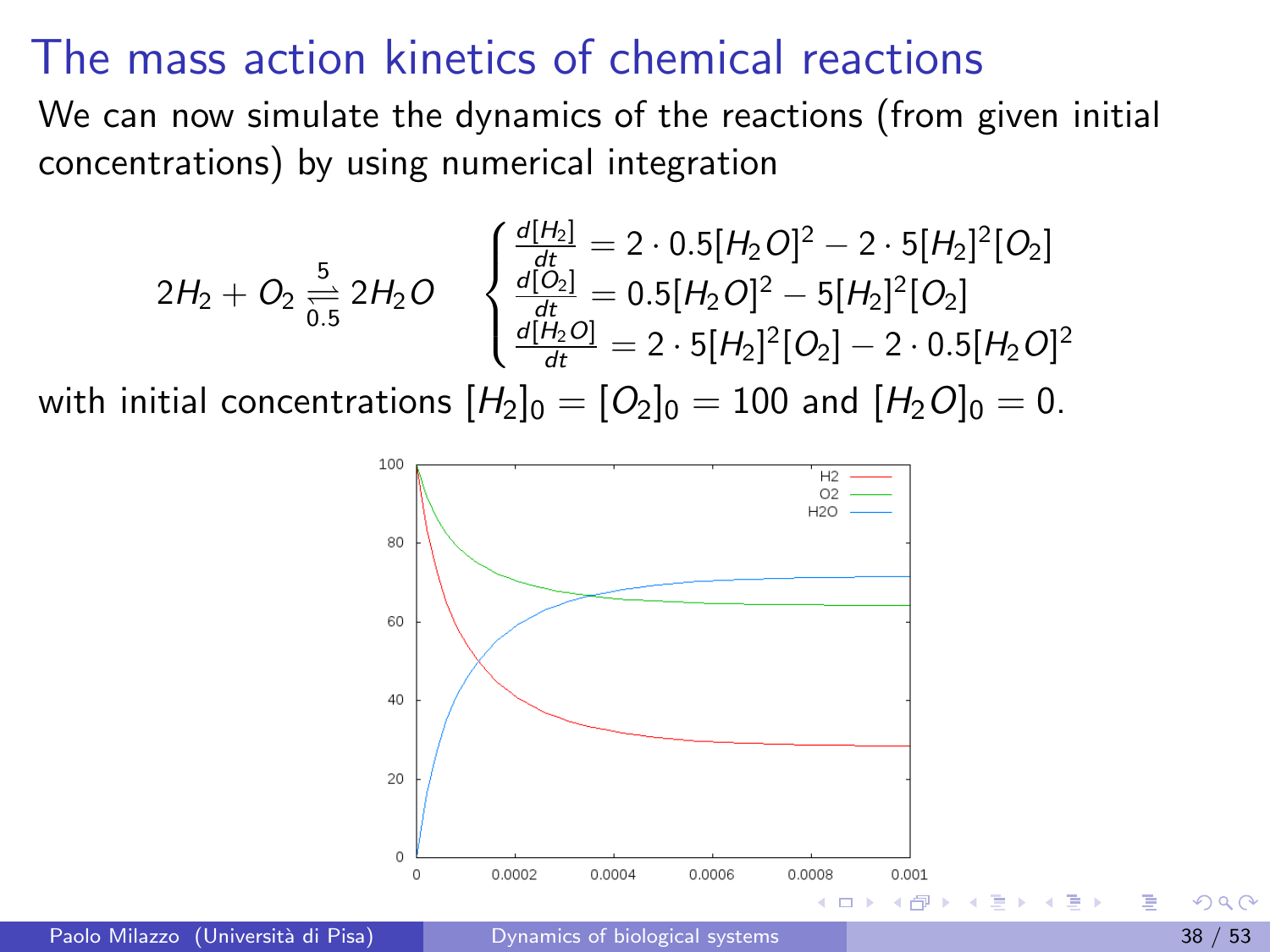# Other kinetic models of chemical reactions

In some cases the mass action kinetics could be considered too "low-level", and introduce unneccesary details in the models of some phenomena.

Two examples of more abstract kinetic models are:

- **•** the Michaelis-Menten kinetics of enzyme-catalysed reactions
- <span id="page-38-0"></span>• the logistic function for reactions subject to saturation

These kinetic models are approximations of the mass action kinetics that could be considered reasonable under certain conditions and that make models simpler (hence, easier to be simulated numerically)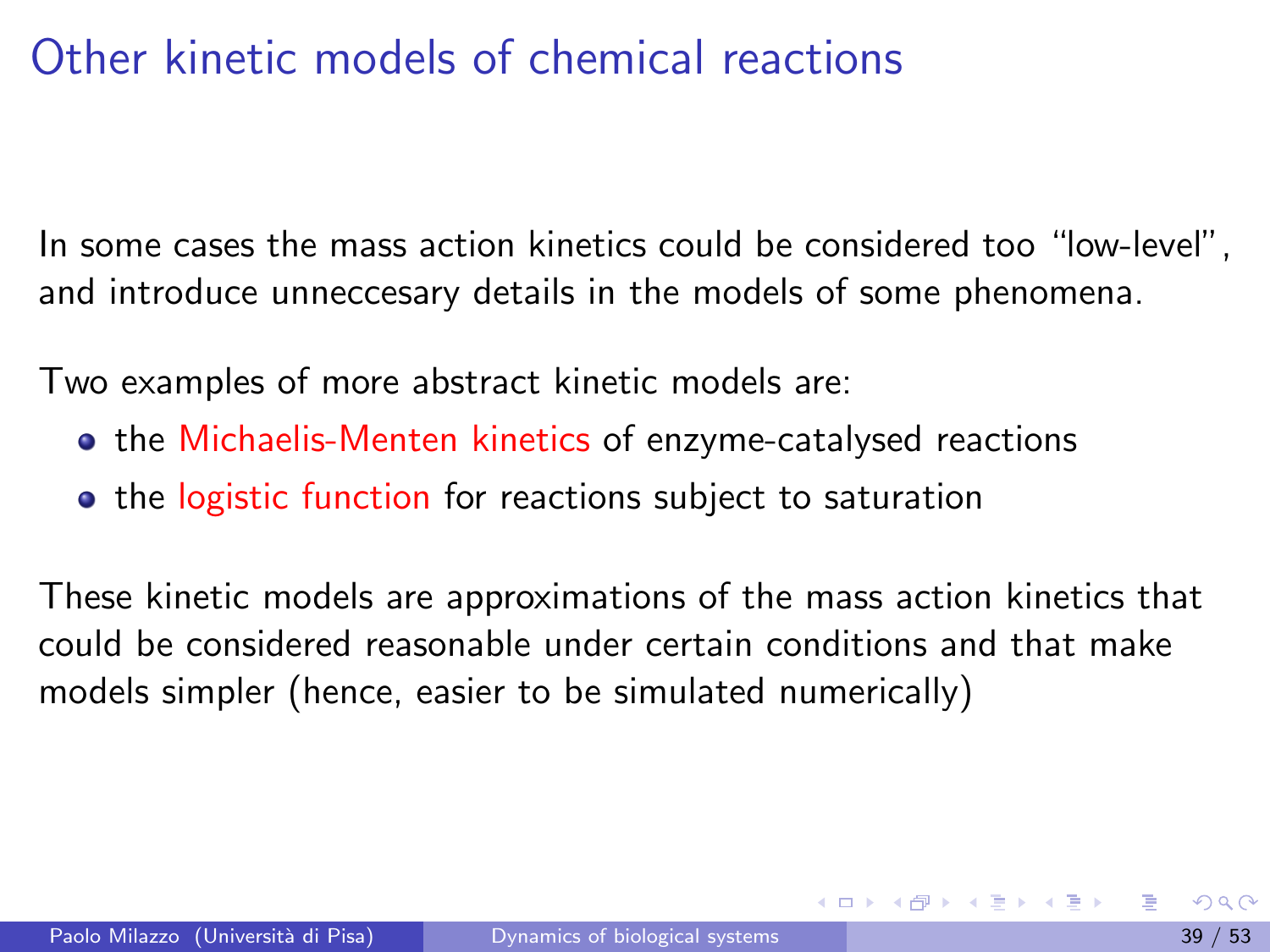# Outline of the talk

#### **[Introduction](#page-1-0)**

### [Biological Background](#page-3-0)

- [Elements of cell biology](#page-3-0)
- **•** [Examples of cellular processes](#page-10-0)

#### [Mathematical modelling](#page-22-0)

**• [The mass action kinetics of chemical reactions](#page-25-0)** 

#### **o** [The Michealis-Menten kinetics](#page-39-0)

- [The logistic function](#page-45-0)
- [Advantages and disadvantages of ODE modelling of biological](#page-50-0) [systems](#page-50-0)

<span id="page-39-0"></span>化重新润滑脂

4 **D** F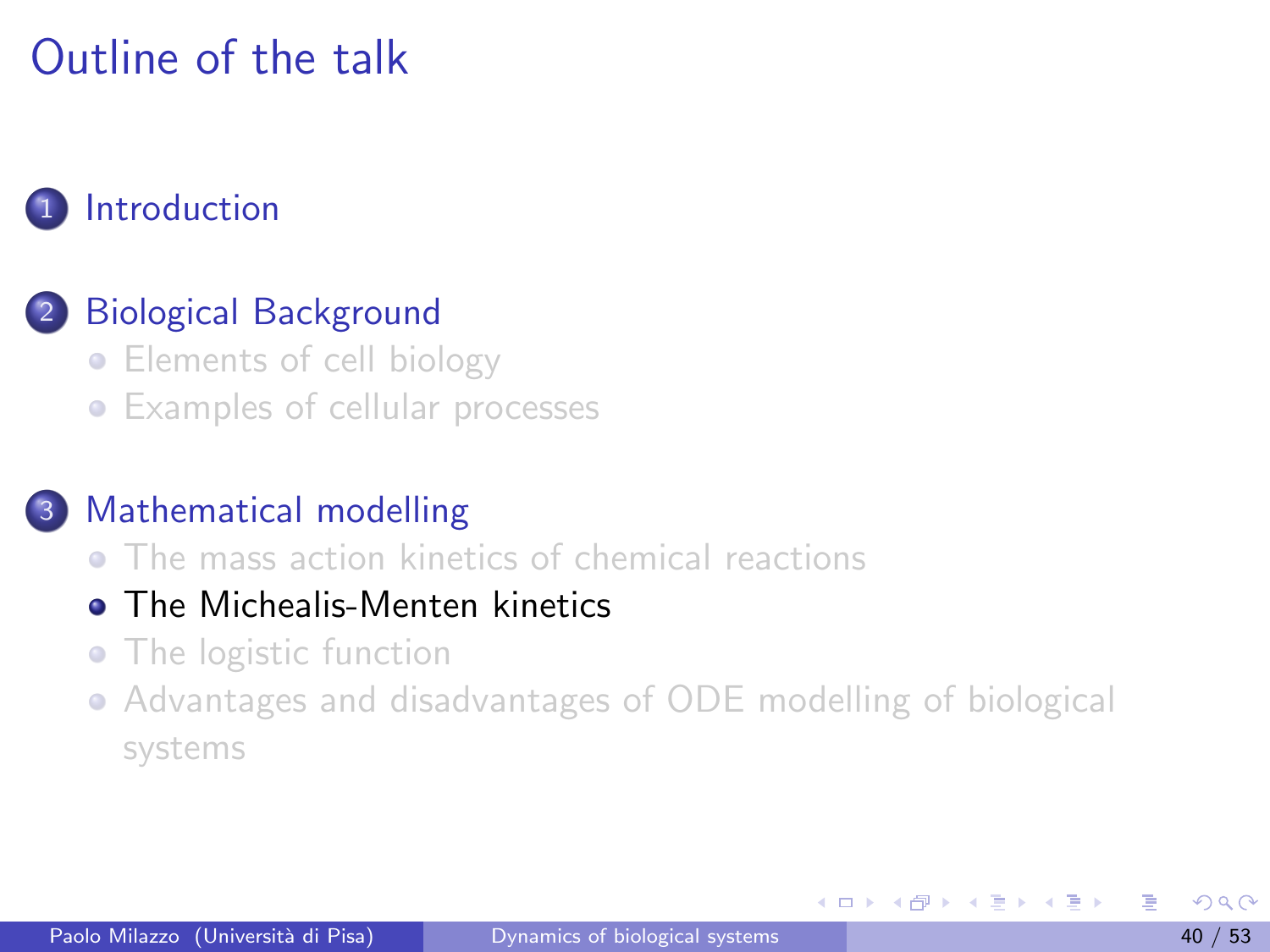The Michaelis-Menten kinetics describes the dynamics of irreversible enzyme-catalysed reactions such as:

$$
E+S\underset{k_{-1}}{\overset{k_1}{\rightleftharpoons}} ES\overset{k_2}{\longrightarrow} E+P
$$

The assumptions under which the kinetics is an acceptable approximation of the mass action kinetics are the following:

- **•** the whole enzyme-catalysed reaction is irreversible, namely the reaction  $E+P\stackrel{k_{-2}}{\longrightarrow}ES$  has a very small kinetic constant  $k_{-2}$  and can be ignored
- rates of  $E + S \stackrel{k_1}{\rightleftharpoons} ES$  as given by the mass action kinetics are much higher than the rate of  $ES \stackrel{k_2}{\longrightarrow} E + P$ . Hence, the first two reactions can be considered in dynamic equilibrium.

イロト イ母 トイミト イミト ニヨー りんぴ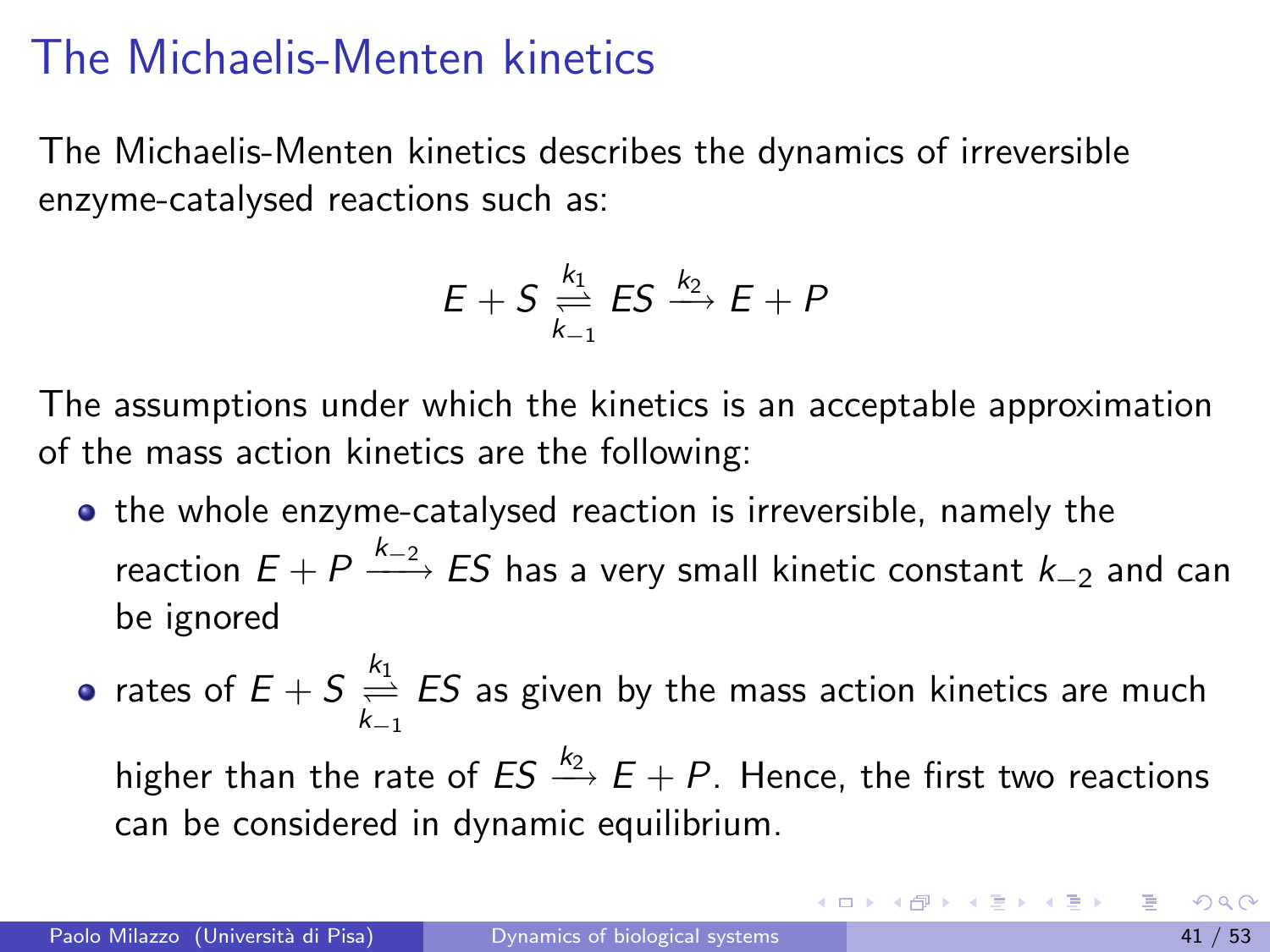$$
E+S\underset{k_{-1}}{\overset{k_1}{\rightleftharpoons}} ES\overset{k_2}{\longrightarrow} E+P
$$

- by the dynamic equilibrium assumption we have  $k_1[E][S] = (k_{-1} + k_2)[ES]$
- since the enzyme is not consumed we have  $[E]_0 = [E] + [ES]$  constant
- hence,  $k_1([E]_0 + [ES])[S] = (k_{-1} + k_2)[ES]$
- hence,  $(k_{-1} + k_2)[ES] k_1[ES][S] = k_1[E]_0[S]$
- hence,  $[ES] = \frac{k_1[E]_0[S]}{(k_{-1}+k_2-k_1[S]}$  is the concentration of the complex  $ES$  at the dynamic equilibrium

• let 
$$
K_M = \frac{k_{-1}+k_2}{k_1}
$$
, we obtain  $[ES] = \frac{[E]_0[S]}{K_M+[S]}$ 

we know that  $\frac{d[P]}{dt}=k_2[ES]$ , hence,  $\frac{d[P]}{dt}=\frac{k_2[E]_0[S]}{K_M+[S]}$  $\mathsf{K}_M + [S]$ 

• let  $V_{max} = k_2[E]_0$ , we finally obtain:

$$
\frac{d[P]}{dt} = \frac{V_{max}[S]}{K_M + [S]}
$$

that is the Michaelis-Menten equation.

イロト イ母 トイミト イミト ニヨー りんぴ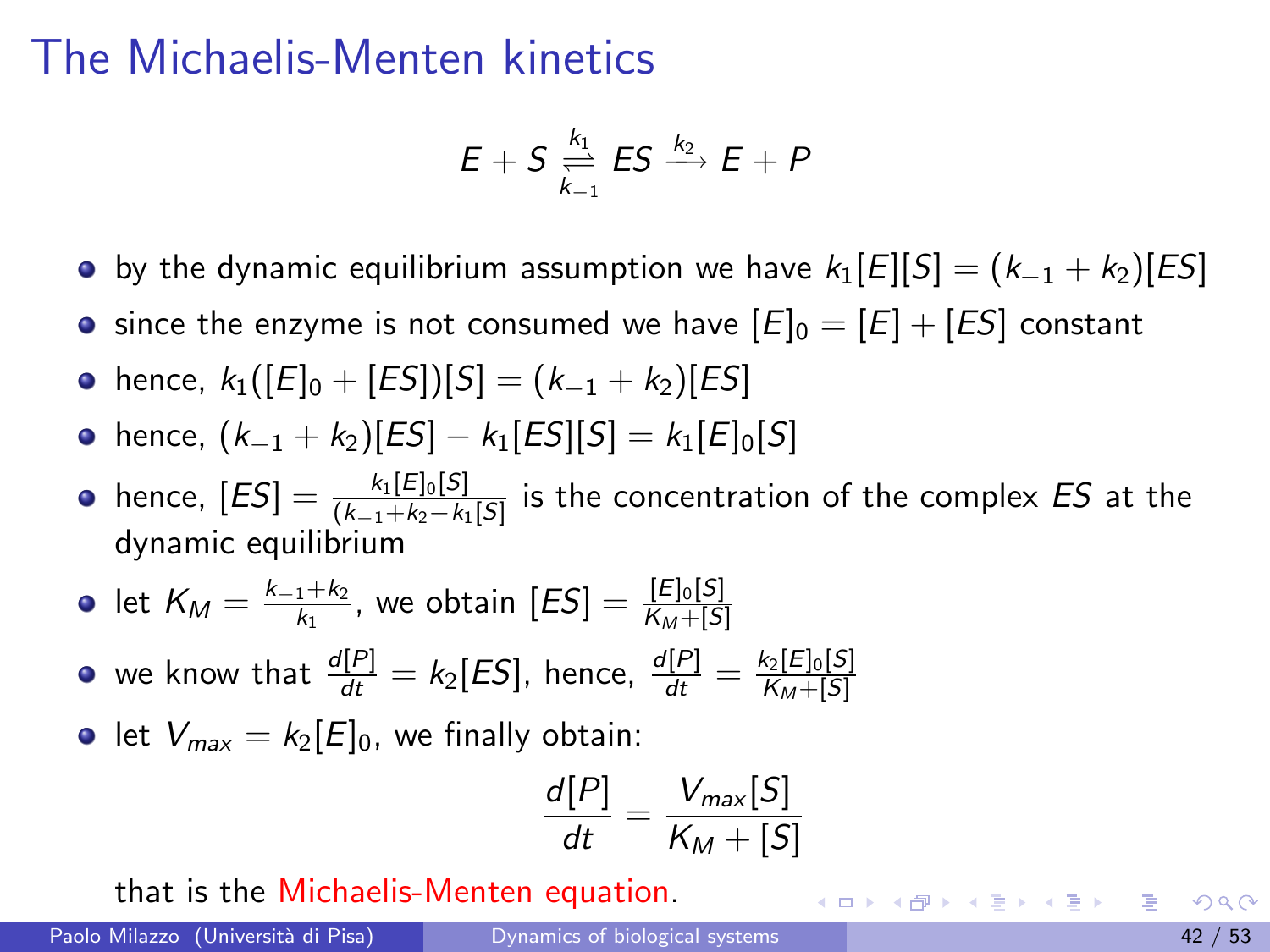In the Michaelis-Menten equation

$$
\frac{d[P]}{dt} = \frac{V_{max}[S]}{K_M + [S]}
$$

we have only two parameters:

- $\mathcal{K}_M$  (called Michaelis-Menten constant) that corresponds to  $\frac{k_{-1}+k_2}{k_1}$
- $V_{max}$  that corresponds to  $k_2[E]_0$  and is the max speed of production of P

The concentrations of the enzyme  $[E]$  and  $[ES]$  are no longer necessary variables in the ODE model of the considered reactions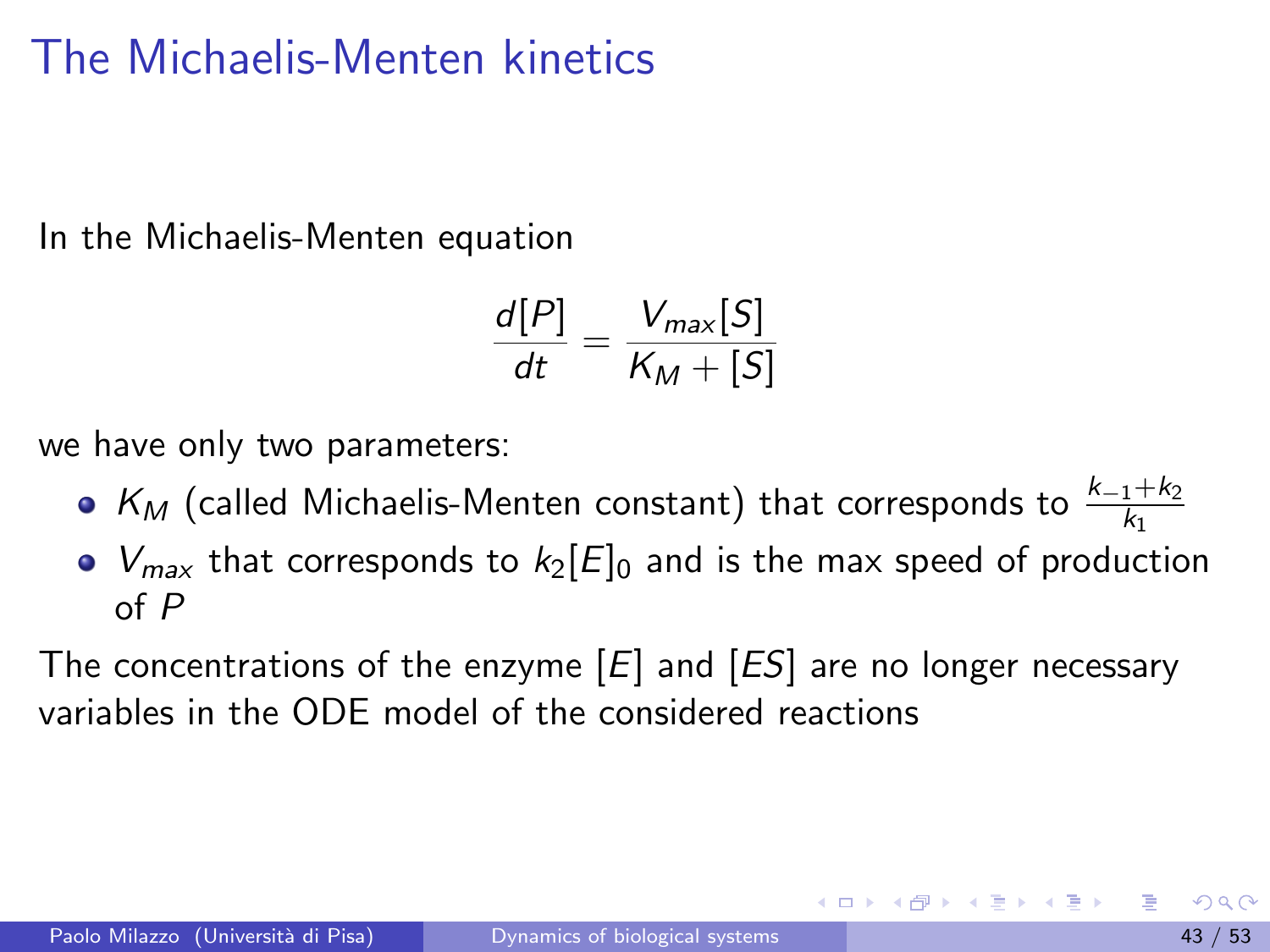$$
E+S\underset{k_{-1}}{\overset{k_1}{\rightleftharpoons}} ES\overset{k_2}{\longrightarrow} E+P
$$

ODEs obtained from mass action kinetics:

$$
\begin{cases}\n\frac{d[E]}{dt} = k_{-1}[ES] + k_{2}[ES] - k_{1}[E][S] \\
\frac{d[ES]}{dt} = k_{1}[E][S] - k_{-1}[ES] - k_{2}[ES] \\
\frac{d[S]}{dt} = k_{-1}[ES] - k_{1}[E][S] \\
\frac{d[P]}{dt} = k_{2}[ES]\n\end{cases}
$$

ODEs obtained from Michaelis-Menten kinetics:

$$
\begin{cases}\n\frac{d[S]}{dt} = -\frac{V_{max}[S]}{K_M + [S]} \\
\frac{d[P]}{dt} = \frac{V_{max}[S]}{K_M + [S]}\n\end{cases}
$$

э

イロト イ押ト イヨト イヨト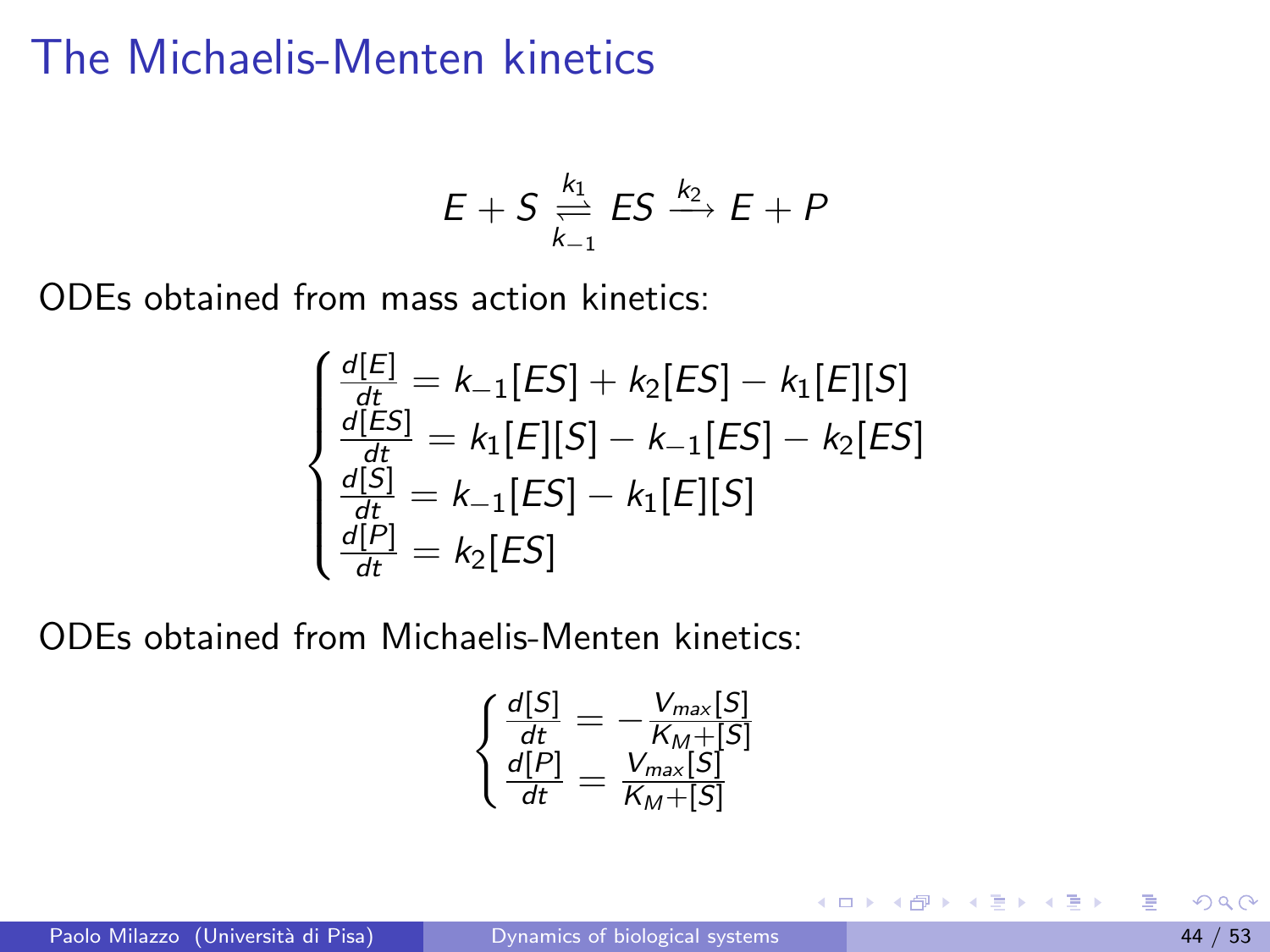$$
E+S\underset{k_{-1}}{\overset{k_1}{\rightleftharpoons}} ES\overset{k_2}{\longrightarrow} E+P
$$

Numerical simulation with  $k_1 = 0.1, k_{-1} = 1000, k_2 = 0.3$  and with initial concentrations  $[E]_0 = 100$ ,  $[S]_0 = 10000$ ,  $[ES]_0 = [P]_0 = 0$ :



4 **D** F

 $\Omega$ 

イヨト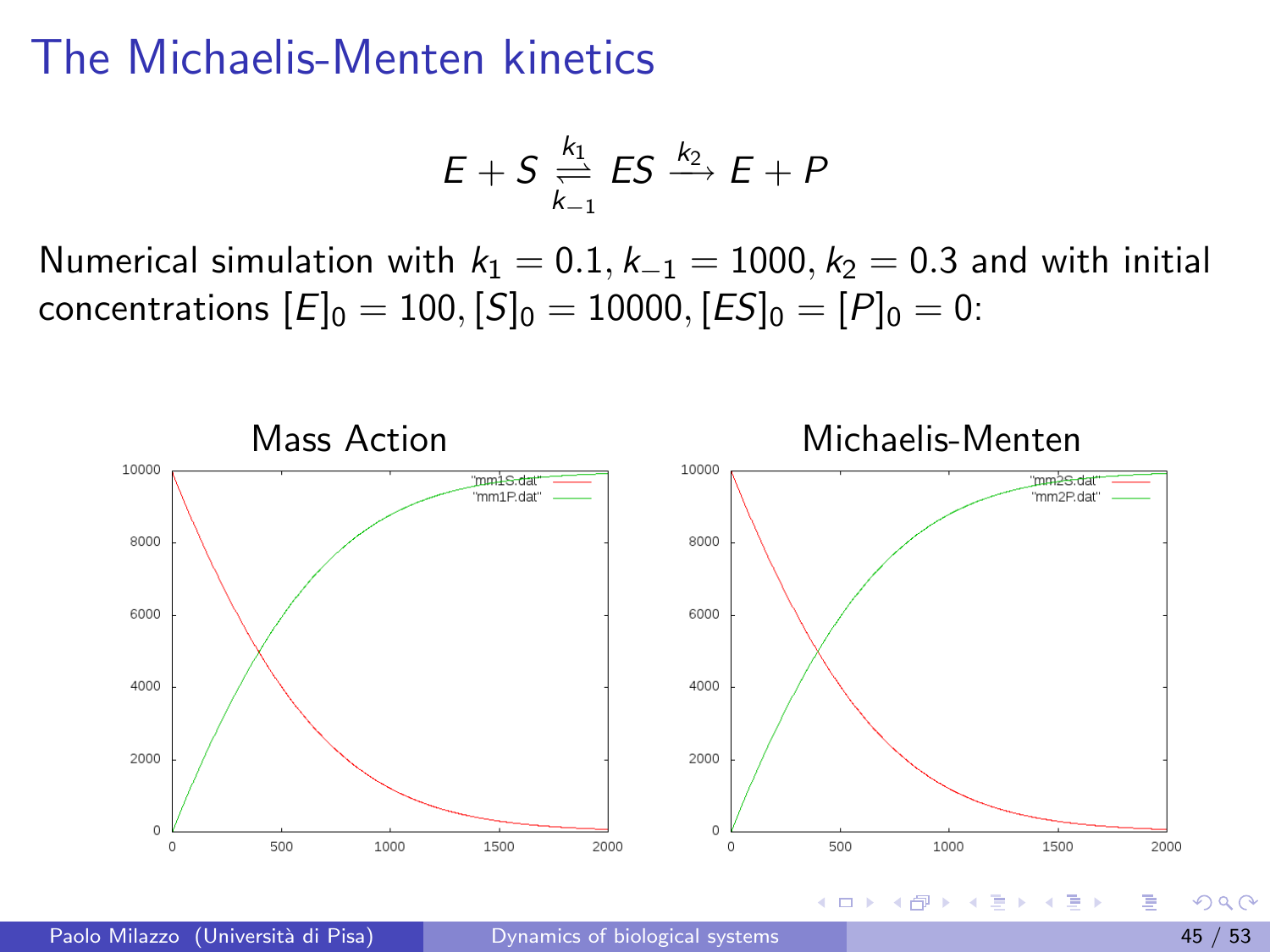# Outline of the talk

#### **[Introduction](#page-1-0)**

### [Biological Background](#page-3-0)

- [Elements of cell biology](#page-3-0)
- **•** [Examples of cellular processes](#page-10-0)

#### [Mathematical modelling](#page-22-0)

- **[The mass action kinetics of chemical reactions](#page-25-0)**
- **O** [The Michealis-Menten kinetics](#page-39-0)

#### • [The logistic function](#page-45-0)

[Advantages and disadvantages of ODE modelling of biological](#page-50-0) [systems](#page-50-0)

4 **D** F

<span id="page-45-0"></span>K 로 베 K 로 로 베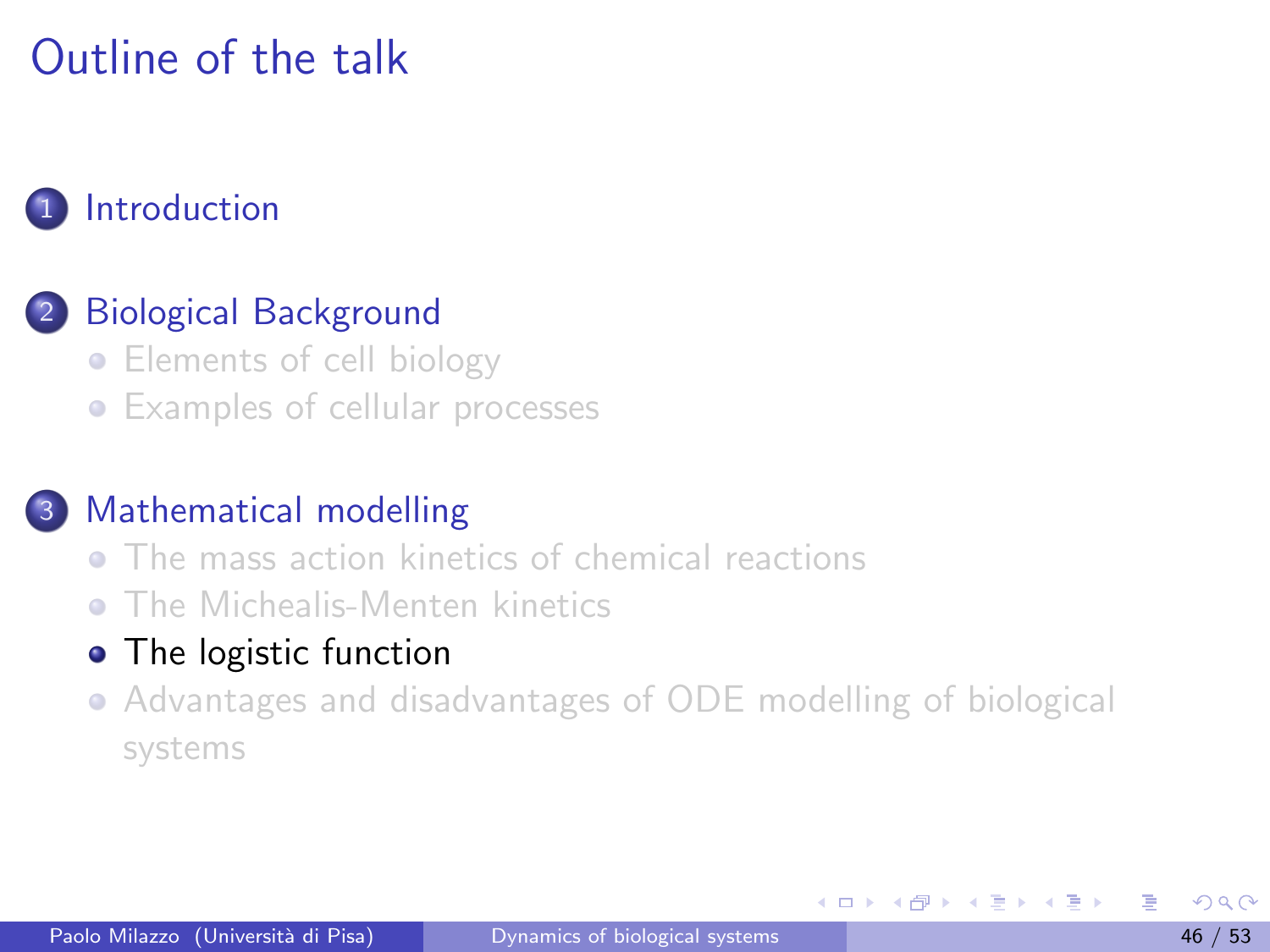The logistic funciton finds common application in ecology to describe population growth in an enviroment with limited resources A differential equation in which the logistic function is used is as follows:

$$
\frac{dP}{dt} = \alpha P(1 - \frac{P}{K})
$$

where  $\alpha$  is a constant representing the growth rate and K is the carrying capacity, namely the maximal sustainable value of P

For example, with  $\alpha = 2$  and  $K = 1000$ , starting from  $P = 5$  we obtain

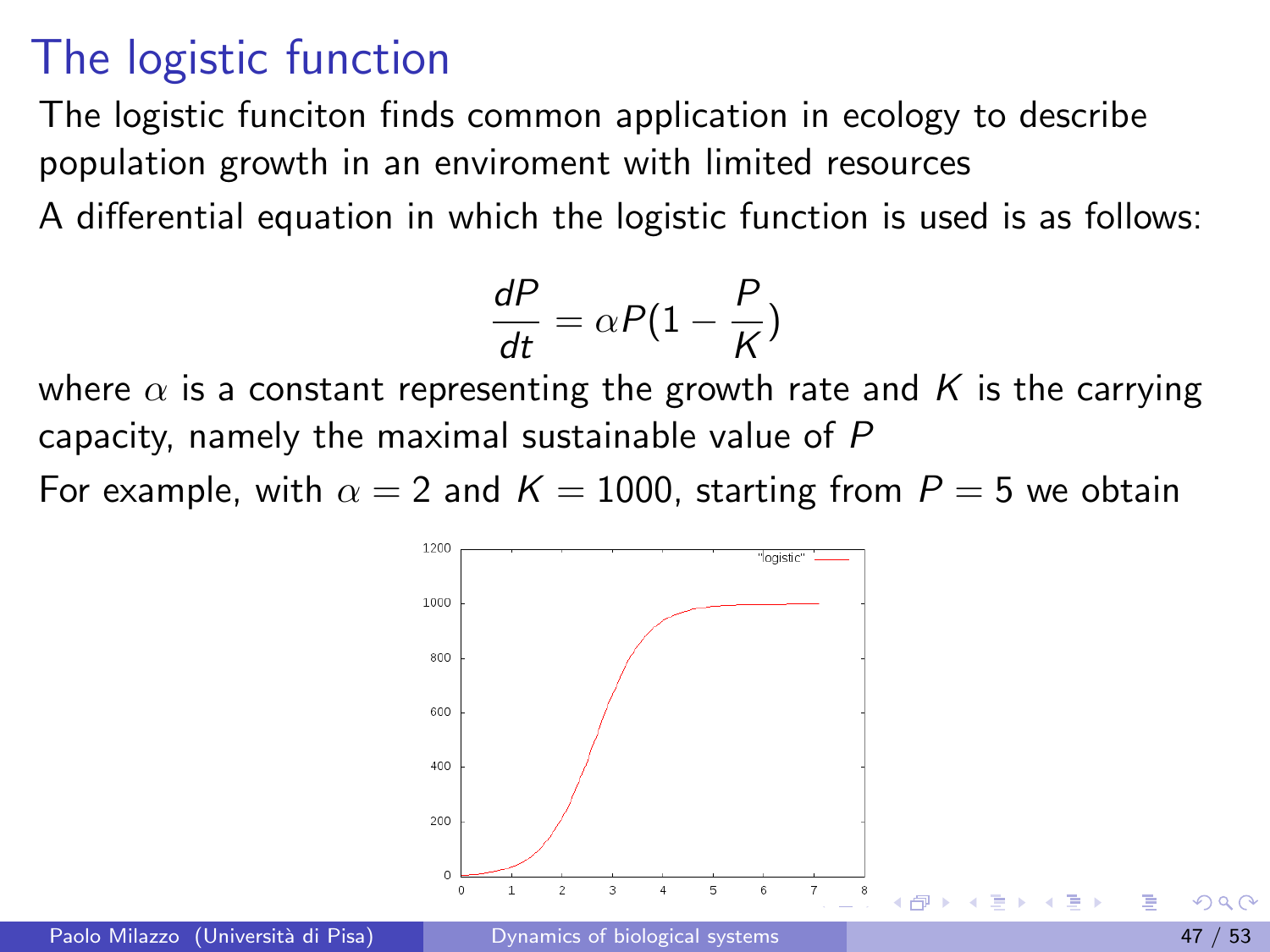In general, the logistic function can be used to descibe the dynamics of something subject to an exponential growth combined with a saturation effect

An example of such kind of dynamics in (bio)chemistry are autocatalytic reactions, namely reactions such as

$$
A+B\stackrel{k}{\rightarrow} 2B
$$

Another biological example that can often be described with a logistic function is tumour growth

イロト イ母 トイヨ トイヨ トー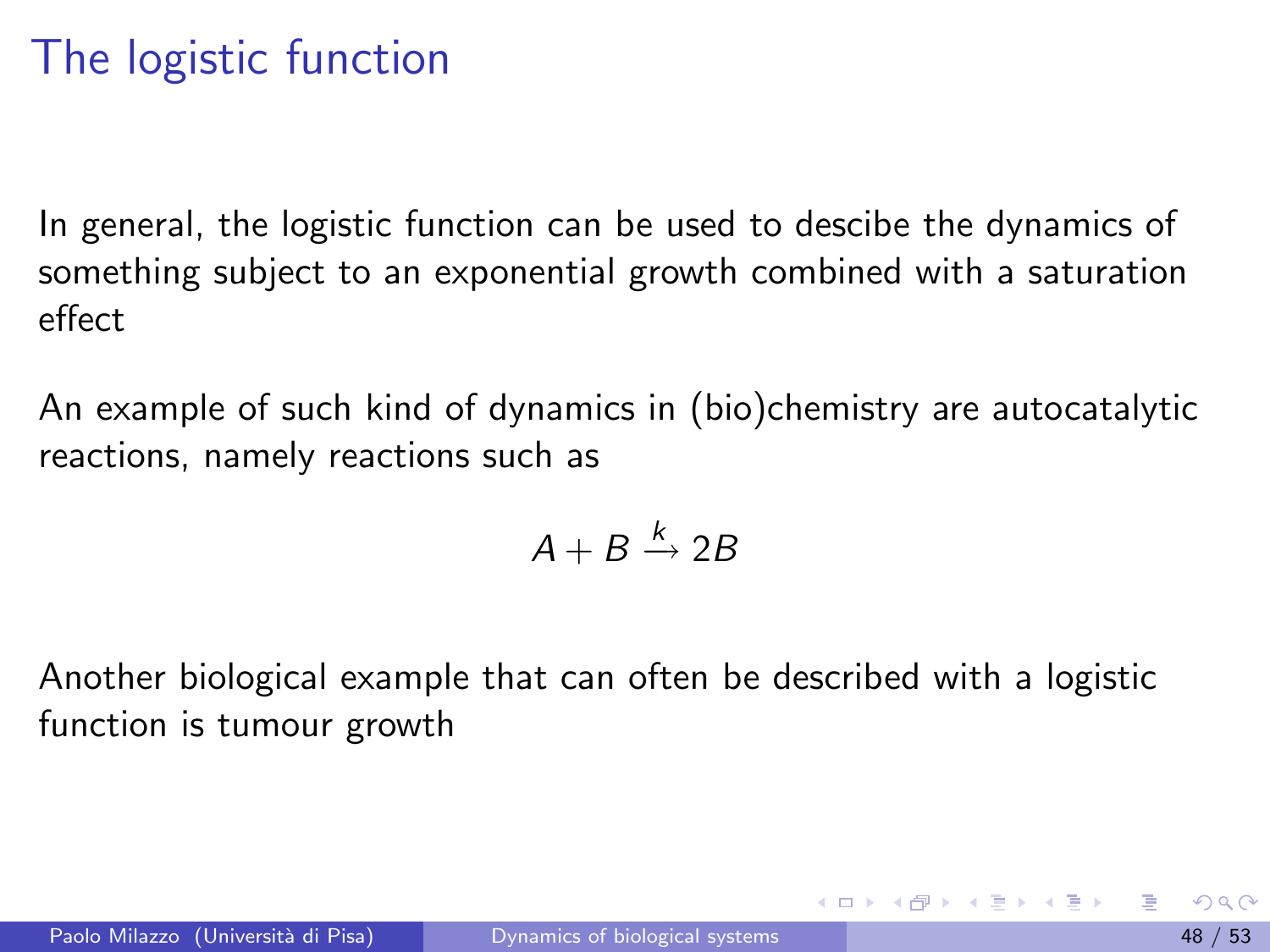$$
A + B \xrightarrow{k} 2B
$$

ODEs obtained from mass action kinetics:

$$
\begin{cases} \frac{d[A]}{dt} = -k[A][B] \\ \frac{d[B]}{dt} = k[A][B] \end{cases}
$$

ODEs obtained by using the logistic function:

$$
\left\{\frac{d[B]}{dt}=k[B][A]_0(1-\frac{[B]}{[A]_0+[B]_0})\right\}
$$

where  $[A]_0$  and  $[B]_0$  are constants representing the initial concentrations of A and B, respectively

 $A \oplus B$   $A \oplus B$   $A \oplus B$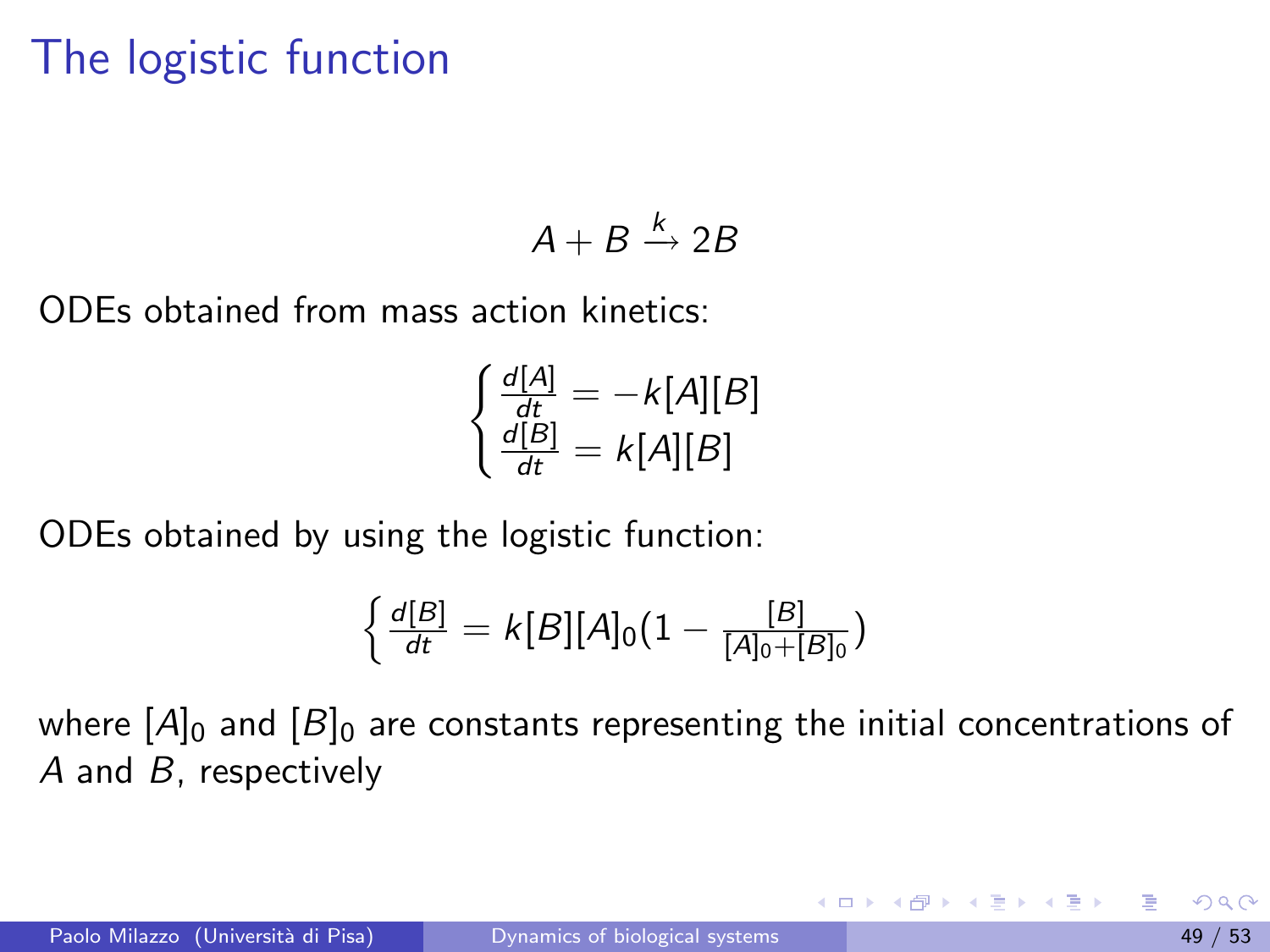$$
A + B \xrightarrow{k} 2B
$$

Numerical simulation with  $k = 0.01$ ,  $[A]_0 = 100$  and  $[B]_0 = 10$ :



4 0 8  $\mathcal{A}$  $\sim$   $\sim$  $\rightarrow$ ≘⇒ э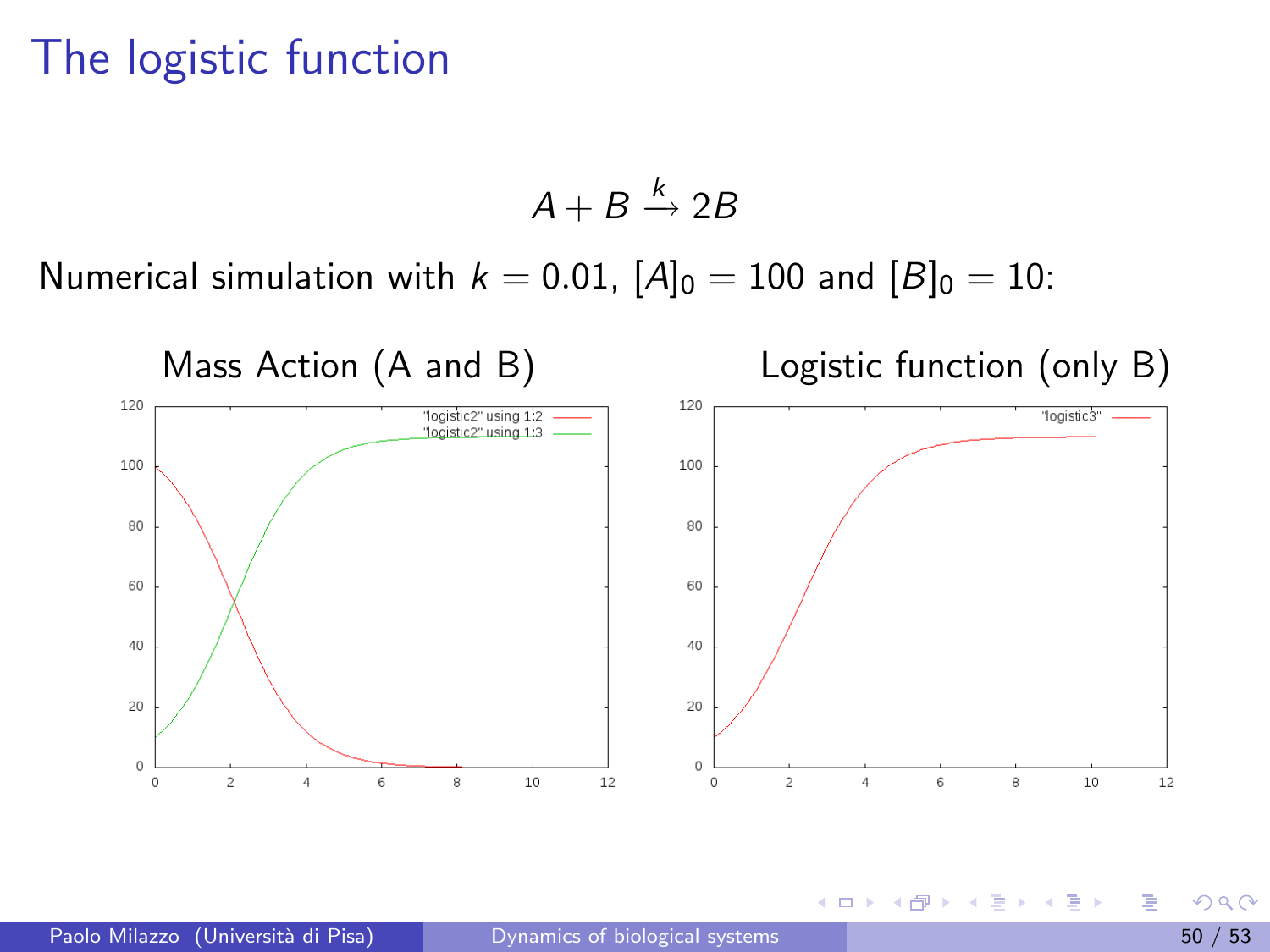# Outline of the talk

#### **[Introduction](#page-1-0)**

#### [Biological Background](#page-3-0)

- [Elements of cell biology](#page-3-0)
- **•** [Examples of cellular processes](#page-10-0)

#### [Mathematical modelling](#page-22-0)

- **[The mass action kinetics of chemical reactions](#page-25-0)**
- **O** [The Michealis-Menten kinetics](#page-39-0)
- [The logistic function](#page-45-0)
- [Advantages and disadvantages of ODE modelling of biological](#page-50-0) [systems](#page-50-0)

<span id="page-50-0"></span>化重新润滑脂

4 **D** F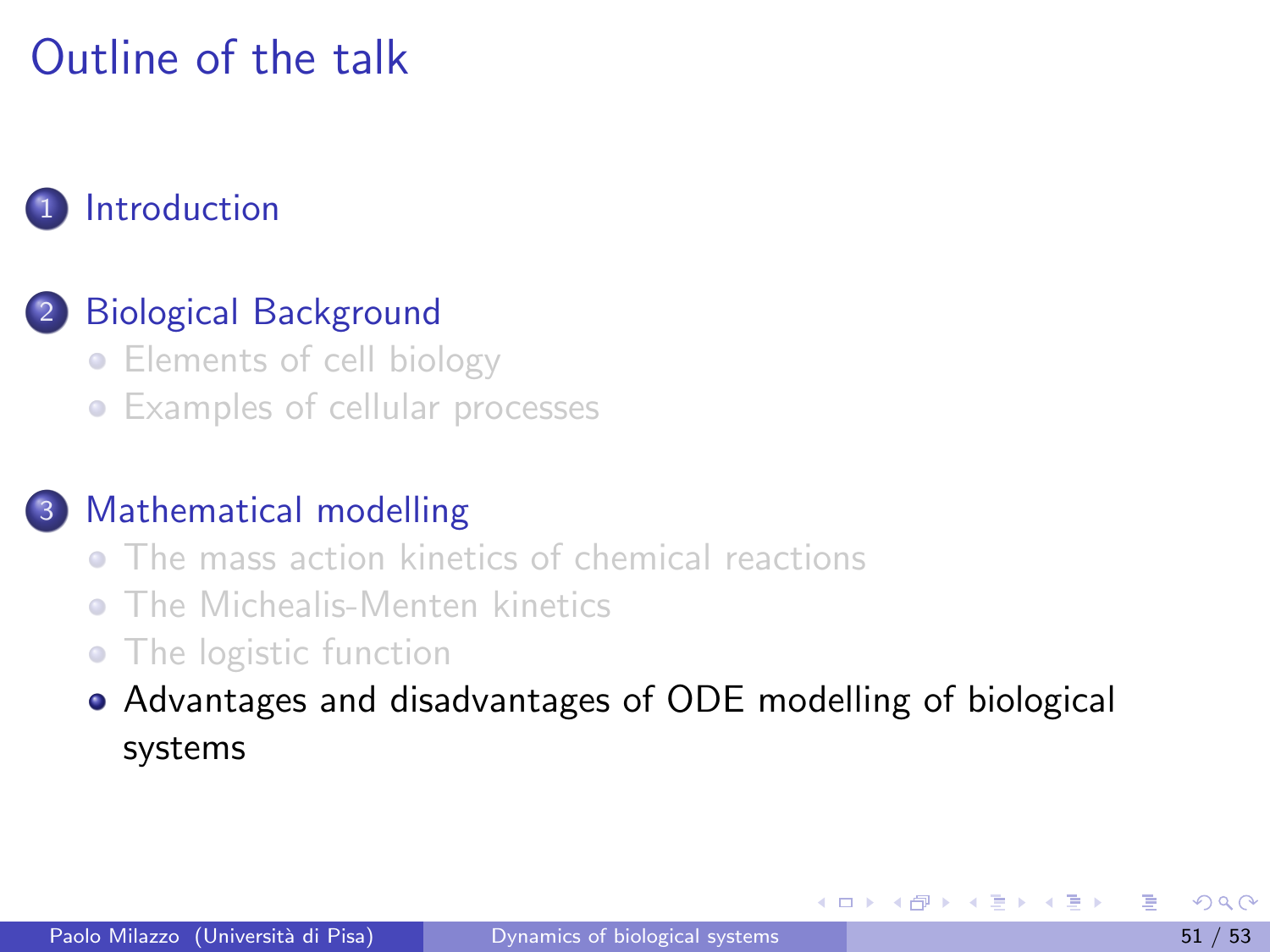## Advantages of ODEs

We have seen that ODEs can be used to describe the dynamics of biological systems.

Advantages:

- ODEs offer tools for reasoning about the functioning of biological systems (validation of hypotheses, suggestions for new laboratory experiments, etc...)
- models based on ODEs can be used to make predictions
- ODEs can be also studied analytically
- **•** the theory of ODEs is well-established (ODEs are the same in all books)
- a lot of rather efficient numeric solvers are available

 $A \oplus B$   $A \oplus B$   $A \oplus B$